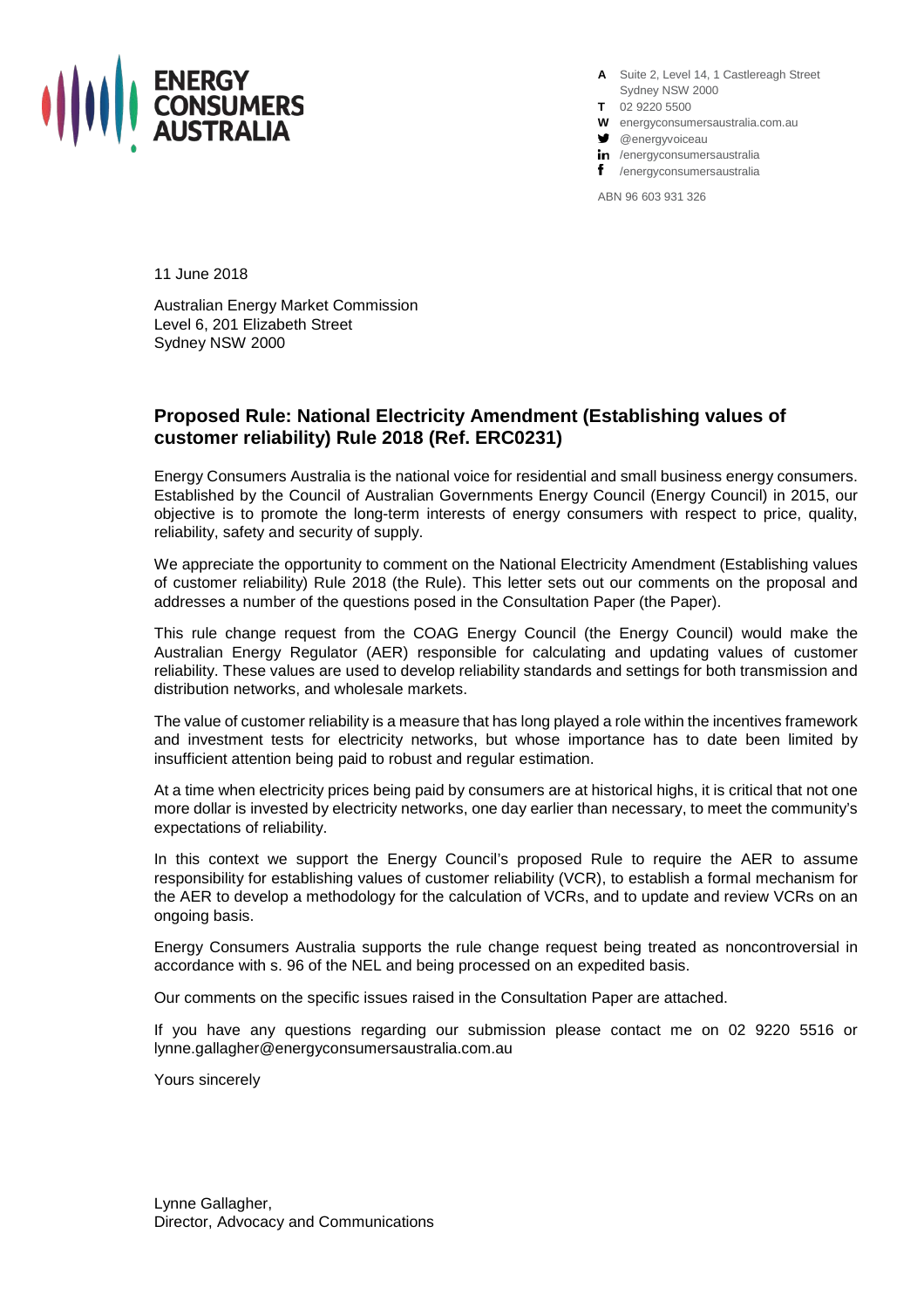#### **Attachment Comments on the specific issues in the Consultation Paper**

#### *Responsibility for establishing VCRs*

Measurement of VCRs has historically been undertaken in some jurisdictions, and not others, until the Australian Energy Market Operator Review in 2014 undertook a national assessment of VCRs.

Energy Consumers Australia agrees with the Energy Council's view that it is preferable for a single independent body using a consistent methodology to determine VCRs nationally, rather than being determined jurisdictionally. The benefit of this is that consumers can be confident that the measures used by networks and regulators for determining the price-reliability trade-off is consistent from business to business. In our view it is appropriate that the AER be given this responsibility, in the context of our comments below on process and resourcing.

Given the complexity and judgement that is required in developing VCRs that are fit for purpose, a transparent and independent process for the AER developing and updating VCRs will be critical.

#### *Methodology for calculating VCRs*

The experiences of the previous work of the Victorian Energy Network Corporation, Oakley Greenwood for the Australian Energy Market Commission (AEMC), and AEMO's 2014 Review all demonstrate that the estimation of VCRs is a complex task and there are a number of valid approaches. This is not least because the value any one group of customers place on reliability is difficult to observe, or quantify, when electricity outages are infrequent.

For these reasons, Energy Consumers Australia agrees with the proposed approach in the Consultation Paper for the National Electricity Rules (NER) to provide an objective, rather than guidance regarding the methodology. In our view it is appropriate for that objective or principle to state that "the AER should calculate VCRs that are fit for purpose".

#### *Timing of VCR calculations*

While we understand the intention of the Energy Council would be to have VCRs estimated by the AER at the earliest possible time, it is not practical to have this undertaken earlier than April 2019 nor would they be able to be taken into account in the current round of electricity distribution network determinations (for NSW, the ACT, Northern Territory and Tasmania). It is also unlikely that VCRs estimated by the AER by 31 December 2019 could in any meaningful way be taken into account in the regulatory proposals of electricity distribution networks in Queensland, South Australia and Victoria, who will submit their initial proposals before that date.

Energy Consumers Australia's view is that estimates of VCRs are more critical in the network investment decisions that are subject to investment tests, and in the application of incentives under the Service Target Performance Incentive Schemes (STPIS), than they are in determining revenue allowances. Given that this is the case, we support the AER targeting 31 December 2019, as the date for publishing estimates of VCRs. This would be timely as it would be 5 years since estimates from the AEMO Review were published.

We support the AER reviewing estimates of VCRs every five years. In our view it is more appropriate for the question of annual reviews to be decided by the AER in conjunction with the methodology. Experience in previous reviews is that the prospect of large step changes in VCRs can be problematic when operating with an incentives framework for maintaining reliability (STPIS). What needs to be avoided is the potential for annual ratcheting being followed by a large step change up or down following the 5-year review.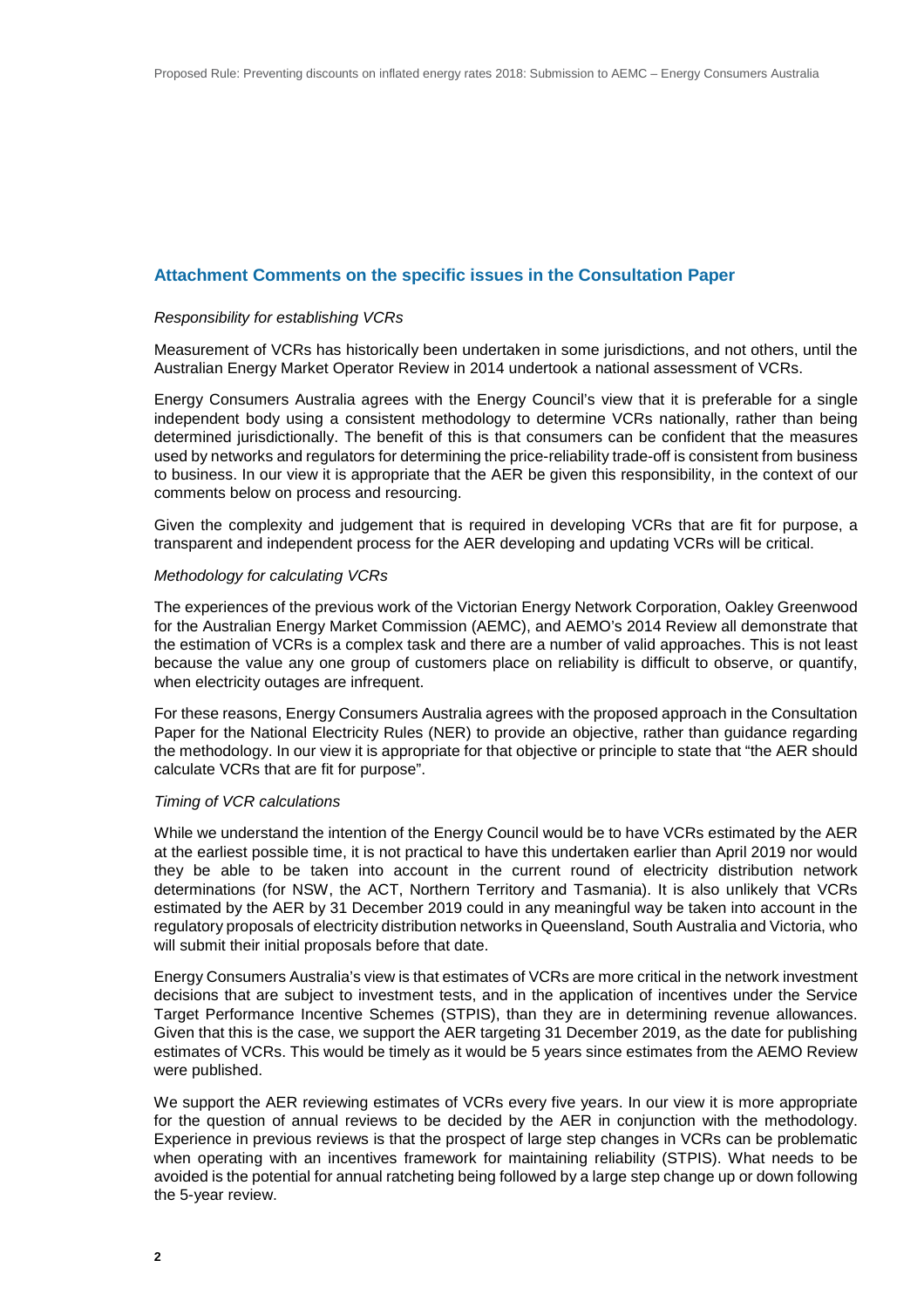#### *Process for developing and updating methodology*

In our view AER should consult widely with stakeholders when determining the methodology for the initial estimation of VCRs, and in subsequent review processes, rather than nominating specific parties that the AER is required to consult with. The Rules consultation procedures may be appropriate but we consider that is a matter for the AER in developing and reviewing the VCR methodology.

Estimation of VRCs is both art and a science, so we encourage the AER to undertake the development and review of robust estimates of VCR in as transparent and open way as possible to avoid the appearance of a "black box" approach. At the same time, it is critical that the AER has access to the necessary technical skills and expertise, as well as developing a very practical understanding of the limitations and costs of different methodologies. We have attached a 2014 report on VCR estimates undertaken by the Dr Ben McNair, Principal Economist, for ActewAGL (now at Centre for International Economics) as it provides a useful framing and bibliography that includes previous studies.

Given the technical nature of the estimation of VCRs, the AER might consider establishing an industry working group, to play a role in its process. We understand that AEMO benefitted from industry engagement in the process of the 2014 Review, both on technical and practical matters of application. The experience of Ofgem in the United Kingdom with the development of an open source Common Distribution Charging Model (which is the framework for network cost allocations) could also be a useful model.

#### *Additional issues for consultation*

We support the views of the Commission that it is important that the AER be required to publish VCR estimates and the methodology, both when initially determined, and when any updates or adjustments occur.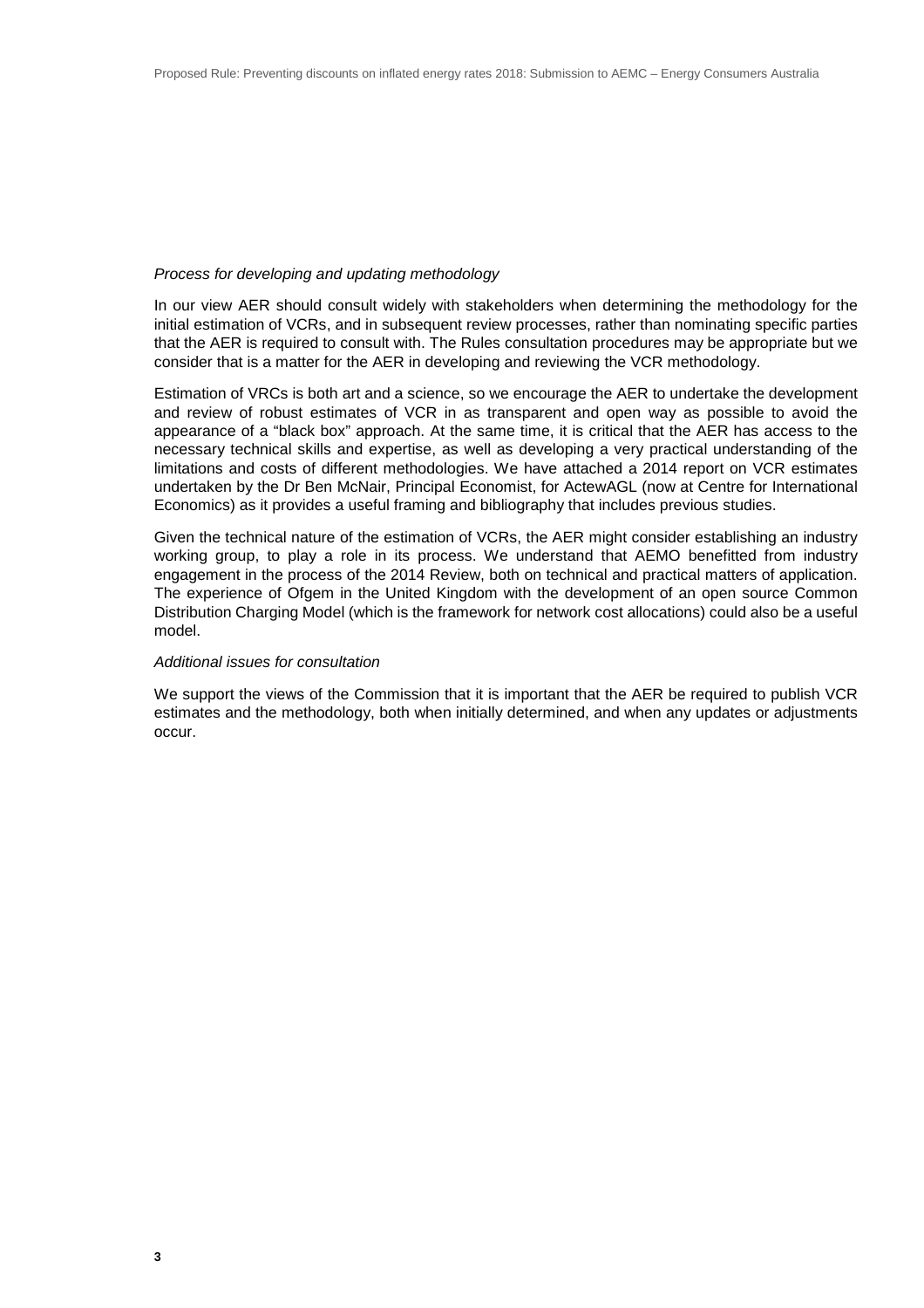

# **STPIS reliability incentive rates 2015- 2019**

**30 May 2014**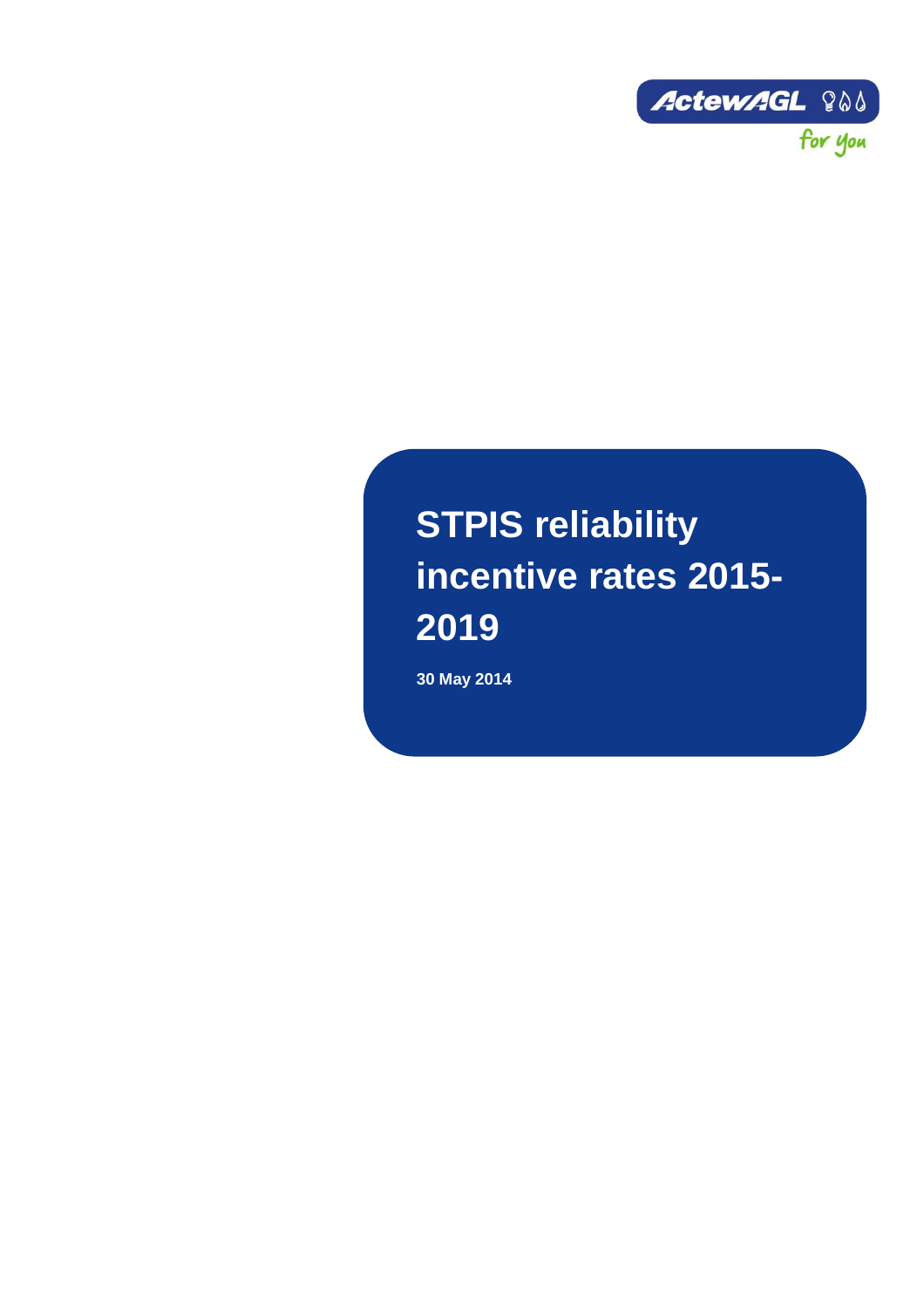

Status Final report

Date 30 May 2014

Contact Ben McNair, Principal Economist [\(ben.mcnair@actewagl.com.au\)](mailto:ben.mcnair@actewagl.com.au)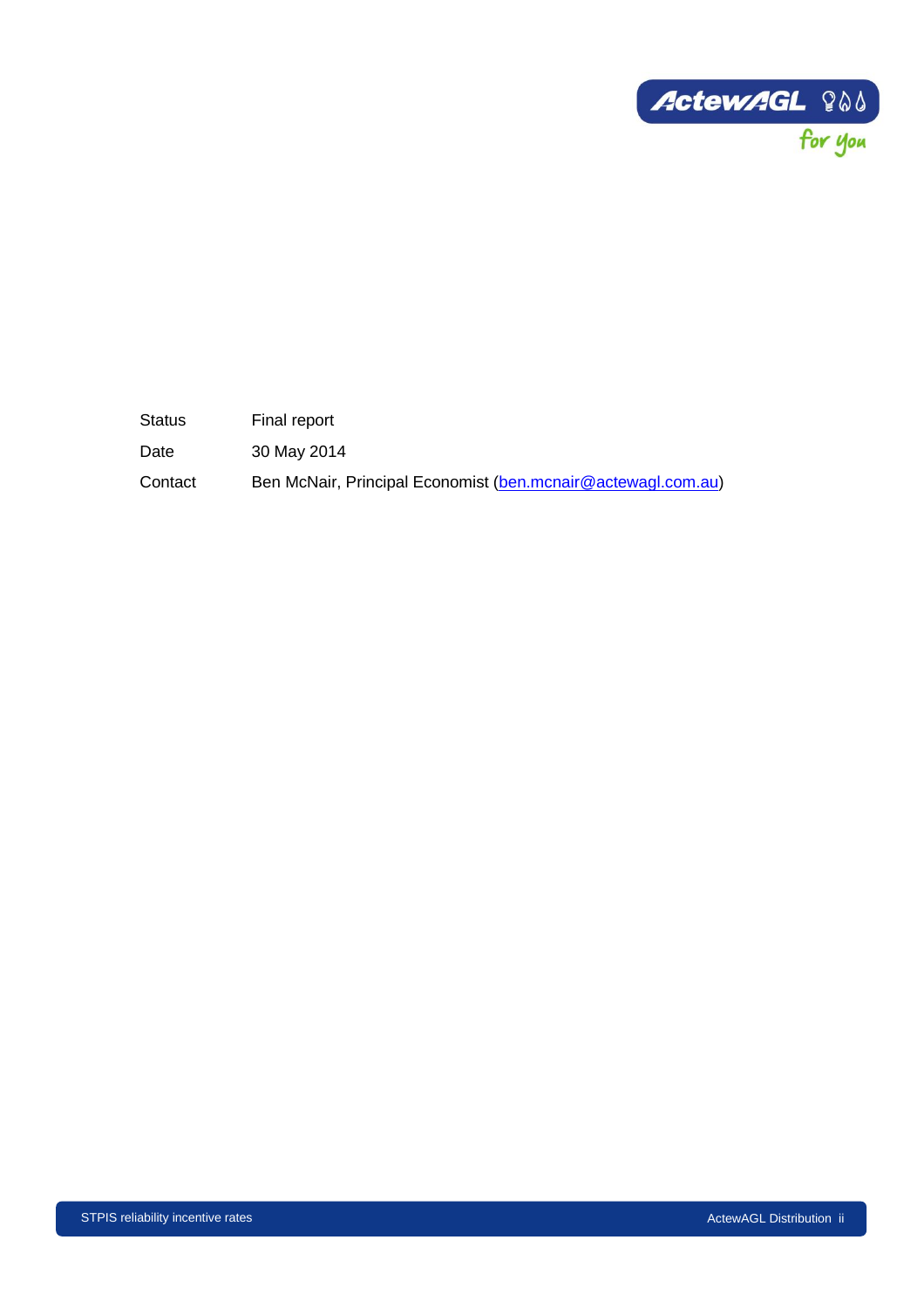

# **Contents**

| 1 |       |  |                                                                                |  |  |
|---|-------|--|--------------------------------------------------------------------------------|--|--|
|   | 1.1   |  |                                                                                |  |  |
|   | 1.2   |  |                                                                                |  |  |
|   | 1.3   |  |                                                                                |  |  |
| 2 |       |  |                                                                                |  |  |
|   | 2.1   |  |                                                                                |  |  |
|   | 2.2   |  |                                                                                |  |  |
|   | 2.2.1 |  |                                                                                |  |  |
|   | 2.2.2 |  |                                                                                |  |  |
|   | 2.2.3 |  |                                                                                |  |  |
|   | 2.2.4 |  |                                                                                |  |  |
|   | 2.2.5 |  |                                                                                |  |  |
|   | 2.3   |  |                                                                                |  |  |
|   | 2.4   |  | Relating willingness to pay to lost load and changes in reliability indices 22 |  |  |
|   | 2.4.1 |  |                                                                                |  |  |
|   | 2.4.2 |  |                                                                                |  |  |
|   | 2.4.3 |  |                                                                                |  |  |
| 3 |       |  |                                                                                |  |  |
|   | 3.1   |  |                                                                                |  |  |
|   | 3.1.1 |  |                                                                                |  |  |
|   | 3.1.2 |  |                                                                                |  |  |
|   | 3.2   |  |                                                                                |  |  |
|   |       |  | Appendix A: VCR estimation with a small number of reliability scenarios 32     |  |  |
|   |       |  |                                                                                |  |  |
|   |       |  |                                                                                |  |  |
|   |       |  |                                                                                |  |  |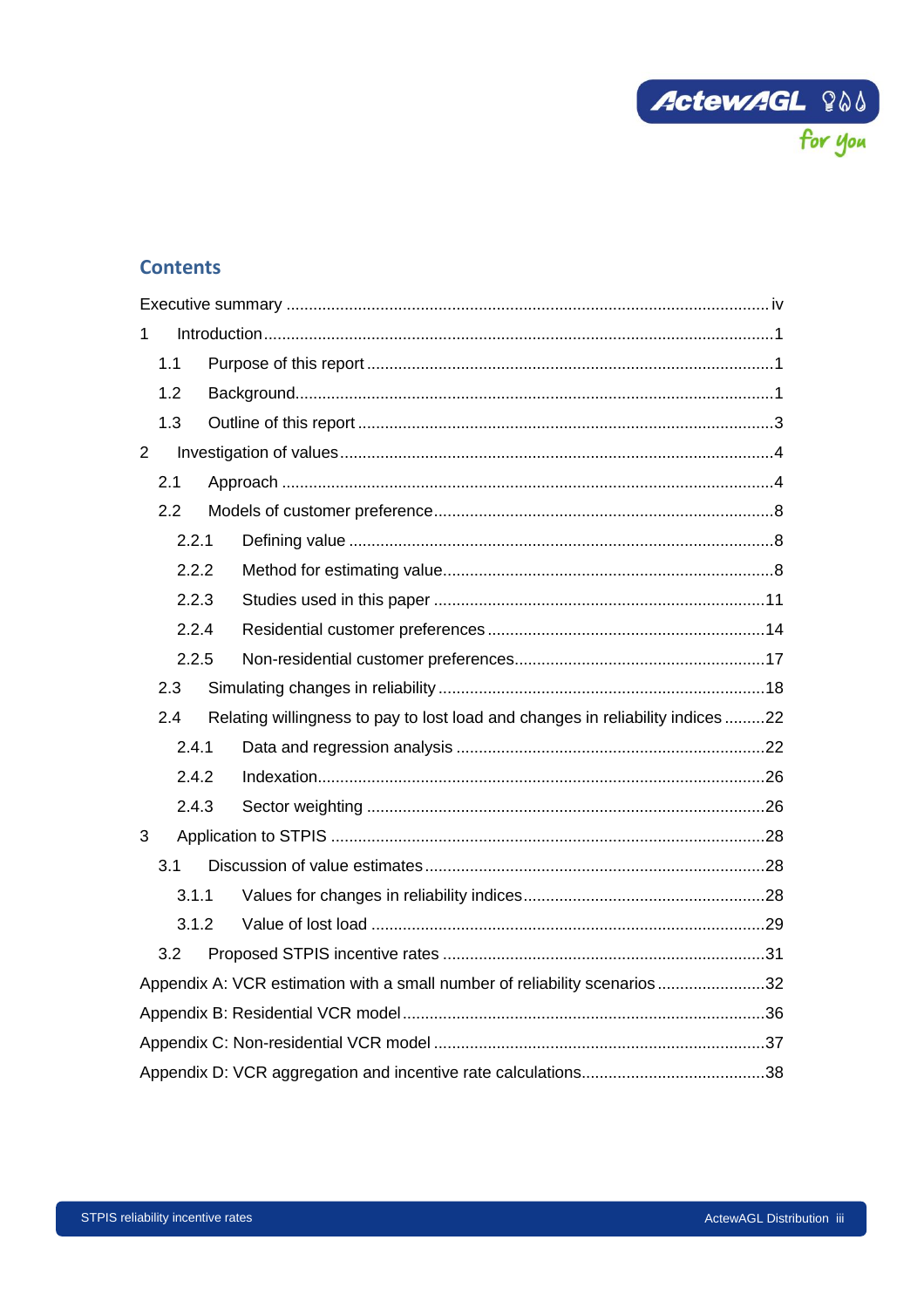

# <span id="page-6-0"></span>**Executive summary**

This report investigates the value placed by electricity network customers in the Australian Capital Territory (ACT) on lost load and changes in reliability indices and develops incentive rates for the reliability component of the Service Target Performance Incentive Scheme (STPIS) to be applied to ActewAGL Distribution over the period 2015- 16 to 2018-19 by the Australian Energy Regulator (AER).

The STPIS is a scheme applied by the AER that will make ActewAGL Distribution prices dependent on service performance from 1 July 2015.<sup>1</sup> The measures of service performance included in the scheme as it will apply to ActewAGL Distribution include:

- The average number of unplanned supply interruptions experienced by customers (USAIFI); and
- The average amount of customer time spent off supply due to unplanned supply interruptions (USAIDI).

The levels of financial rewards/penalties for unit variations in the performance measures are set by the AER in its 2015 final determination and are referred to as *incentive rates*. The STPIS guideline sets out formulae for calculating incentive rates, based on an estimate of the value of customer reliability (VCR), measured in units of lost load, and weights for converting this value into units of USAIDI and USAIFI. $^2$  The STPIS guideline also makes provision for ActewAGL Distribution to propose an alternative VCR (Clause 3.2.2(d)) and weights (Clause 3.2.2(f)(2)).

Over the past ten years, ActewAGL has funded two major studies into the value placed by its customers on changes in electricity supply reliability (measured as willingness to pay (WTP) or willingness to accept (WTA) compensation). In 2003, NERA and ACNielsen undertook a survey of both residential and non-residential customers (*the NERA study*).<sup>3</sup> In 2011, the Australian National University (ANU) undertook a survey of

<sup>&</sup>lt;sup>1</sup> The AER Stage 2 Framework and Approach paper of January 2014 confirmed that from 1 July 2015 the STPIS will apply to ActewAGL with revenue at risk.

<sup>2</sup> AER 2009, *Electricity distribution network service providers – Service target performance incentive scheme*, November, pp10-11.

<sup>3</sup> NERA and ACNielsen (2003). *Willingness to pay research study*. A report for ACTEW Corporation and ActewAGL. September.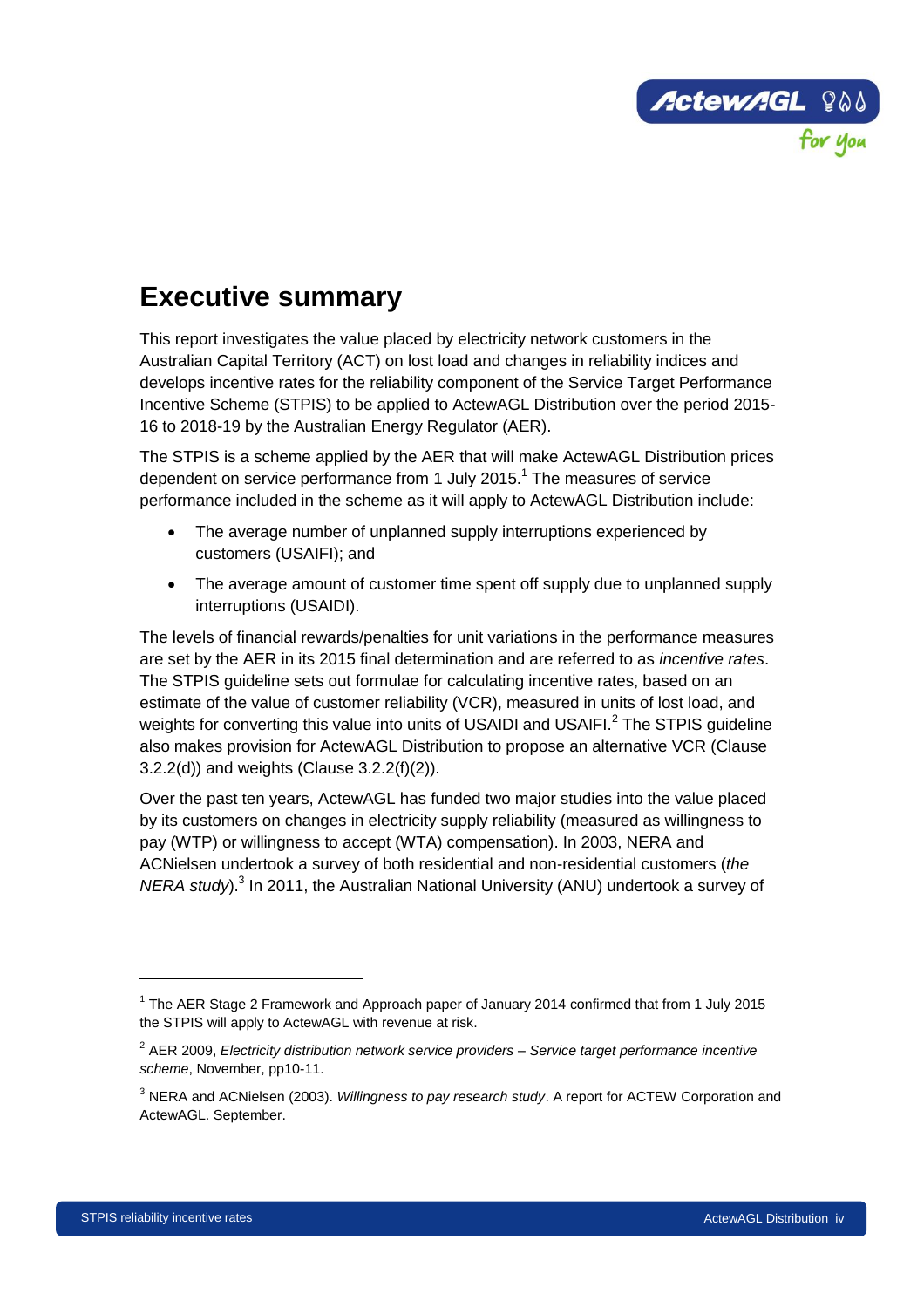

residential customers (*the ANU study*).<sup>4</sup> These studies represent the best available evidence on which to set STPIS incentive rates for the ACT.

In this paper, value estimates from these studies are related to lost load and changes in reliability indices (USAIDI and USAIFI) for a large number of reliability changes (in order to avoid undue influence by a particular scenario). Historical data on the average frequency of interruptions and the distribution of duration over interruptions are used to define base reliability levels for each survey respondent. Reliability changes are generated by shifting the distributions of the frequency and duration of interruptions over respondents up or down by up to 10 per cent.

For each reliability change, average WTP, change in USAIDI, change in USAIFI, and lost load are recorded. Regression analysis is used to estimate linear relationships between WTP and lost load and between WTP and changes in reliability indices.

The potential application of the various value estimates derived from this analysis to STPIS is considered in the context of the potential for unintended incentives, the extent to which simulated reliability changes cover possible outcomes, potential bias, and comparison with the results of past studies.

Based on this assessment, ActewAGL Distribution proposes incentive rates be set using the average value of lost load from changes in the frequency of interruptions estimated in this paper; that is, an alternative VCR of \$67,258 per MWh (\$2014-15).

|                 | <b>VCR (\$/kWh</b><br>$2014 - 15$ | <b>Weighting</b> | <b>Contribution to sector-weighted VCR</b><br>(\$/kWh 2014-15) |
|-----------------|-----------------------------------|------------------|----------------------------------------------------------------|
| Residential     | 40.15                             | 40.82%           | 16.39                                                          |
| Non-residential | 85.96                             | 59.18%           | 50.87                                                          |
| Гоtal           |                                   |                  | 67.26                                                          |

| Table 1: Estimated value of lost load by sector based on changes in interruption frequency |  |
|--------------------------------------------------------------------------------------------|--|
|                                                                                            |  |
|                                                                                            |  |

Incentive rates based on this VCR estimate and calculated in accordance with clauses 3.2.2(h) and (i) of the STPIS guideline are set out in [Table 2.](#page-7-0)

#### <span id="page-7-0"></span>**Table 2: Proposed incentive rates**

|               | <b>Urban</b> | <b>Rural</b> |
|---------------|--------------|--------------|
| USAIFI        | 3.81%        | 0.47%        |
| <b>USAIDI</b> | 0.093%       | 0.011%       |

<sup>4</sup> McNair, B.J. and Ward, M.B. (2012). *Willingness to pay research project*. Final report for ActewAGL Distribution. March.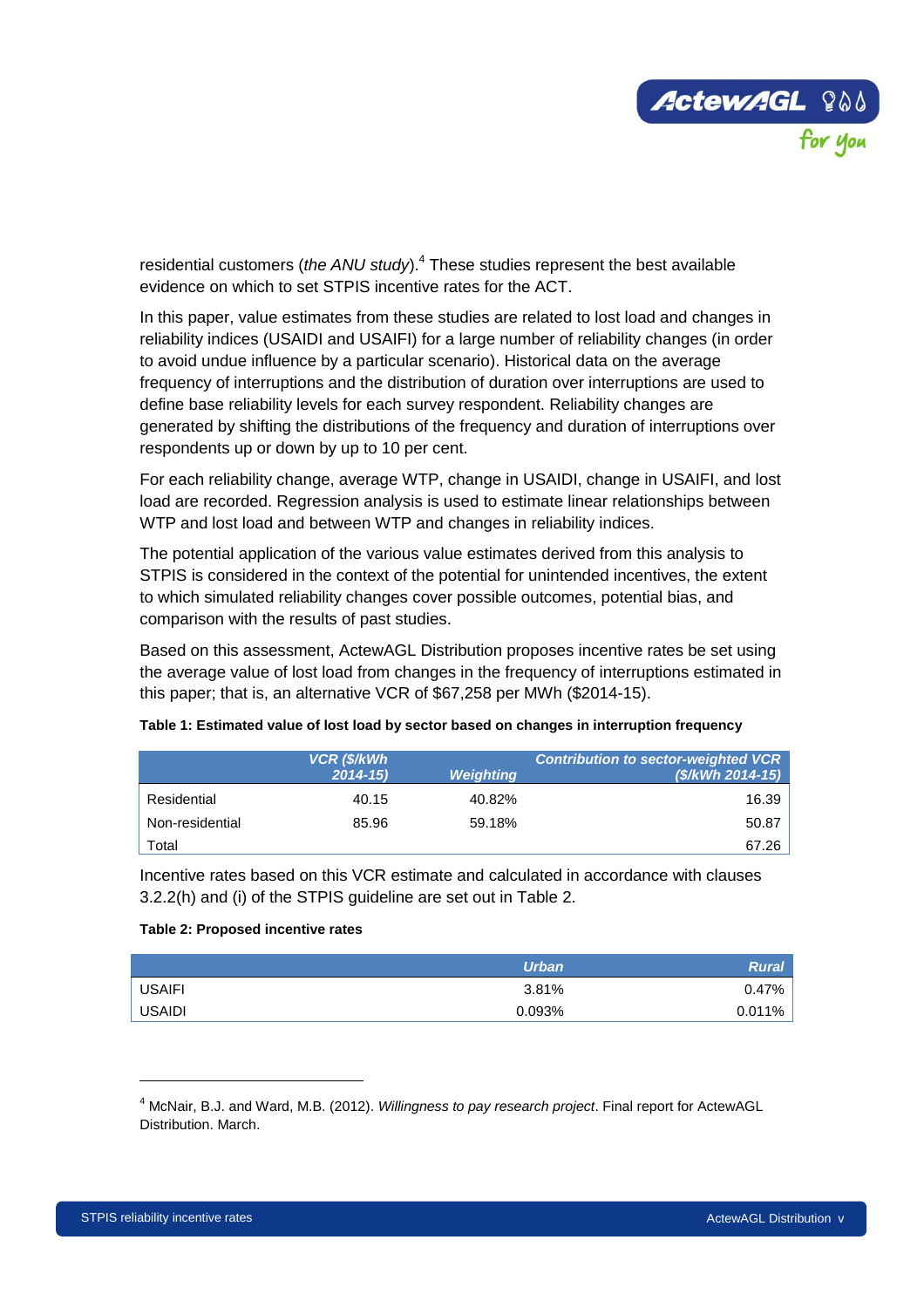

# <span id="page-8-0"></span>**1 Introduction**

# <span id="page-8-1"></span>**1.1 Purpose of this report**

This report investigates the value placed by electricity network customers in the Australian Capital Territory (ACT) on lost load and changes in reliability indices and develops incentive rates for the reliability component of the Service Target Performance Incentive Scheme (STPIS) to be applied to ActewAGL Distribution over the period 2015- 16 to 2018-19 by the Australian Energy Regulator (AER).

# <span id="page-8-2"></span>**1.2 Background**

The STPIS is a scheme applied by the AER that will make ActewAGL Distribution prices dependent on service performance from 1 July 2015.<sup>5</sup> The measures of service performance included in the scheme as it will apply to ActewAGL Distribution include:

- The average number of unplanned supply interruptions experienced by customers (USAIFI); and
- The average amount of customer time spent off supply due to unplanned supply interruptions (USAIDI).

Financial rewards and penalties under the scheme will depend on performance relative to predetermined targets and will apply via an *S factor* in the formula for maximum allowable average revenue (MAAR) in annual pricing proposals. The levels of financial rewards/penalties for unit variations in the performance measures are set by the AER in its 2015 final determination and are referred to as *incentive rates*.

These incentive rates are intended to reflect the value placed by customers on changes in performance measures.<sup>6</sup> Setting incentive rates to reflect this value is consistent with the economic theory of performance-based regulation in that it attempts to induce optimal

 $<sup>5</sup>$  The AER Stage 2 Framework and Approach paper confirmed that from 1 July 2015 the STPIS will</sup> apply to ActewAGL with revenue at risk.

<sup>6</sup> National Electricity Rules 6.6.2(b)(3)(vi); also see AER 2013, *Submission to AEMO in relation to Value of Customer Reliability (VCR) Issues Paper*, 17 May, p3.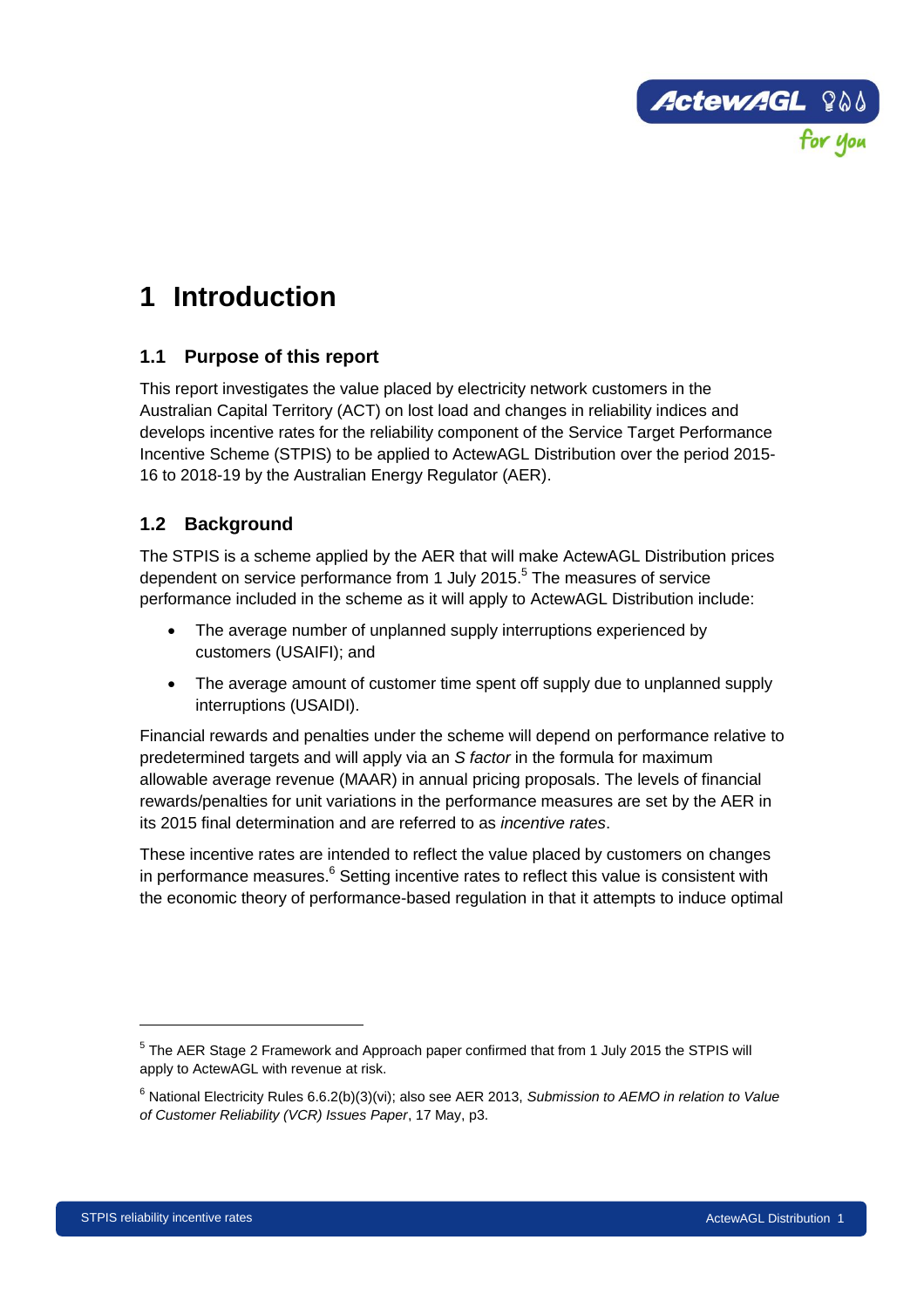

provision of quality by internalising the social cost-benefit analysis within the business's profit maximisation problem.<sup>7</sup>

The STPIS guideline sets out formulae for calculating incentive rates, based on an estimate of the value of customer reliability (VCR) in Victoria, measured in units of lost load, and weights for converting this value into units of USAIDI and USAIFI.<sup>8</sup> These weights are based on evidence from a study into willingness to pay (WTP) for changes in reliability in South Australia.<sup>9</sup> The STPIS guideline also makes provision for ActewAGL Distribution to propose an alternative VCR (Clause 3.2.2(d)) and weights (Clause  $3.2.2(f)(2)$ ).

ActewAGL Distribution has been an industry leader in undertaking high-quality research to understand the preferences of its customers with respect to the balance between cost and service levels. Over the past ten years, ActewAGL has funded two major studies that have investigated customer WTP and willingness to accept (WTA) compensation for changes in electricity supply reliability. In 2003, NERA and ACNielsen undertook a survey of both residential and non-residential customers (*the NERA study*). <sup>10</sup> In 2011, the Australian National University (ANU) undertook a survey of residential customers (*the ANU study*). <sup>11</sup> These studies used choice modelling techniques to estimate customer WTP to avoid (or WTA compensation for) a range of scenarios. The results of these studies provide a rich source of customer preference information that varies with the nature of interruptions and with customer characteristics. Both studies utilised well regarded researchers and internationally recognised experts in the field of non-market valuation, including Professors Ken Train, David Hensher, and Riccardo Scarpa.

These studies represent the best available evidence on which to set incentive rates for the ACT.

<sup>7</sup> See, for example: Spence, M.A. (1975). Monopoly, Quality, and Regulation. *The Bell Journal of Economics* Vol. 6, No. 2, pp. 417-429; and Loeb, M. and Magat, W.A. (1979). A Decentralized Method for Utility Regulation. Journal of Law and Economics 22, 399-404.

<sup>8</sup> AER 2009, *Electricity distribution network service providers – Service target performance incentive scheme*, November, pp10-11.

<sup>9</sup> AER 2008, Explanatory statement and Discussion paper - *Proposed Electricity distribution network service providers service target performance incentive scheme*, April, p21.

<sup>10</sup> NERA and ACNielsen (2003). *Willingness to pay research study*. A report for ACTEW Corporation and ActewAGL. September.

<sup>11</sup> McNair, B.J. and Ward, M.B. (2012). *Willingness to pay research project*. Final report for ActewAGL Distribution. March.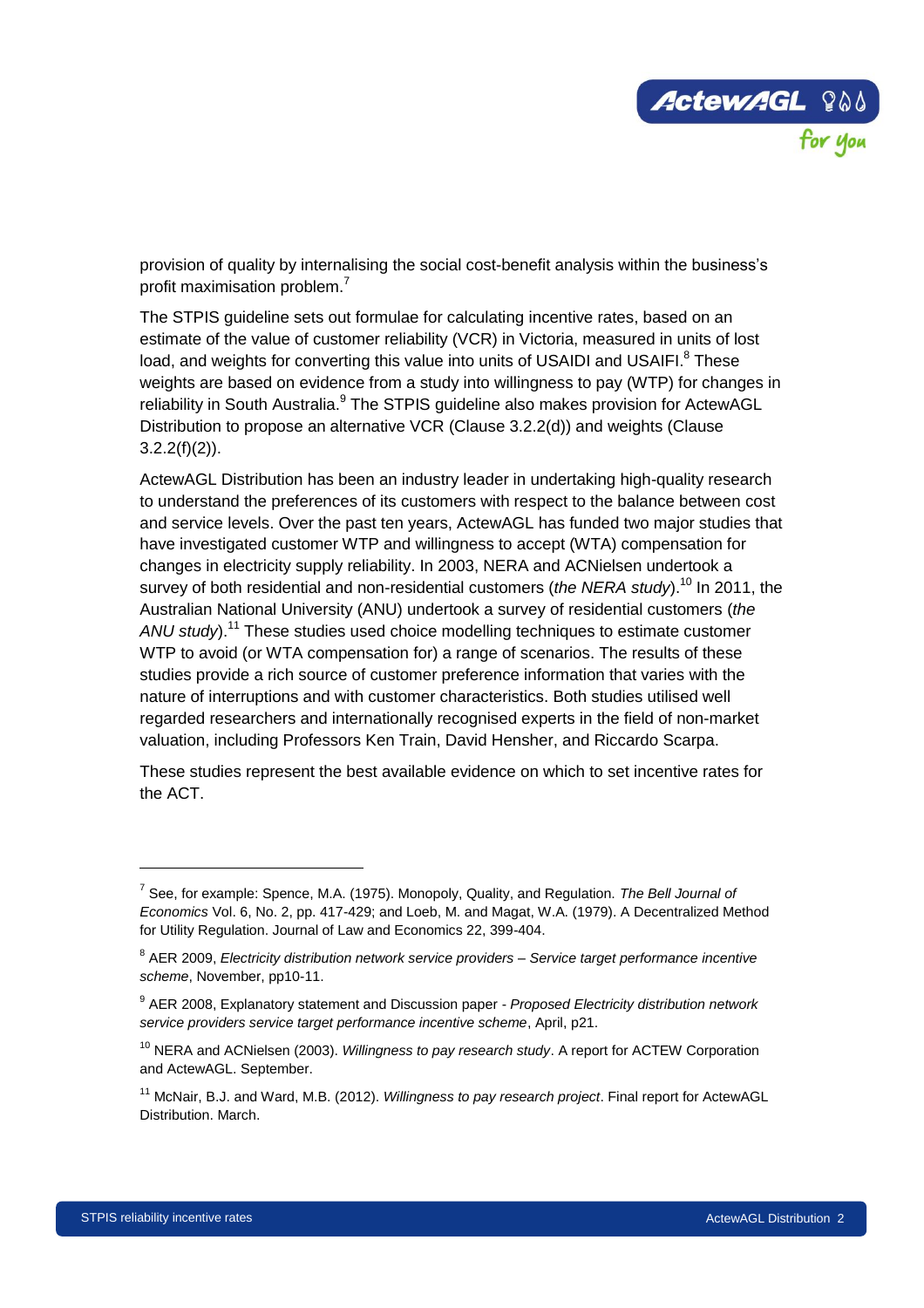

This paper uses the results of those studies to:

- investigate the relationships between customer WTP and both lost load and changes in reliability indices (USAIDI and USAIFI); and
- develop proposed incentive rates for the STPIS to be applied to ActewAGL Distribution over the period 2015-16 to 2018-19.

# <span id="page-10-0"></span>**1.3 Outline of this report**

Section 2 of this report details the investigation of the relationships between ACT customers' WTP and lost load and between WTP and changes in reliability indices. It sets out the approach to the modelling, the estimated utility functions derived from the NERA and ANU studies, the method and assumptions for simulating reliability changes, and the calculation of the average value of lost load and average values of changes in reliability indices. Section 3 of the report uses the results from the investigation in Section 2 to formulate proposed incentive rates for the reliability component of STPIS.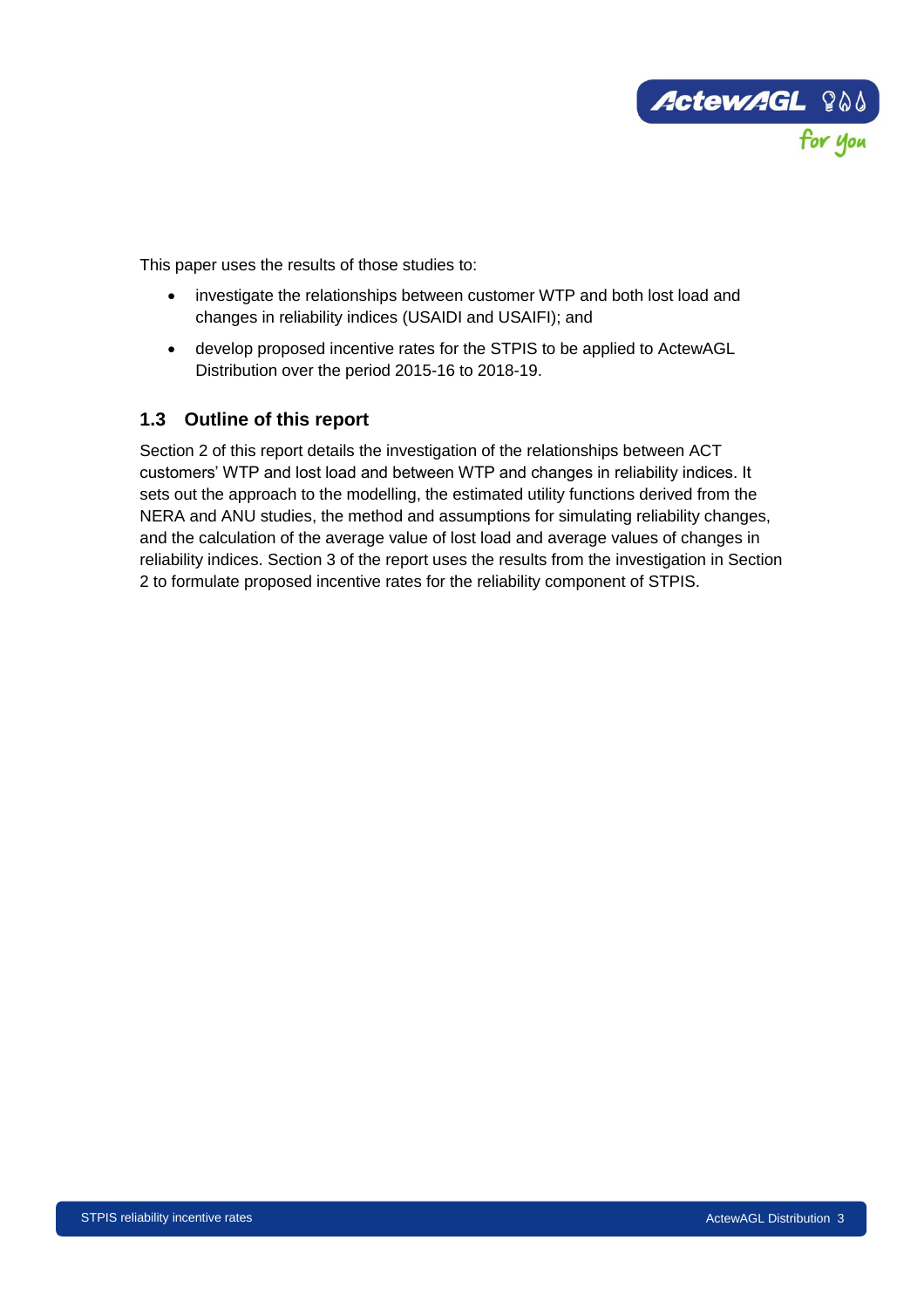

# <span id="page-11-0"></span>**2 Investigation of values**

# <span id="page-11-1"></span>**2.1 Approach**

The NERA and ANU studies provide value estimates for a range of changes in the nature of supply reliability at the customer level. The studies use customers' stated choices between reliability scenarios to estimate utility functions defined in terms of the frequency and duration of interruptions with various characteristics, as well as cost, measured as the retail electricity bill or the change in bill. WTP for a given change in supply reliability is derived from these utility functions as the change in bill that keeps utility constant when interruptions change.

The objective of this paper is to identify how WTP estimates derived from these studies vary with two particular types of measures of reliability changes – unplanned lost load and changes in reliability indices, such as USAIDI and USAIFI. Ultimately, the goal is to estimate an average customer value per unit of lost load or per unit change in systemaverage reliability indices in the ACT. To do so, we need to identify a set of reliability changes and, for each change, measure customer value as well as the associated lost load and changes in reliability indices. We can then observe how these measures vary with estimated WTP.

The reliability changes used in this paper are defined at a survey respondent level so that the richness of the consumer utility functions estimated in the WTP studies can be retained in the analysis. This richness includes preference heterogeneity across respondents (in the residential data) and non-linear relationships between WTP and interruption duration. Lost load and reliability indices are not expected to be perfectly correlated with WTP estimates because they do not capture these effects (except, in the case of lost load, to the extent that preference heterogeneity is related to consumption). For example, the WTP studies suggest that most consumers would willing to pay more to avoid a one-hour interruption becoming a two-hour interruption than they would to avoid a four-hour interruption becoming a five-hour interruption, but both of these reliability changes would have the same impact on measures of lost load and reliability indices.

A large number of reliability changes are analysed in this paper in order to avoid undue influence by a particular scenario (see Appendix A for evidence of the dangers of using a small number of discrete reliability scenarios). Historical data on the average frequency of interruptions and the distribution of duration over interruptions are used to define base reliability levels for each respondent. Reliability changes are generated by shifting the distributions of the frequency and duration of interruptions over respondents up or down by up to 10 per cent. Historical data indicates that these changes are within the plausible range of system-average outcomes for a given year. Values for changes in *planned*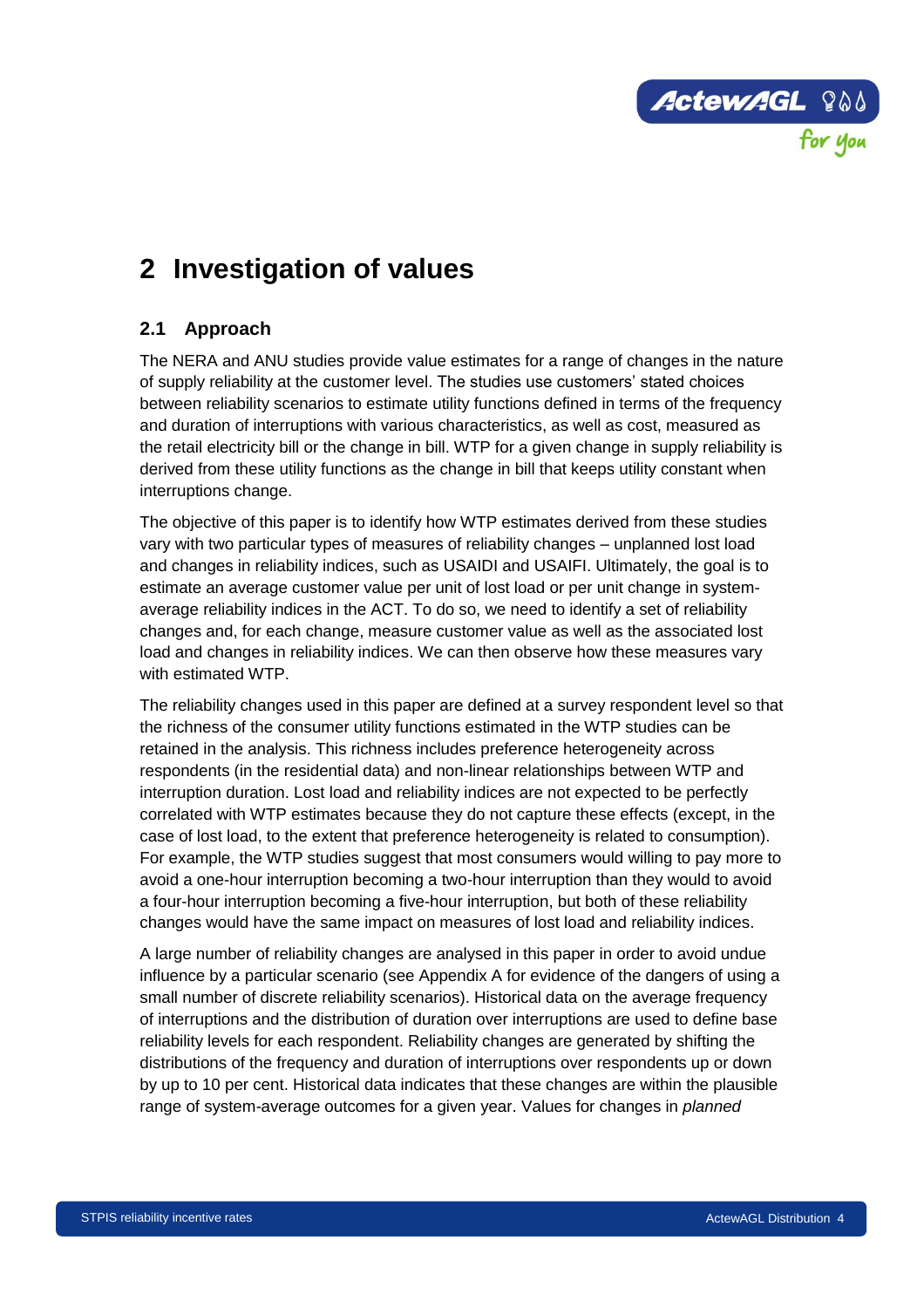

interruptions are not investigated in this paper, since planned interruptions are not included in the STPIS.

The approach taken in this paper is illustrated in [Figure 1,](#page-14-0) which shows that the following steps are taken to derive estimates of the value of lost load and the value of changes in reliability indices.

- For each sector (residential and non-residential):<sup>12</sup>
	- o establish utility models for estimating the value (WTP) placed on changes in reliability;
	- o establish functions for the lost load and the changes in reliability indices associated with changes in reliability;
	- o define the changes in reliability to be used to assess value;
	- o measure WTP, lost load and changes in reliability indices for each reliability change; and
	- o use regression analysis on these data to estimate linear relationships between WTP and lost load and between WTP and reliability indices.
- Calculate the ACT average value of changes in reliability indices by averaging sector values weighted by customer numbers.
- Calculate the ACT average value of lost load by averaging sector values weighted by annual consumption.

This approach differs in some respects to those previously applied in Australian VCR studies (such as the recent assessment of VCR in NSW by Oakley Greenwood in 2012).<sup>13</sup> In this paper, values are assessed for a larger number of reliability change scenarios. The paper considers not only the effect of additional interruptions drawn from the existing distribution of duration over interruptions, but also changes in the distribution of duration itself. It considers the relationship not only between WTP and lost load, but also WTP and reliability indices.

 $12$  Other studies have employed a further disaggregation of non-residential customers into small, medium and large business. The ActewAGL Distribution network does not service the type of large industrial customer that other Australian distributors service. Further, it is not practicable to disaggregate non-residential values in the ACT, since the NERA study provides a single WTP model for all nonresidential customers.

<sup>13</sup> Oakley Greenwood (2012). *NSW Value of Customer Reliability*. Report to the Australian Energy Market Commission, May.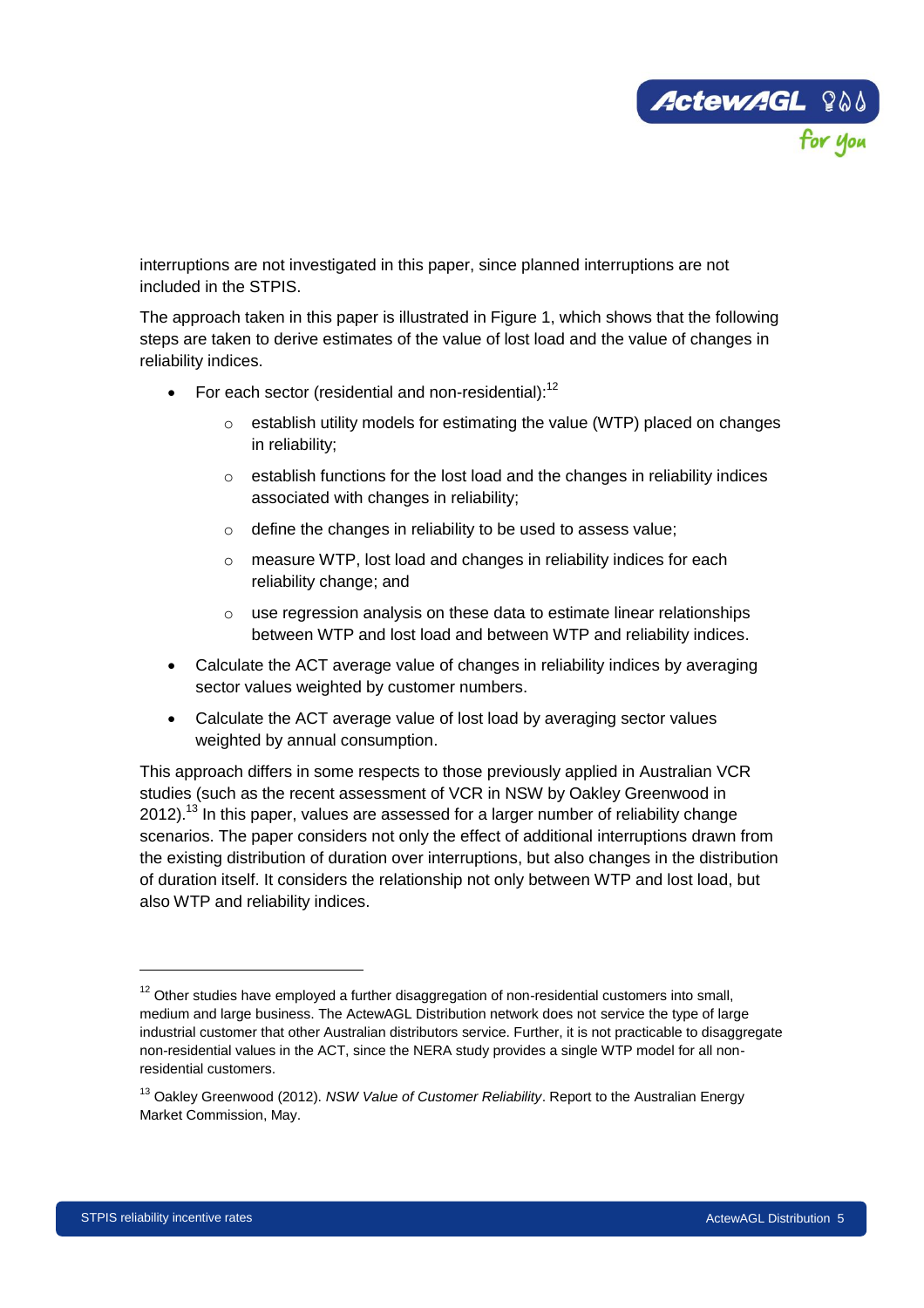

Values are not disaggregated by the feeder types defined in the STPIS guideline. The ACT network comprises mainly urban feeders, with a small number of short rural feeders. However, street addresses are not available for any respondents in the NERA study, so it is not possible to disaggregate values by feeder type for non-residential customers.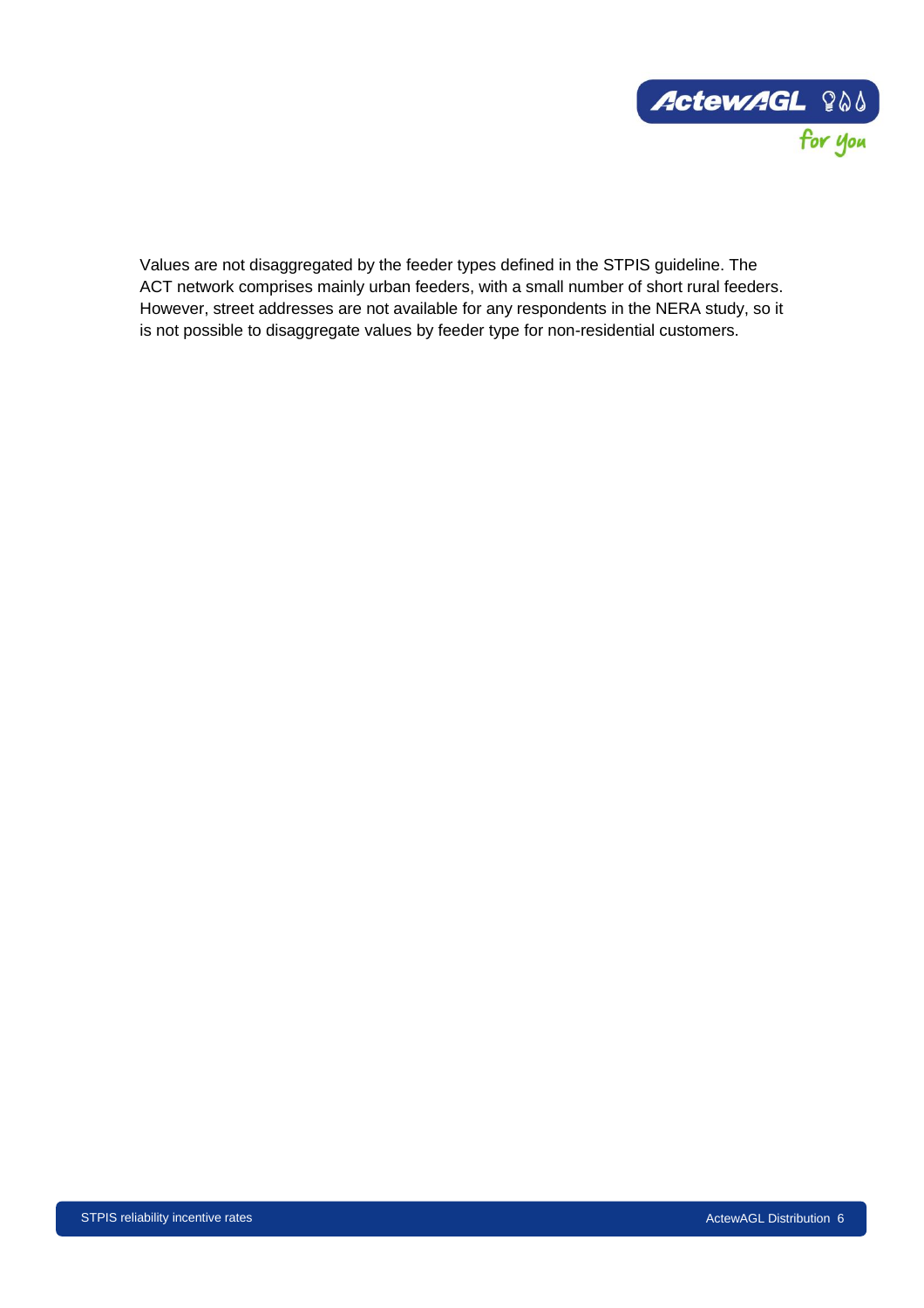# **ActewAGL ? Address**

#### **Figure 1: Approach to modeling value of lost load and value of changes in reliability indices**

<span id="page-14-0"></span>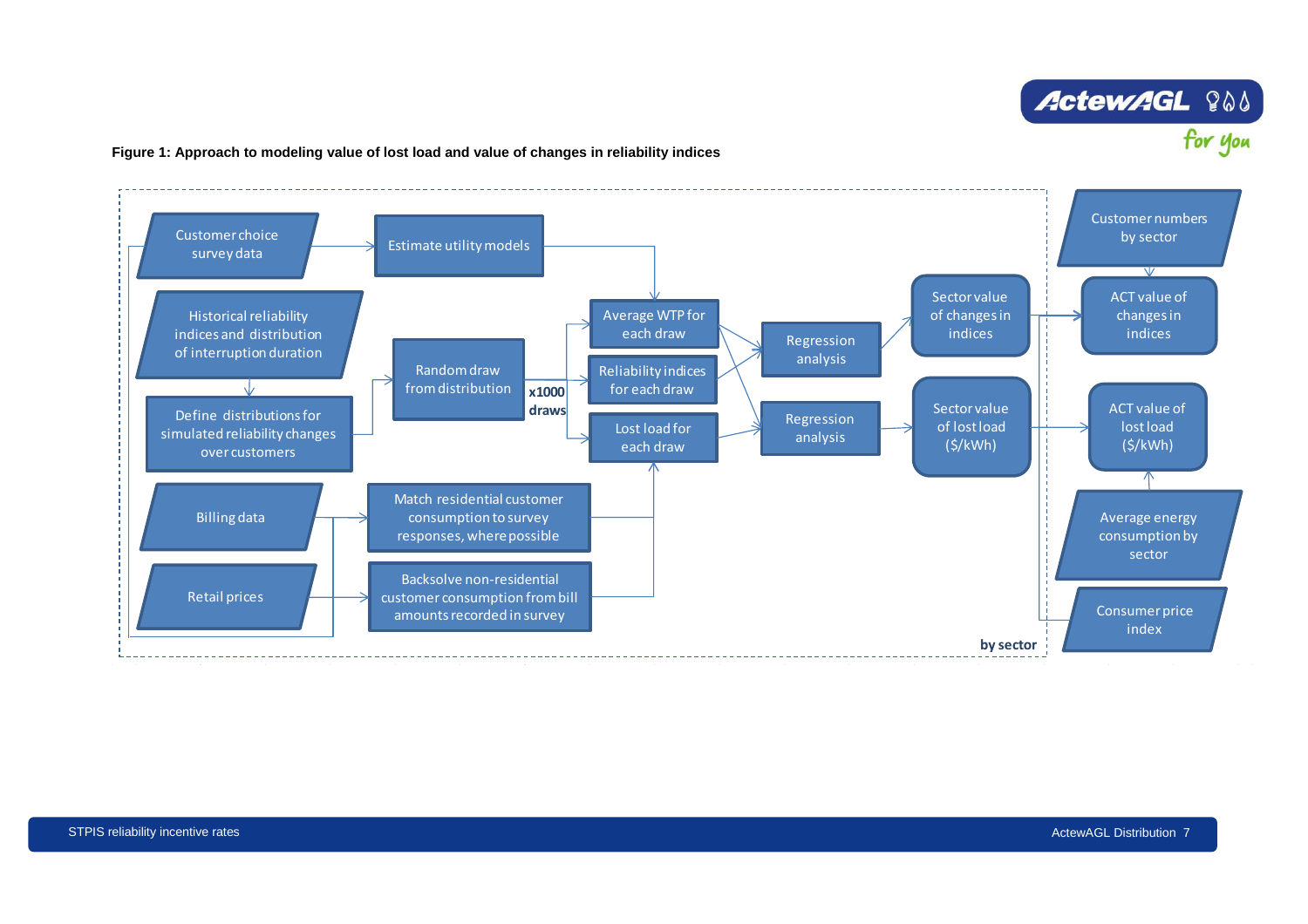

# <span id="page-15-0"></span>**2.2 Models of customer preference**

The first step towards incentive rates that reflect customer preferences is to examine the evidence on customer preferences; in particular, the value placed by customer on various changes in supply reliability.

## <span id="page-15-1"></span>**2.2.1 Defining value**

It is important to define at the outset the value being estimated. The correct measure of benefit (or cost) to consumers from a reliability improvement (or deterioration) is defined in the economics literature as the Hicksian compensating (or equivalent) variation. This value is the maximum amount that customers would be willing to pay (or the minimum amount they would be willing to accept) for a reliability improvement (or deterioration).<sup>14</sup>

## <span id="page-15-2"></span>**2.2.2 Method for estimating value**

The indivisible nature of energy network services means that consumers are rarely able to choose their preferred version of the service. Consumers are offered only one level of network reliability for a given property. It is therefore not possible to gather information on consumers' WTP by observing choices in a real market. *Ex post* examination of financial costs imposed by interruptions would provide an incomplete value estimate. Observing purchases of equipment, such as backup generators, may reveal preferences for a subset of customers placing a relatively high value on reliability, but this too would be an incomplete value estimate, since this equipment is not a perfect substitute for electricity network services and is unlikely to completely eliminate the effects of interruptions on these consumers. It is therefore necessary to turn to surveys as a means of gathering information on consumer WTP.

The three most common estimation methods in the context of electricity supply reliability, internationally, are choice modelling (or conjoint analysis), contingent valuation, and direct worth.<sup>15</sup> Choice modelling involves presenting survey respondents with sets of hypothetical scenarios describing the nature of supply interruptions and the cost to the respondent. Respondents indicate their preferred scenario in each set. These choices reveal respondents' willingness to pay (or accept compensation) for changes in a range of aspects of supply reliability. Examples of choice modelling include studies by Accent

<sup>&</sup>lt;sup>14</sup> See, for example, Randall, A. and Stoll, J. (1980). Consumer's Surplus in Commodity Space. The *American Economic Review*, 70(3), 449-455.

<sup>15</sup> Hofmann, M., Seljesth, H., Holst Volden, G., and Kjolle, G.H. (2010). *Study on Estimation of Costs due to Electricity Interruptions and Voltage Disturbances*, December, p79.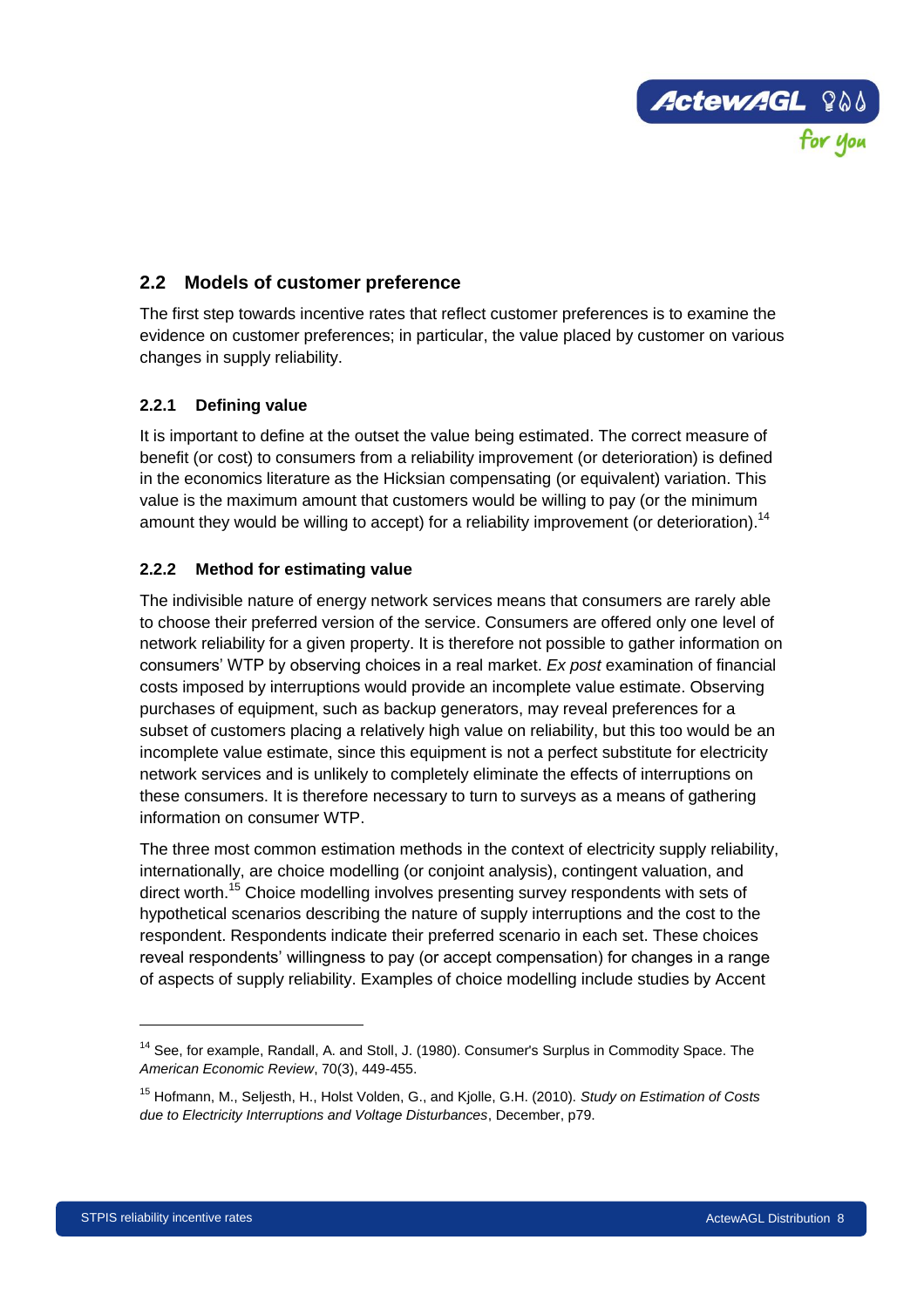

for Ofgem in the United Kingdom  $(UK)^{16}$  and by the Electricity Authority in New Zealand.<sup>17</sup> Most types of contingent valuation surveys can be characterised as a specific case of choice modelling in which the focus is on a single scenario. Open-ended contingent valuation questions ask respondents to directly report WTP for a specific scenario. The direct worth method asks respondents to estimate the financial expenses they would incur due to hypothetical reliability scenarios.

Two main survey methods have been used in Australia. One is the choice modeling method described above, which has been used by NERA and ACNielsen<sup>18</sup> and the ANU<sup>19</sup> in the ACT, by KPMG in South Australia,<sup>20</sup> and by AEMO in the national VCR study currently being undertaken. $^{21}$  The other approach, which has been applied primarily in Victoria, uses a direct worth method that focuses on estimating the financial expenses that would result from deterioration in reliability. The application of this method to residential consumers was described in these studies as an 'economic principle of substitution' approach, but it has also been characterised as a 'preparatory action' method.<sup>22</sup> This approach was developed by Monash University's Centre for Electrical Power Engineering in 1997 $^{23}$  and later updated by Charles River Associates in 2002 $^{24}$ 

- <sup>20</sup> KPMG (2003). *Consumer preferences for electricity service standards*. Report to the Essential Services Commission of South Australia. September.
- <sup>21</sup> AEMO (2013). *Value of Customer Reliability Statement of Approach*, November. Also see Scarpa, R. (2013). Methodology for the estimation of the value of customer reliability for AEMO, November.
- <sup>22</sup> Hofmann, M., Seljesth, H., Holst Volden, G., and Kjolle, G.H. (2010). *Study on Estimation of Costs due to Electricity Interruptions and Voltage Disturbances*, December, p79.
- <sup>23</sup> Khan, M.E. and Conlon, M.F. 1997, *Value of Lost Load*, Report for Victoria Power Exchange by the Centre for Electrical Power Engineering (CEPE), Department of Electrical and Computer Systems Engineering, Monash University.
- <sup>24</sup> Charles River Associates 2002, *Assessment of the Value of Customer Reliability (VCR)*, Report for VENCorp, December.

<sup>16</sup> For example, Accent 2008, *Expectations of DNOs and willingness to pay for improvements in service*, Report prepared for OFGEM, July.

<sup>17</sup> Electricity Authority (2012). *Investigation into the value of lost load in New Zealand* – Summary of findings.

<sup>18</sup> NERA and ACNielsen (2003). *Willingness to pay research study*. A report for ACTEW Corporation and ActewAGL. September.

<sup>19</sup> McNair, B.J. and Ward, M.B. (2012). *Balancing cost and standards of service: the stated preferences of Canberra households*. Energy Networks Conference, 2 May 2012, Brisbane, Australia.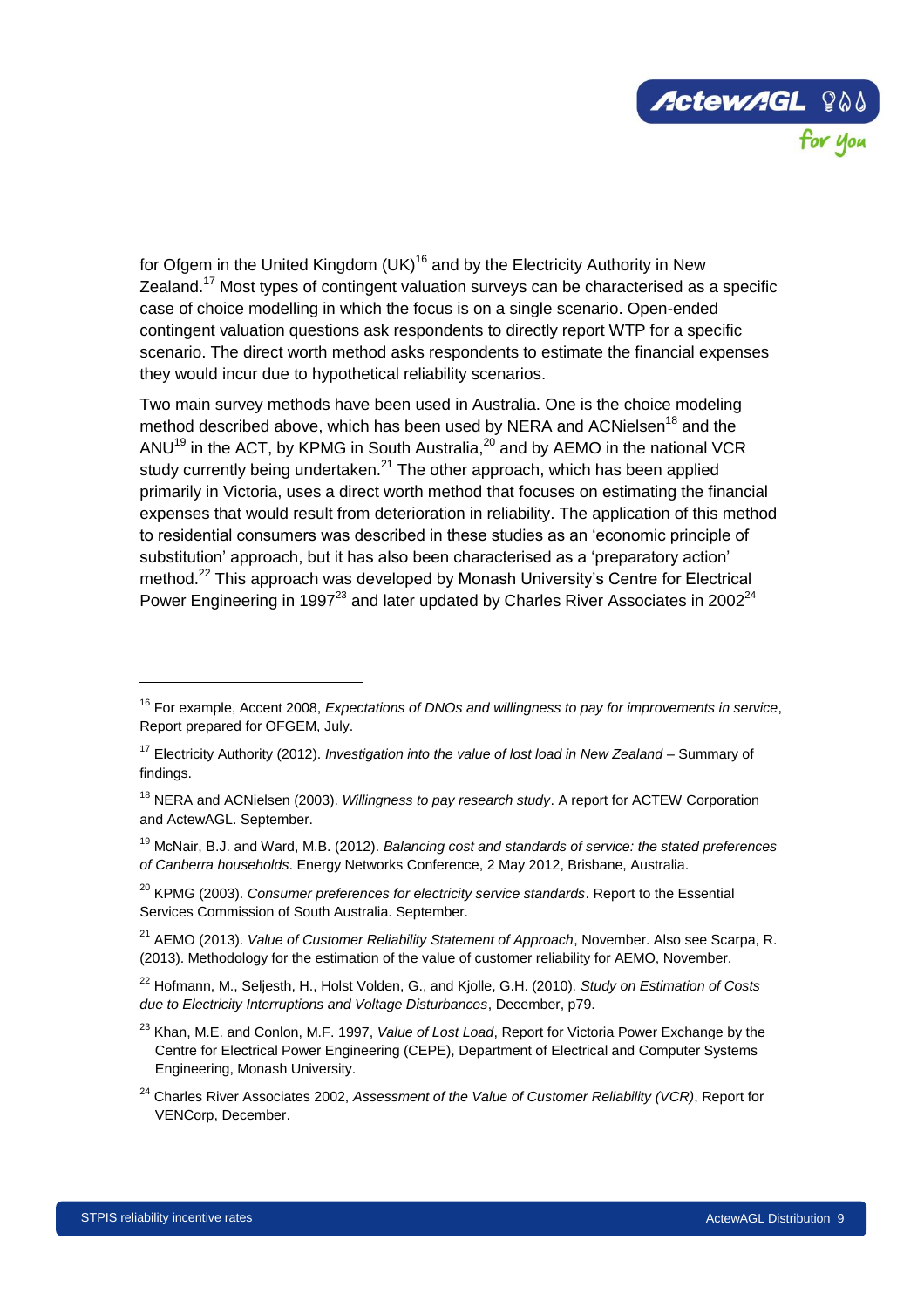

and 2007<sup>25</sup> and Oakley Greenwood for the AEMO in 2011<sup>26</sup> and for AEMC in 2012<sup>27</sup> (the *Monash approach*).

The results derived from these two survey methods are similar in some ways. Both approaches measure value in terms of reliability events or scenarios and both can be converted to a value of lost load.<sup>28</sup> However, the value being measured by each approach differs, at least for residential consumers. Choice modelling holds a major advantage over the Monash approach in this regard – it is consistent with the economic concepts of compensating and equivalent variation.<sup>29</sup> By focusing on out-of-pocket expenses, the Monash approach is likely to omit non-financial costs associated with inconvenience to domestic consumers. It can also include values that should be excluded, such as the excess value of a restaurant meal over a home meal. These shortcomings were noted by AEMO in its March 2013 Issues Paper on VCR.<sup>30</sup>

The most significant challenges associated with using choice modelling to value nonmarket goods relate to contexts where respondents have little or no experience with the good or service in question and where respondents have no incentive to answer carefully and truthfully. In the electricity reliability context, respondents have generally experienced some form of supply interruption and ActewAGL Distribution's experience with surveys in the ACT confirms customers understand that price-reliability options could be enforced on the basis of survey findings, particularly if the survey has been commissioned by a utility or regulatory body. For these reasons, ActewAGL supports the use of choice modelling as a technique for estimating the value placed by customers on changes in reliability.<sup>31</sup>

 $\ddot{ }$ 

<sup>25</sup> Charles River Associates 2008, *Assessment of the Value of Customer Reliability (VCR)*, Report for VENCorp, August.

<sup>26</sup> Oakley Greenwood 2011, *Valuing Reliability in the National Electricity Market*, Final Report to the Australian Energy Market Operator, March.

<sup>27</sup> Oakley Greenwood 2012, *NSW Value of Customer Reliability*, Final Report to the Australian Energy Market Commission, May.

 $28$  The VCR studies have typically converted the scenario-based values to a VoLL in the consultant reports, whereas the choice modelling studies have not.

<sup>&</sup>lt;sup>29</sup> Small, K.A. and Rosen, H.A. (1981). Applied Welfare Economics with Discrete Choice Models. *Econometrica*, 49(1), 105- 130.

<sup>30</sup> AEMO 2013, *Value of customer reliability*, Issues Paper, March, pp11-12.

 $31$  The direct worth method may be appropriate for industrial customers, but there are no large customers of this type in the ACT.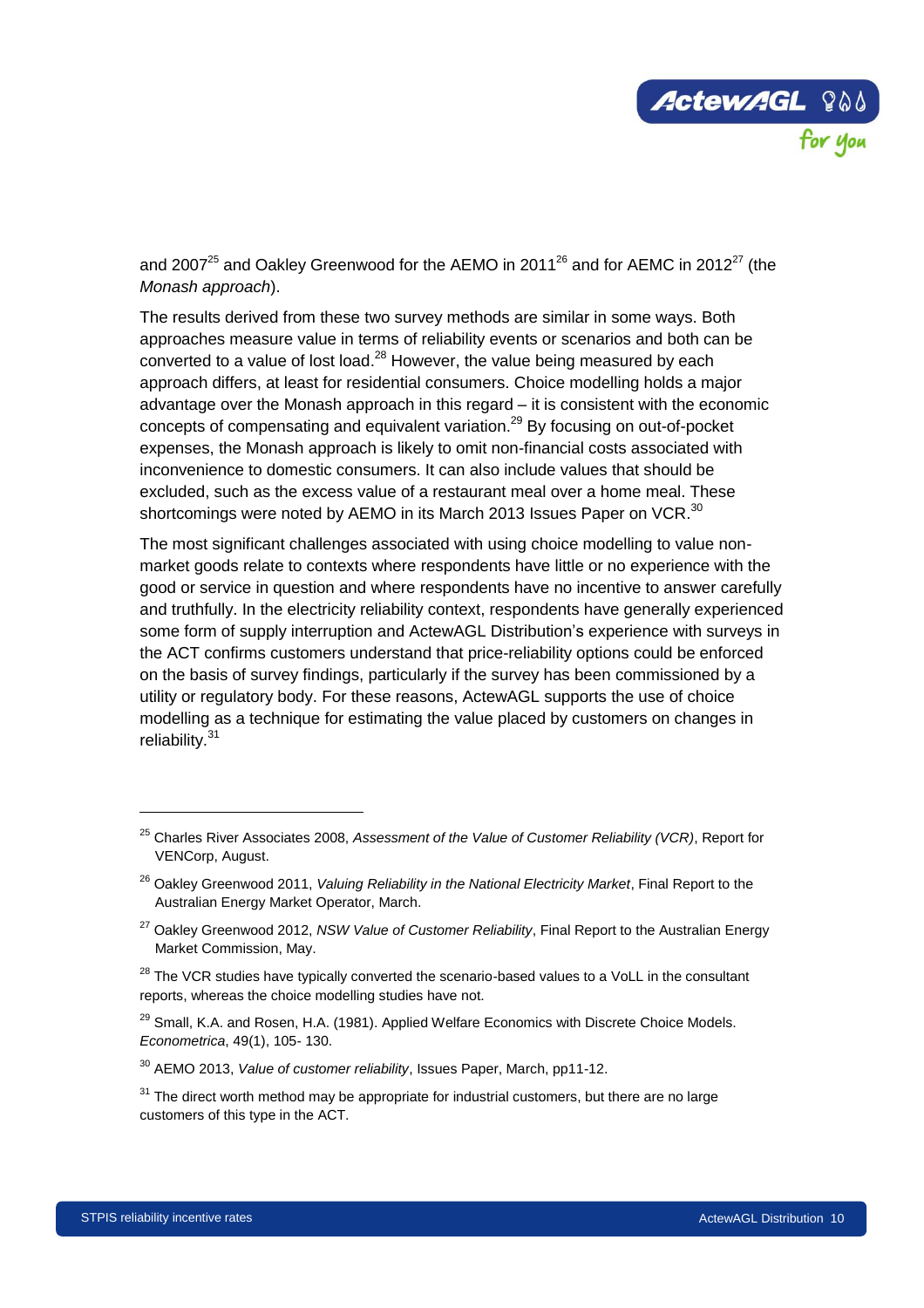

## <span id="page-18-0"></span>**2.2.3 Studies used in this paper**

Two choice modelling surveys have been conducted in the ACT in the past decade and are used as inputs to the calculation of values in this paper – the NERA study in 2003 and the ANU study in 2012. These surveys involved presenting respondents with several choice questions, where each choice question presented two or three scenarios at a specified cost and asked the respondent to indicate their preferred option. The scenarios were described by multiple attributes relating to the frequency, duration, and nature of supply interruptions. The levels assigned to attributes varied over scenarios and over questions to provide the variation necessary for statistical estimation of the value placed by respondents on marginal changes in each attribute.

In this paper, a model estimated on data from the ANU study is used to calculate residential consumers' WTP. A model from the NERA study is used to estimate nonresidential customers' WTP, since this customer sector was not included in the more recent ANU study. WTP estimates from the ANU study were similar to estimates from the residential component of the NERA study, suggesting that, although a decade has passed since the NERA study, the result remain relevant.

The survey methods of the two studies are summarised in [Table 3.](#page-19-0) An example of a choice question from the ANU study is presented in [Figure 2](#page-21-1) to illustrate the method.<sup>32</sup>

 $32$  Respondents were instructed that unplanned interruptions could occur at any time of day. In contrast, studies using the Monash approach asked respondents to consider unplanned interruptions occurring at the worst possible time.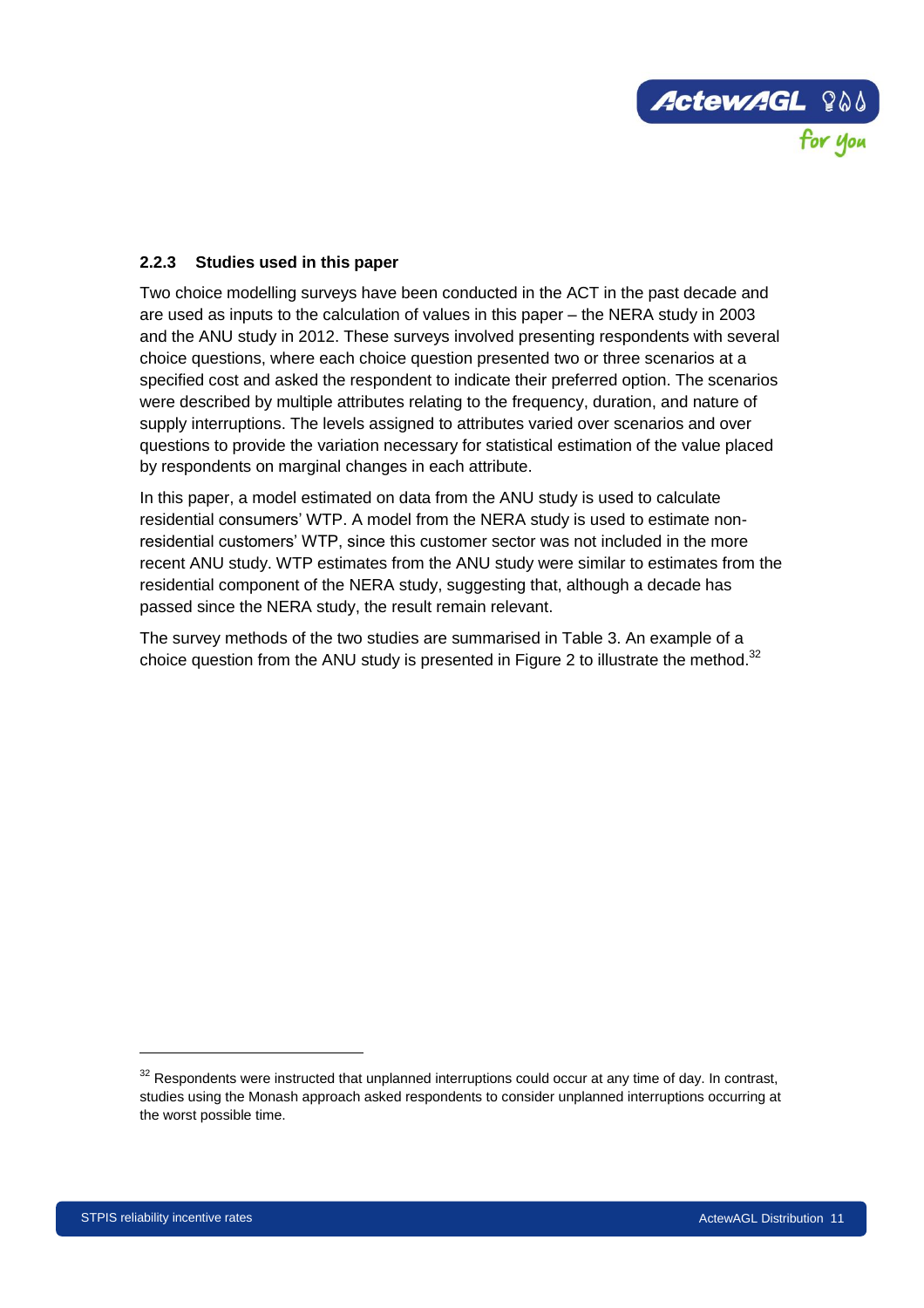# **ActewAGL ? OD**

#### **Table 3: Summary of methods used in the NERA and ANU studies**

<span id="page-19-0"></span>

|                          | <b>NERA study (non-residential component)</b>                                 | <b>ANU study</b>                                                           |
|--------------------------|-------------------------------------------------------------------------------|----------------------------------------------------------------------------|
| Preparation and testing  | Consultation with stakeholders, focus groups, cognitive testing               | Consultation with stakeholders, focus groups, cognitive testing            |
|                          | interviews, and pilot survey                                                  | interviews, and pilot survey                                               |
| Recruitment and survey   | Computer-assisted telephone interview via random dialing from                 | Computer-assisted telephone interview via random dialing to obtain         |
| methods                  | Electronic Business Pages. Questionnaires mailed to willing                   | email addresses from willing participants. Recruitment to internet         |
|                          | participants. Telephone interviews used to guide respondents through          | questionnaire via email.                                                   |
|                          | questionnaire.                                                                |                                                                            |
| Respondent incentive     | \$25 gift voucher                                                             | Cash prize draw - prizes totaling \$4,000                                  |
| Completed questionnaires | $n = 240$                                                                     | $n = 408$                                                                  |
| Sample stratification    | Organisation size and industry type                                           | Postcode and dwelling type                                                 |
| Survey period            | 27/02/2003 to 01/04/2003                                                      | 19/09/2011 to 14/10/2011                                                   |
| Attributes (number and   | Number of times electricity is completely unavailable (seven levels:          | Number of supply interruptions with written notice (four levels: once      |
| range of levels)         | once every five years – once a fortnight)                                     | every four years - 8 times per year)                                       |
|                          | Length of time that electricity is completely unavailable each time that it   | Average duration of supply interruptions with written notice (four levels: |
|                          | goes out (eight levels: 30 minutes - 24 hours)                                | 30 minutes - 5 hours)                                                      |
|                          | Time of day that electricity is completely unavailable each time that it      | Number of supply interruptions without warning (four levels: once every    |
|                          | goes out (five levels)                                                        | four years - 8 times per year)                                             |
|                          | Prior notification that electricity will be unavailable (eight levels: no     | Average duration of supply interruptions without warning (eight levels: 1  |
|                          | notification provided – one month)                                            | $minute - 24 hours)$                                                       |
|                          | Response to phone inquiries in the event of electricity becoming              | Time taken to be put through to a human operator when making phone         |
|                          | unavailable (three levels)                                                    | enquiries during a supply interruption without warning (five levels: 30    |
|                          | Total electricity bill for the year (13 levels: 90% of current bill - 150% of | $seconds - 20$ minutes)                                                    |
|                          | current bill)                                                                 | Number of supply interruptions due to a disaster (two levels: once every   |
|                          |                                                                               | 50 years, once every 20 years)                                             |
|                          |                                                                               | Average duration of supply interruptions due to a disaster (two levels: 2) |
|                          |                                                                               | days, 7 days)                                                              |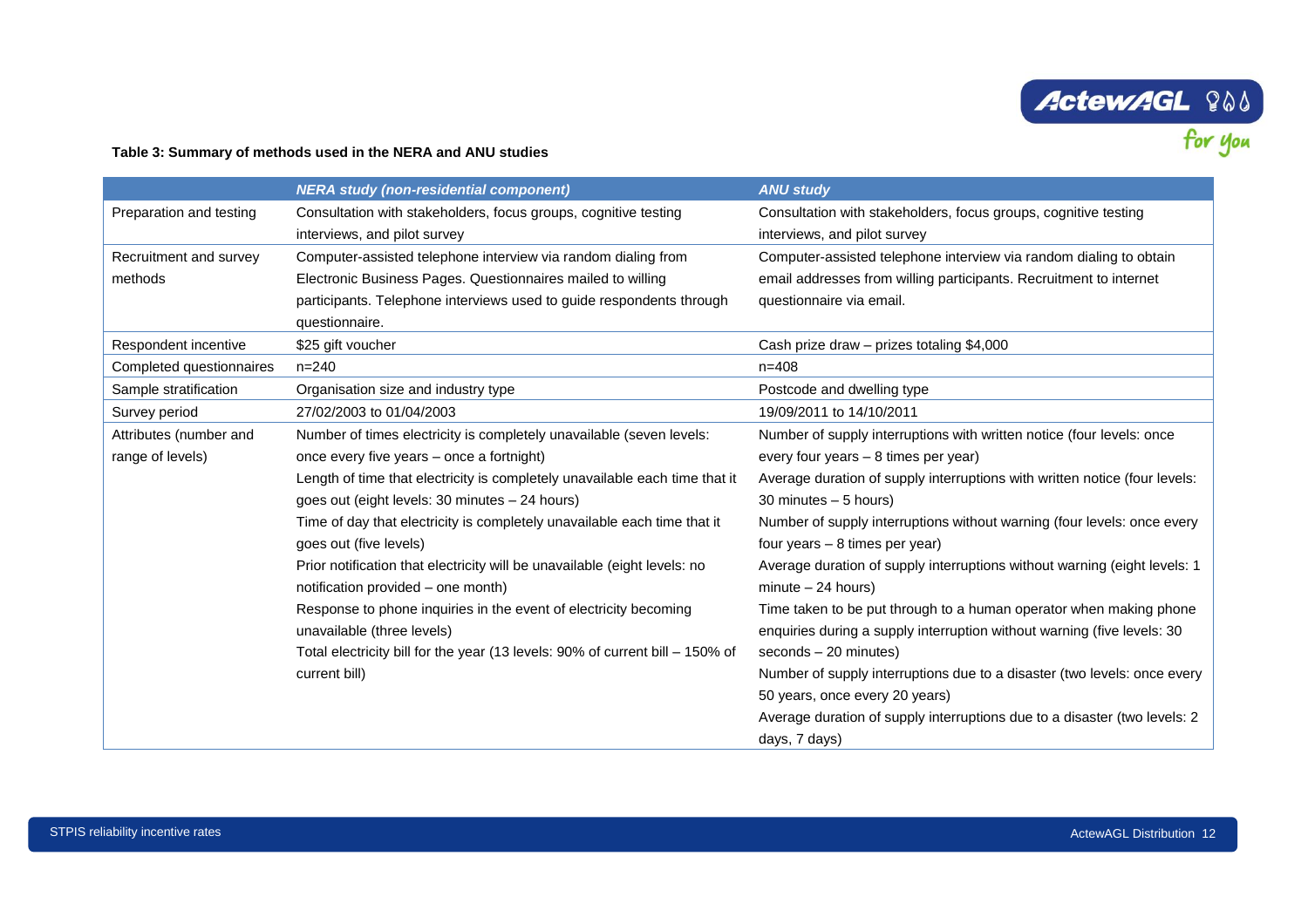# **ActewAGL ? OS**

|                        | <b>NERA study (non-residential component)</b>                         | <b>ANU study</b>                                                     |
|------------------------|-----------------------------------------------------------------------|----------------------------------------------------------------------|
|                        |                                                                       | Change in annual electricity bill (nineteen levels: -\$600 - +\$500) |
| Choice question format | Eight choice questions per respondent. Two unlabeled alternatives per | Eight choice questions per respondent. Three alternatives per choice |
|                        | choice question.                                                      | question (status quo and two change alternatives).                   |
| Number of choice       | $n = 1624$                                                            | n=2104                                                               |
| observations used in   |                                                                       |                                                                      |
| model estimation       |                                                                       |                                                                      |
| Model estimation       | Mixed logit model with non-random cost parameter                      | Mixed logit model with observed heterogeneity in non-random cost     |
|                        |                                                                       | parameter                                                            |
| Peer reviewer          | Prof. David Hensher                                                   | Prof. Riccardo Scarpa                                                |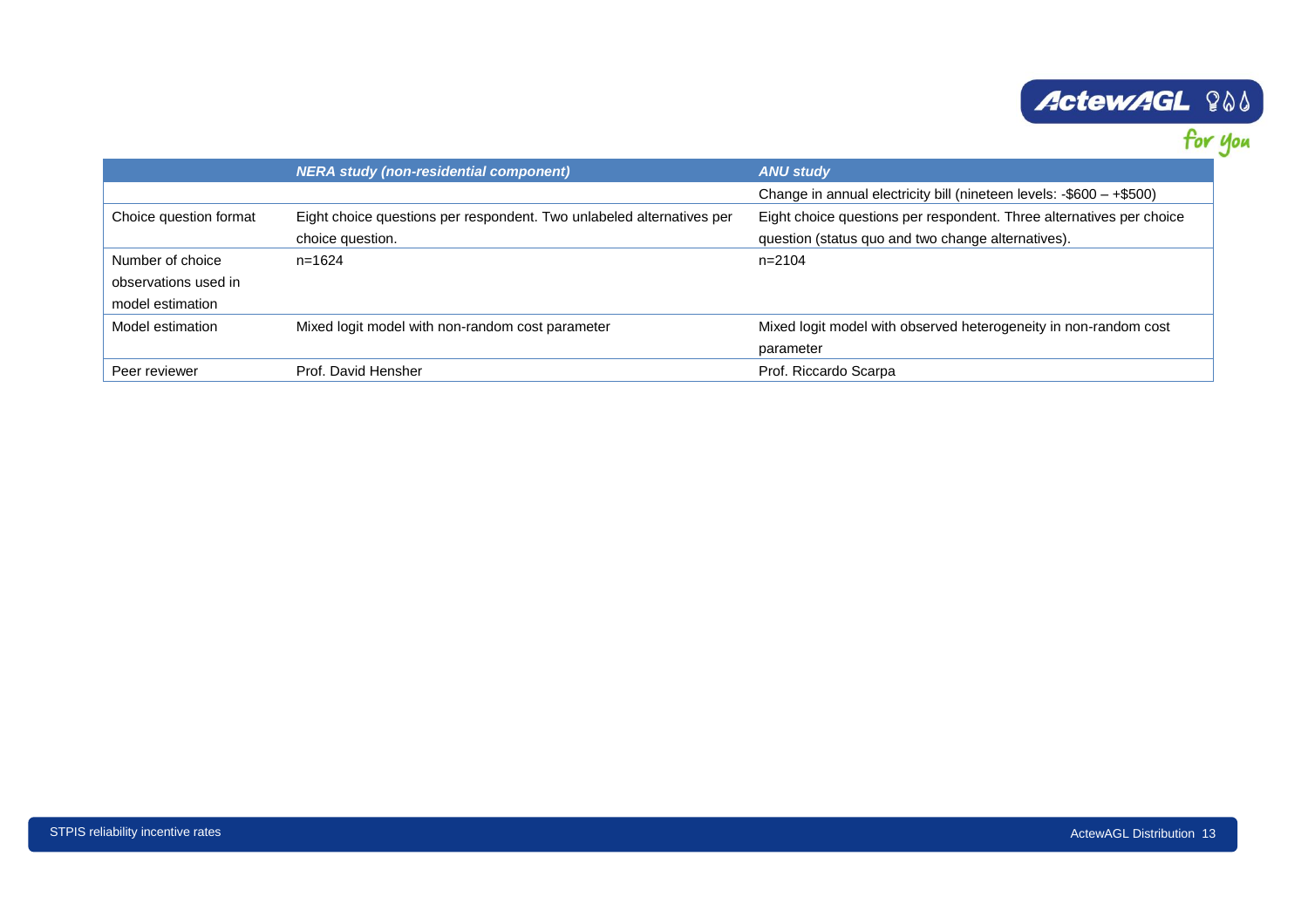

#### <span id="page-21-1"></span>**Figure 2: Example of a choice question from the ANU study**

|                                                                                                                                           | <b>CURRENT PACKAGE</b>                | <b>PACKAGE A</b>                        | <b>PACKAGE B</b>                        |
|-------------------------------------------------------------------------------------------------------------------------------------------|---------------------------------------|-----------------------------------------|-----------------------------------------|
| Supply interruptions with written notice (in normal business hours)                                                                       |                                       |                                         |                                         |
| Number of supply interruptions with written notice:                                                                                       | 1 time per year                       | 4 times per year                        | 8 times per year                        |
| Average duration of supply interruptions with written<br>notice:                                                                          | 1 hour                                | 30 minutes                              | 1 hour                                  |
| Supply interruptions without warning                                                                                                      |                                       |                                         |                                         |
| Number of supply interruptions without warning:                                                                                           | 1 time per year                       | Once every 4 years                      | 1 time per year                         |
| Average duration of supply interruptions without warning:                                                                                 | 2 hours                               | 24 hours                                | 1 hour                                  |
| Time taken to be put through to a human operator when<br>making phone enquiries in the event of a supply<br>interruption without warning: | 2 minutes                             | 5 minutes                               | 10 minutes                              |
| Supply interruptions due to a disaster                                                                                                    |                                       |                                         |                                         |
| Number of supply interruptions due to a disaster:                                                                                         | Once every 50<br>years                | Once every 20<br>years                  | Once every 20<br>years                  |
| Average duration of supply interruptions due to a<br>disaster:                                                                            | 2 days                                | 2 days                                  | 7 days                                  |
| The cost to your household                                                                                                                |                                       |                                         |                                         |
| Electricity bill for the year:                                                                                                            | \$0<br>more than your<br>current bill | \$200<br>less than your<br>current bill | \$300<br>less than your<br>current bill |
| If these were the only options available to you, which option would<br>vou choose?                                                        |                                       |                                         |                                         |

The outputs from these studies are estimated customer utility functions. These functions can be used to calculate the amount of money (framed as an increase or decrease in electricity bills) that would keep customer utility unchanged when there is a change in supply reliability. This amount of money is referred to as the WTP (or WTA compensation) for the change in supply reliability. The remainder of this section of the paper sets out the estimated utility functions used in this paper for residential and nonresidential customers in the ACT.

#### <span id="page-21-0"></span>**2.2.4 Residential customer preferences**

The estimated residential customer utility function derived from the ANU study and used in this paper is set out in [Table 4.](#page-22-0)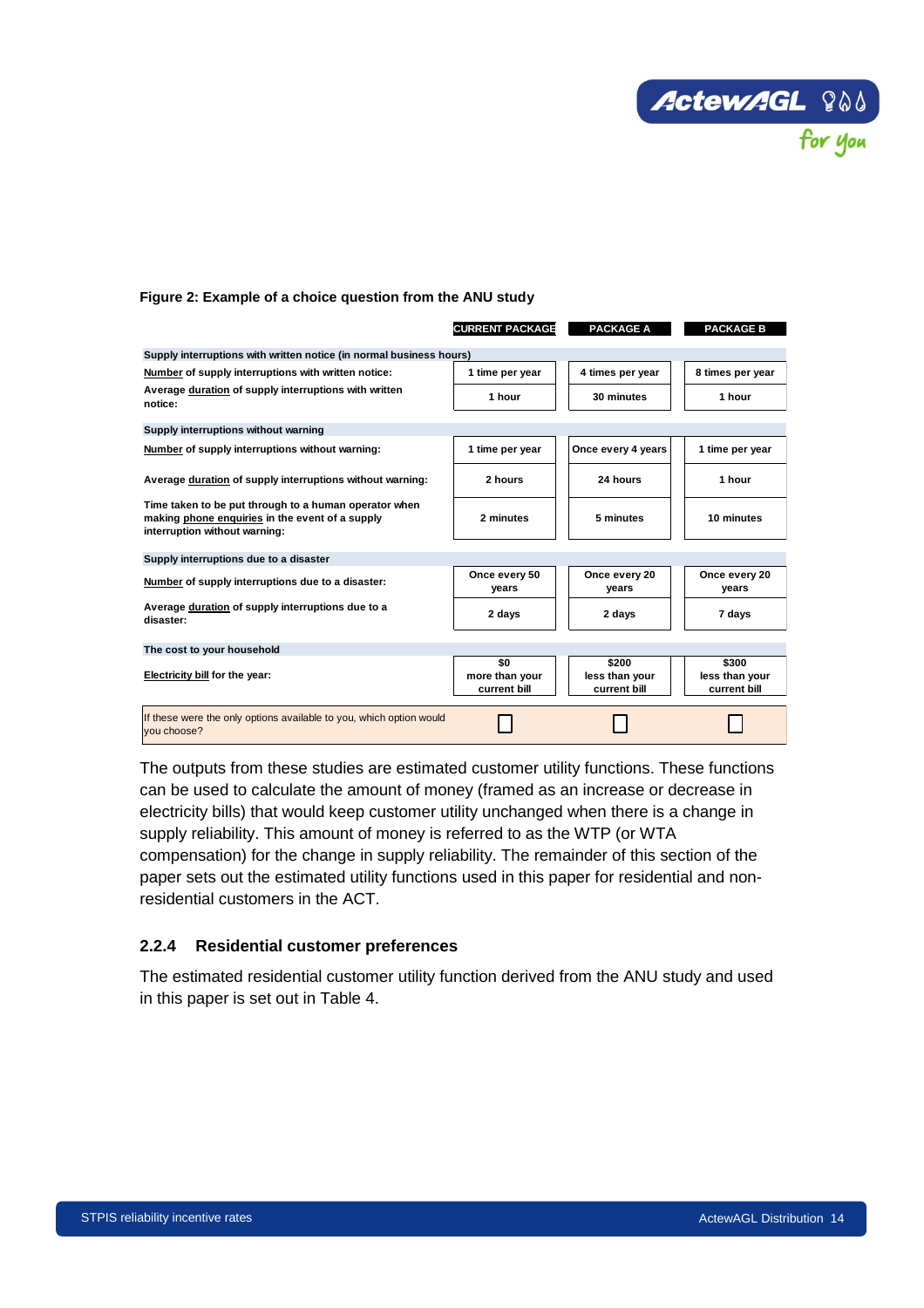

## <span id="page-22-0"></span>**Table 4: Model of residential customer utility**

|                                                                                                | Coef. | t-stat |
|------------------------------------------------------------------------------------------------|-------|--------|
| Non random parameters                                                                          |       |        |
| Alternative-specific constant: status quo                                                      |       |        |
| Increase in annual electricity bill                                                            |       |        |
| Number of supply interruptions with written notice per annum                                   |       |        |
| Average duration in hours of supply interruptions with written notice: 1                       |       |        |
| hour <sup>a</sup>                                                                              |       |        |
| Average duration in hours of supply interruptions with written notice: 2<br>hours <sup>a</sup> |       |        |
| Average duration in hours of supply interruptions with written notice: 5<br>hours <sup>a</sup> |       |        |
| Number of supply interruptions without warning per annum                                       |       |        |
| $Ln(1 + average duration in hours of supply interventions without$<br>written notice)          |       |        |
| Supply interruptions due to a disaster: 7 days off-supply once in 50<br>years <sup>b</sup>     |       |        |
| Supply interruptions due to a disaster: 2 days off-supply once in 20<br>years <sup>b</sup>     |       |        |
| Supply interruptions due to a disaster: 7 days off-supply once in 20<br>years <sup>b</sup>     |       |        |
| Time taken to be put through to a human operator when making                                   |       |        |
| phone enquiries in the event of a supply interruption without warning                          |       |        |
| Hours off-supply per annum due to supply interruptions with written<br>notice                  |       |        |
| Hours off-supply per annum due to supply interruptions without<br>warning                      |       |        |
| Interactions with "Increase in bill"                                                           |       |        |
| x equivalised household income $<$ \$50,000 pa $\textdegree$                                   |       |        |
| x equivalised household income between \$50,000 and \$80,000pa $\textdegree$                   |       |        |
| x equivalised household income $>$ \$80,000 pa $\degree$                                       |       |        |
| x average energy consumption < 20 kWh/day d                                                    |       |        |
| x average energy consumption 20-30 kWh/day d                                                   |       |        |
| x average energy consumption $<$ 20 kWh/day $d$                                                |       |        |
| x higher number of interruptions experienced <sup>e</sup>                                      |       |        |
| Random parameters: diagonal elements of Cholesky decomposition matrix (                        |       |        |
| Total hours off-supply per annum                                                               |       |        |
| Total number of interruptions per annum                                                        |       |        |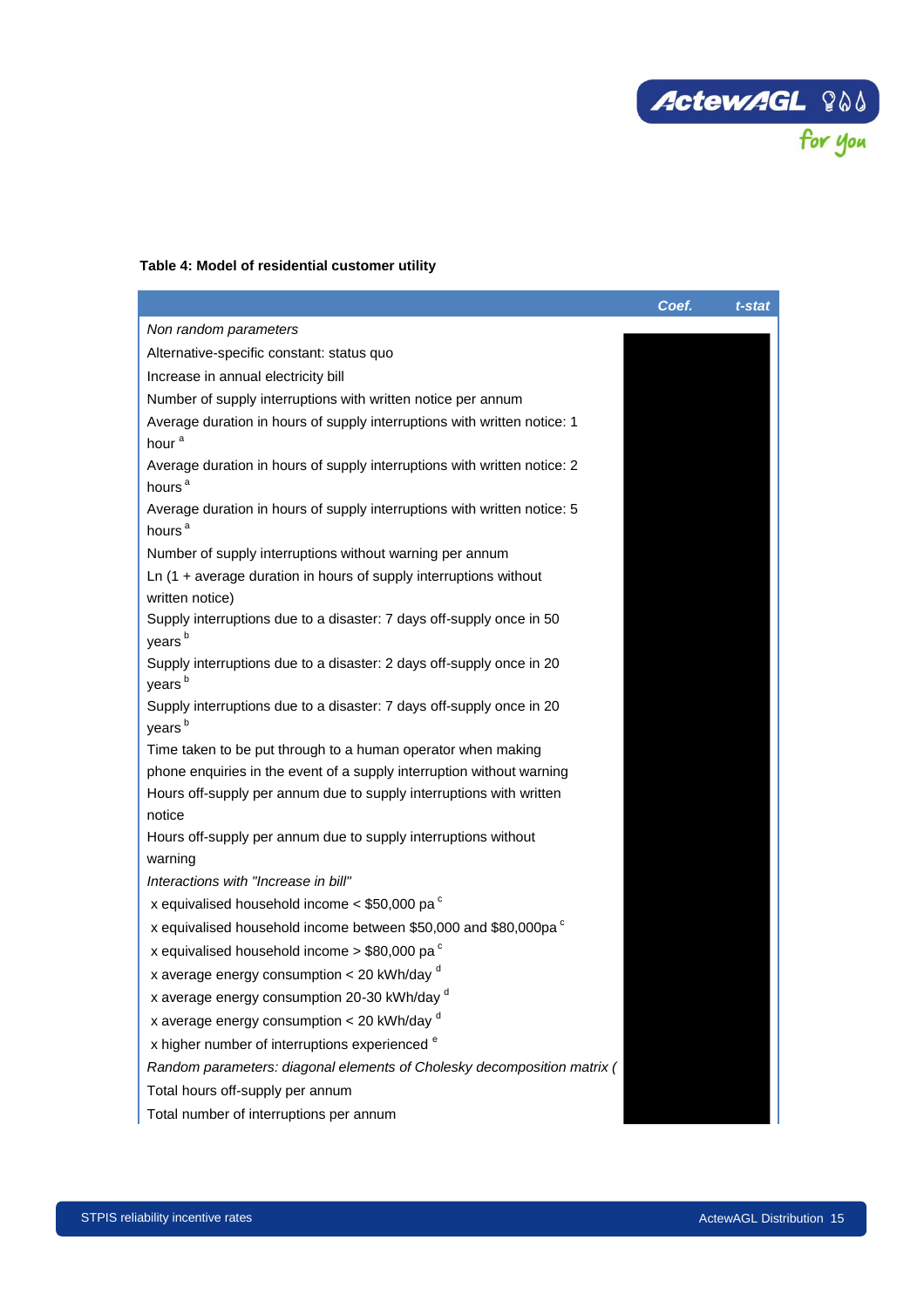

|                                                                                   | Coef. | t-stat |
|-----------------------------------------------------------------------------------|-------|--------|
| Alternative-specific constant: alternatives to status quo                         |       |        |
| Random parameters: below-diagonal elements of Cholesky decomposition matri        |       |        |
| Total number: total hours                                                         |       |        |
| Total hours : constant                                                            |       |        |
| Total number: constant                                                            |       |        |
| Model fit                                                                         |       |        |
| Choice observations                                                               |       |        |
| Log likelihood                                                                    |       |        |
| McFadden pseudo $R^2$                                                             |       |        |
| AIC/N                                                                             |       |        |
| <sup>a</sup> Effects-coded variables taking value -1 when duration is 30 minutes. |       |        |

<sup>b</sup> Effects-coded variables taking value -1 when two days off-supply once in 50 years.

<sup>c</sup> Effects-coded variables taking value -1 when income is not stated.

<sup>d</sup> Effects-coded variables taking value -1 when consumption data are unavailable.

<sup>e</sup> (1,-1) variable taking value 1 when the number of experienced interruptions is two or eight per annum and value -1 when once every two years

This model differs slightly in specification from the model in the ANU report to ActewAGL Distribution. The model in the ANU report used effects coded variables for the various levels of unplanned interruption duration presented in the survey. The coefficients on those variables indicated that utility decreases with interruption duration at a decreasing rate. However, the decrease over the point estimates was not monotonic, with the coefficient on the '1 hour' level higher than the coefficient on the '30 minutes' level (although the difference is not statistically significant). The majority of unplanned interruptions in the ACT have a duration of an hour or less. The simulated reliability changes discussed in the next section will therefore focus largely on interruptions with durations in that range. As a result, outputs in terms of the point estimates of value of lost load or the value of changes in reliability indices will be sensitive to this coefficient ordering. To overcome this problem, the model in this paper specifies the duration of unplanned interruptions as a continuous variable in log form.<sup>33</sup>

Estimates of WTP are not calculated directly from the unconditional coefficient estimates in [Table 4.](#page-22-0) Rather, estimates of average WTP for a change in supply reliability are calculated as an average of respondent-specific WTP estimates, where each of the 263 respondent-specific WTP estimates is calculated by averaging WTP estimates derived

 $33$  The model also uses different respondent characteristics to capture observed preference heterogeneity, which does not have a material effect on average WTP or the results in this paper. Overall model fit is slightly improved.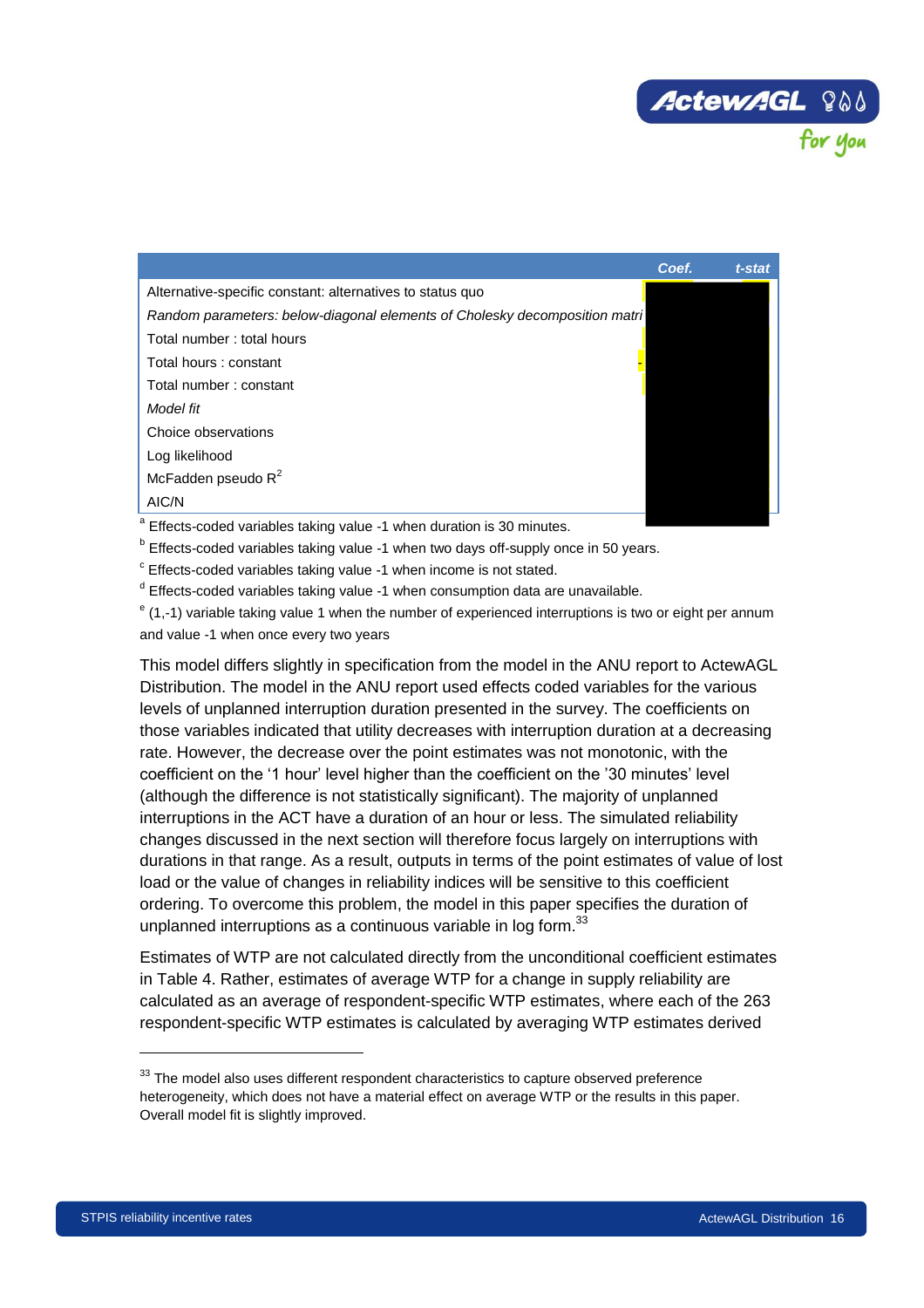

from 500 draws from the conditional distribution for each random parameter (see Appendix B and Appendix C for detailed calculations). The WTP estimate for each draw of a respondent-specific utility function is calculated as the sum of the changes in utility resulting from the reliability change divided by the marginal utility of income for the respondent, which is the fixed parameter on the cost variable (-0.00463) adjusted for observed respondent heterogeneity related to income, consumption and previous interruption experience.<sup>34</sup>

## <span id="page-24-0"></span>**2.2.5 Non-residential customer preferences**

The estimated non-residential customer utility function derived from the NERA study and used in this paper is set out in [Table 5.](#page-24-1)

|                                  | Coef | t stat |
|----------------------------------|------|--------|
| Random parameters                |      |        |
| Number of interruptions per year |      |        |
| Ln(1+length in hours)            |      |        |
| Ln(1+number)ln(1+length)         |      |        |
| Mon-Fri after 8am                |      |        |
| Person answers                   |      |        |
| Acct manager                     |      |        |
| Non-random parameters            |      |        |
| Price as share of current bill   |      |        |
| Mon-Fri after 6pm                |      |        |
| Mon-Fri after midnight           |      |        |
| Weekdays                         |      |        |
| 1 day's notice                   |      |        |
| 2 day's notice                   |      |        |
| 5 day's notice                   |      |        |
| 7 day's notice                   |      |        |
| Two week's notice                |      |        |
| One month's notice               |      |        |

#### <span id="page-24-1"></span>**Table 5: Model of non-residential customer utility**

<sup>34</sup> For further detail on this approach see Greene, W. H., Hensher, D. A., Rose, J. M., 2005. *Using classical simulation based estimators to estimate individual willingness to pay values: A mixed logit case study of commuters*. In: Scarpa, R., Alberini, A. (Eds.), Applications of Simulation Methods in Environmental and Resource Economics. Springer, Dordrecht, The Netherlands, pp. 17-34.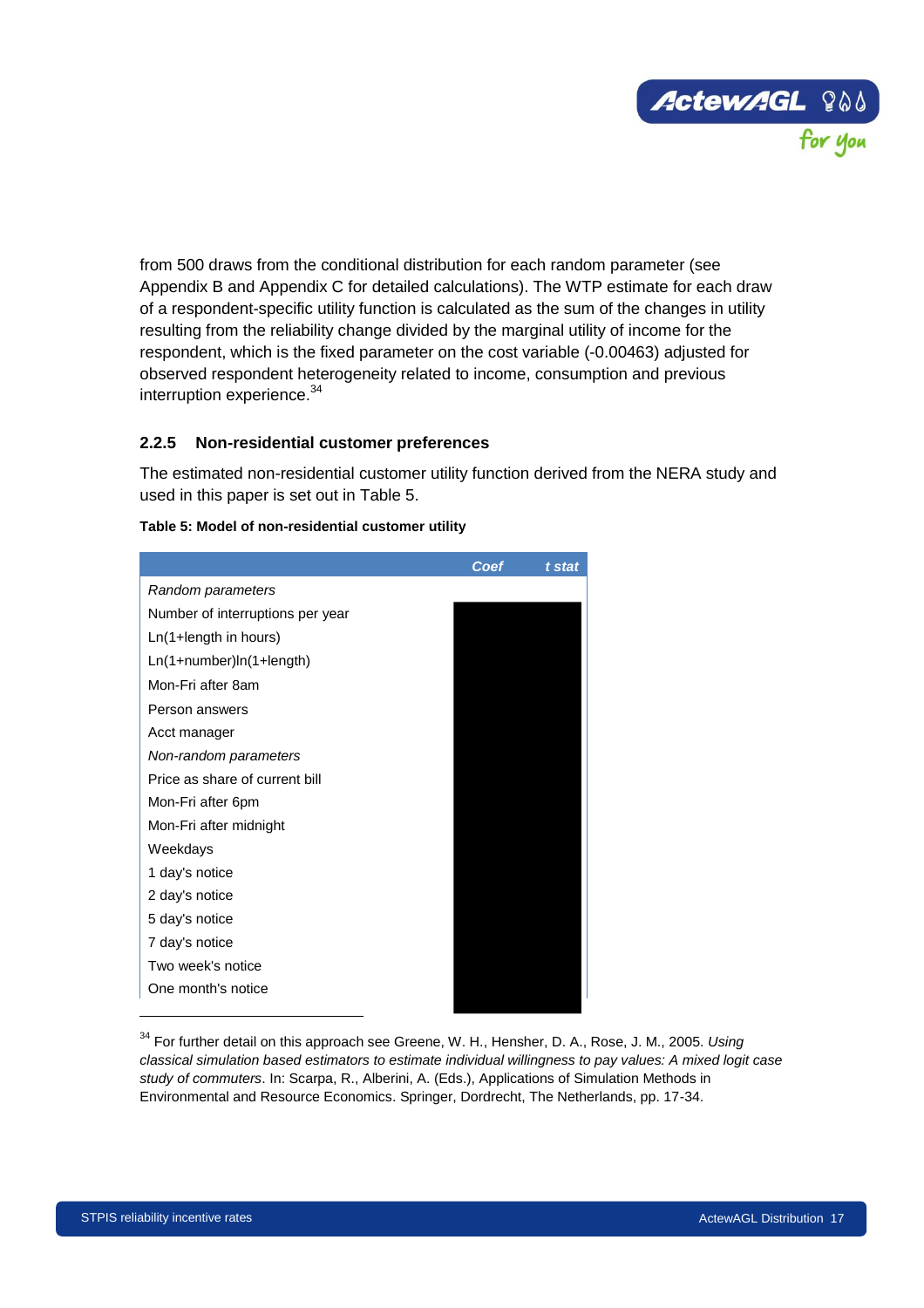

|                                          | Coef | t stat |
|------------------------------------------|------|--------|
| Emergency                                |      |        |
| Standard deviations of random parameters |      |        |
| Number of interruptions per year         |      |        |
| $Ln(1+length in hours)$                  |      |        |
| $Ln(1 + number)ln(1 + length)$           |      |        |
| Mon-Fri after 8am                        |      |        |
| Person answers                           |      |        |
| Account manager                          |      |        |

Estimates of WTP for reliability changes are calculated using the unconditional coefficient estimates shown in [Table 5.](#page-24-1) This approach differs slightly from the approach used for residential customers because it was not possible to re-estimate the non-residential choice model in order to obtain the conditional respondent-specific random parameter estimates.

The model from the NERA study did not interact frequency or duration of interruptions with the variable indicating whether notice of interruptions was provided. As a result, the WTP values derived from this model for changes in frequency and duration of interruptions are not specific to either planned or unplanned interruptions. They could be considered a weighted average of values over planned and unplanned interruptions and may therefore represent conservative estimates of the true WTP to avoid *unplanned* interruptions.

# <span id="page-25-0"></span>**2.3 Simulating changes in reliability**

In order to estimate the effect on consumer welfare associated with lost load or changes in reliability indices, it is necessary to identify a change in reliability or set of changes in reliability that will be used in the calculation. For example, the Oakley Greenwood study of VCR for AEMC measured the consumer value placed on an additional interruption at six different duration levels and weighted the results by the likelihood of interruptions of each duration occurring based on historical interruption data.<sup>35</sup>

Rather than focussing on a small number of specific reliability change scenarios, we simulate a large number of changes in the distribution of interruption frequency and duration across customers, using historical interruption data for the ACT to inform the distributions. This approach achieves a better coverage of plausible reliability changes and is less susceptible to undue influence from a particular scenario. Evidence of the

<sup>35</sup> Oakley Greenwood 2012, *NSW Value of Customer Reliability*, May, p95-96.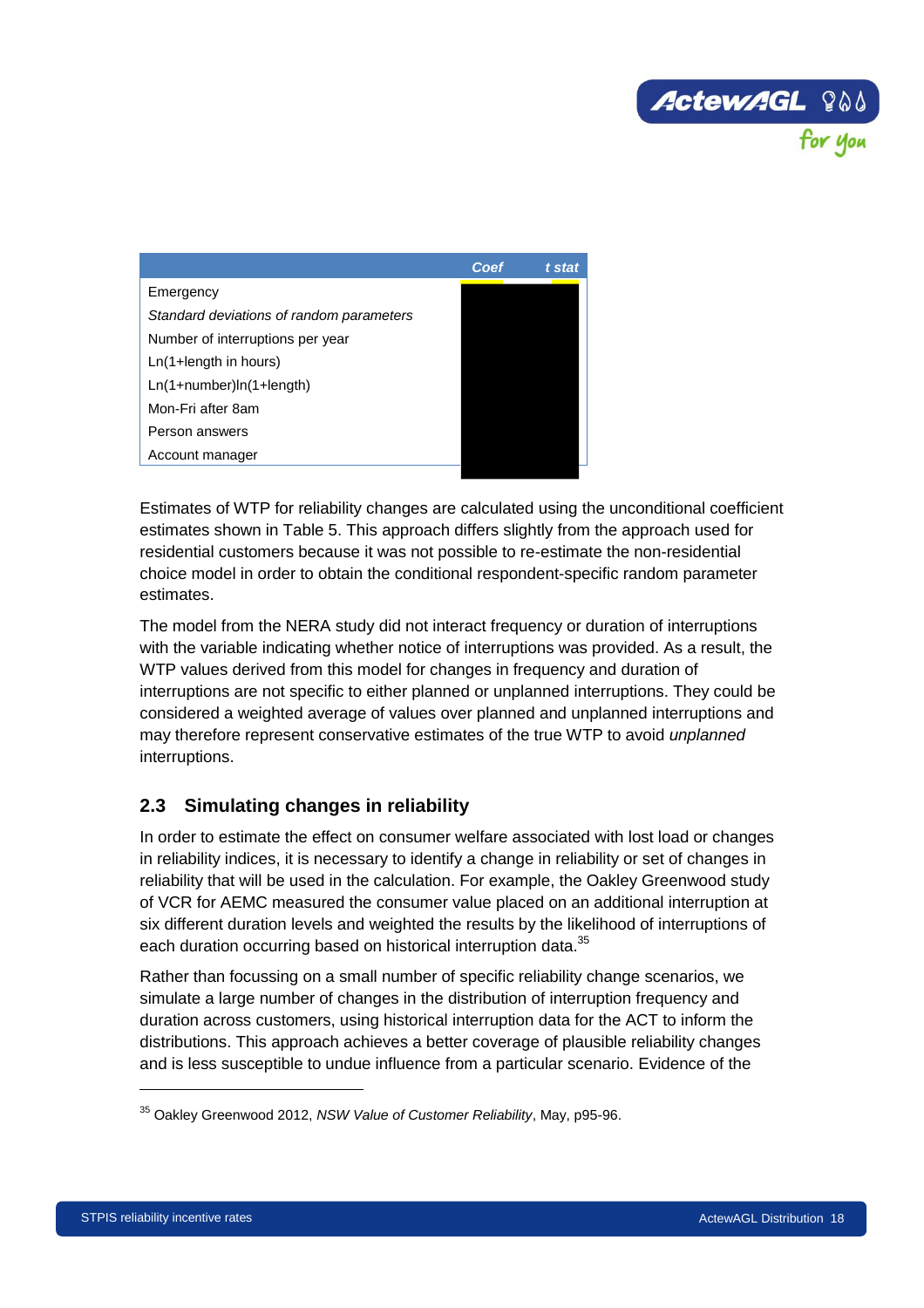

potential impact of arbitrary selection of a small number of reliability scenarios is provided in Appendix A.

Two reliability simulation approaches are used – one that varies only the distribution of the *frequency* of unplanned interruptions over respondents (the *frequency simulation*), and another that varies the distributions of both frequency and duration of unplanned interruptions over respondents (the *full simulation*).<sup>36</sup> Previous VCR reports for NSW and Victoria have focused on the costs of additional interruptions and do not explicitly value the costs of increasing the duration of the existing number of interruptions.

In the full simulation approach, we simulate, for each respondent, the frequency and duration of unplanned interruptions at time  $t_0$  and time  $t_1$  (before and after the reliability change). The frequency and duration of *planned* interruptions is simulated for residential respondents at time  $t_0$  and held constant at  $t_1$ , since residential preference heterogeneity is related in the utility model to total (planned and unplanned) interruptions and time off supply. In the frequency simulation approach, the  $t_1$  duration of unplanned interruptions is set equal to the  $t_0$  duration. The complete set of distributions over respondents used to generate reliability scenarios are set out in [Table 6.](#page-26-0)

| <b>Parameter</b>          | t <sub>o</sub> level                 | $t_1$ level                        |
|---------------------------|--------------------------------------|------------------------------------|
| Frequency of planned      | Asymmetric triangular                | $=$ t <sub>0</sub> level           |
| interruptions (per annum) | distribution min=0, max= $0.6756$ ,  |                                    |
|                           | $mode=0$                             |                                    |
| Duration of planned       | Assigned to the levels used in       | $=$ to level                       |
| interruptions (hours)     | the survey based on $U(0, 12.7)$     |                                    |
| Frequency of unplanned    | Asymmetric triangular                | Asymmetric triangular              |
| interruptions (per annum) | distribution min=0, max=1.9680,      | distribution min=0,                |
|                           | $mode=0$                             | max~U(1.7712, 2.1648),             |
|                           |                                      | $mode=0$                           |
| Duration of unplanned     | Log normal distribution $\mu$ =-0.34 | In the frequency simulation:       |
| interruptions (hours)     | $\sigma = 0.64$                      | $=$ to level                       |
|                           |                                      | In the full simulation:            |
|                           |                                      | Log normal distribution $\mu$ ~U(- |
|                           |                                      | $0.445,-0.15$ $\sigma = 0.64$      |

#### <span id="page-26-0"></span>**Table 6: Distributions for simulation of reliability changes**

<sup>&</sup>lt;sup>36</sup> The choice modelling studies captured the preferences expressed by customers towards changes in reliability via the main effects of frequency and duration as well as via total time off supply (the interaction between frequency and duration).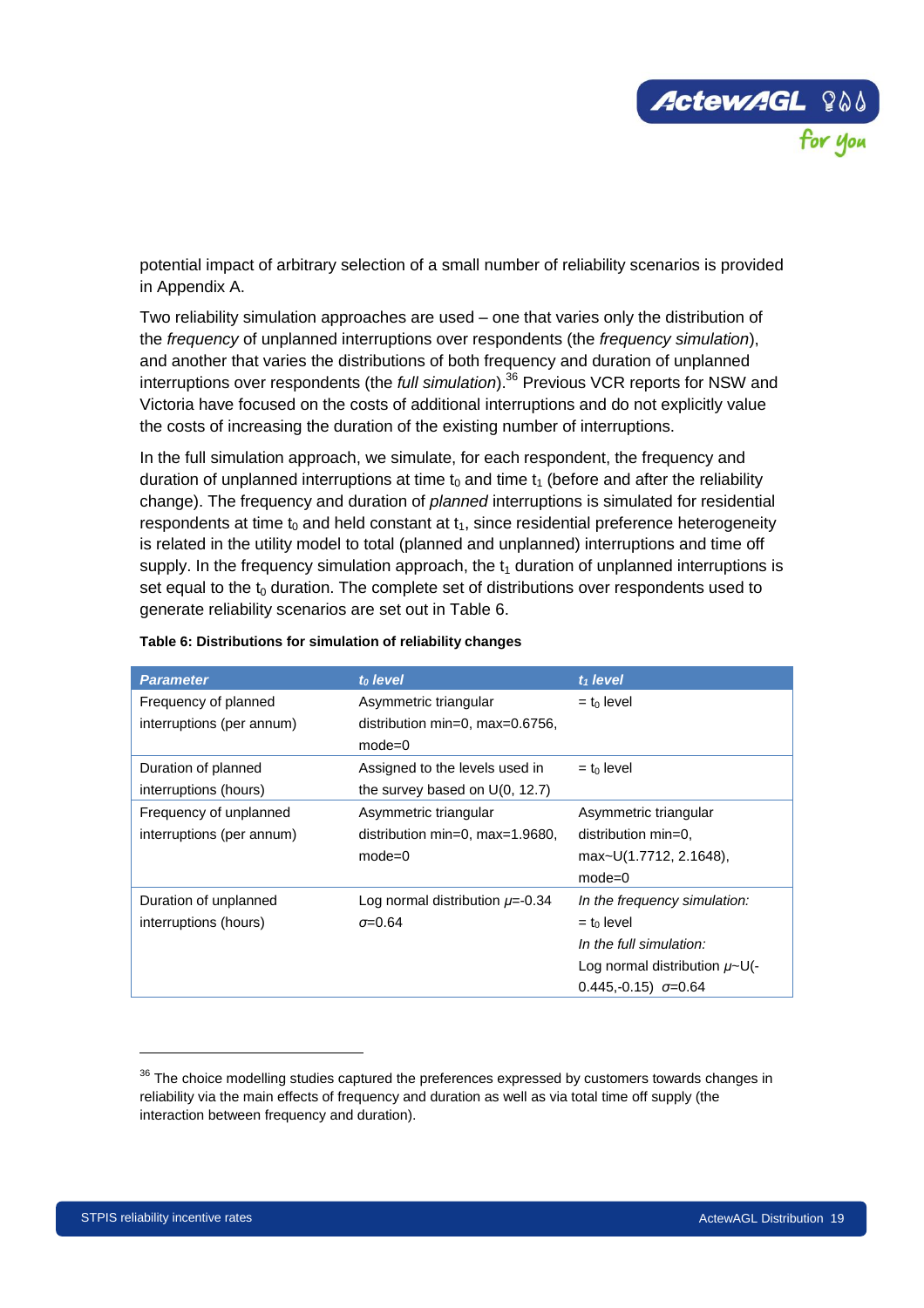

The  $t_0$  distributions for frequency of planned and unplanned interruptions have been constructed so that the distribution means are equal to the average PSAIFI and USAIFI observed in the ACT over the past five years. The distribution of interruptions over individual customers is approximated by asymmetric triangular distributions, which provide a reasonable fit to the historical distributions while avoiding unrealistic values that can result from the tail of a lognormal distribution. The  $t_1$  distribution for frequency of unplanned interruptions is randomly generated so that the mean (and range) lies within the range  $\pm$ 10 per cent of the t<sub>0</sub> distribution. Historical data indicates that this range is within the plausible range of system-average outcomes for a given year.

The  $t_0$  distributions for duration of planned and unplanned interruptions have been constructed to fit the distribution observed in the ACT over the past five years. The distributions of planned and unplanned interruptions were best captured by uniform and log normal distributions, respectively. The means of these distributions are consistent with average PCAIDI and UCAIDI in the ACT over the past five years. In the full simulation approach, the  $t_1$  distribution for duration of unplanned interruptions is randomly generated (by varying the location parameter, *μ*) so that the mean lies within the range  $±10$  per cent of the t<sub>0</sub> distribution mean. Historical data indicates that this range is within the plausible range of system-average outcomes for a given year.

To illustrate, [Figure 3](#page-28-0) shows the historical distribution of the duration of unplanned interruptions and the  $t_0$  distribution used in the simulation of reliability changes.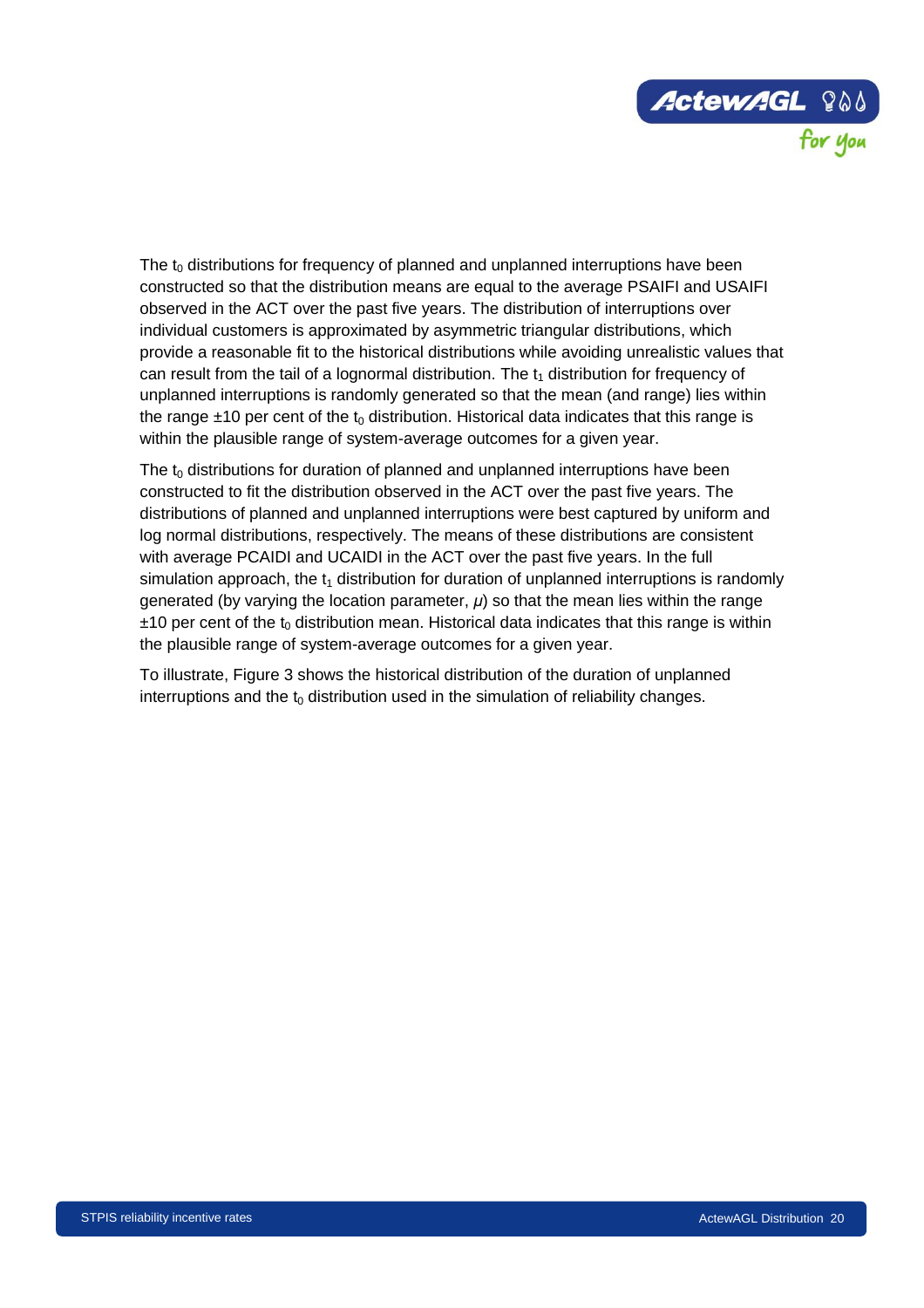



#### <span id="page-28-0"></span>**Figure 3: The distribution of unplanned interruption duration – actual and fitted**

[Figure 4](#page-29-2) provides an example of one reliability change in which the average frequency of unplanned interruptions increases by around seven per cent. It highlights that the  $t<sub>1</sub>$  level is independent of the  $t_0$  level for each respondent, so that each simulated reliability change involves some respondents experiencing an increase in frequency and others a decrease in frequency.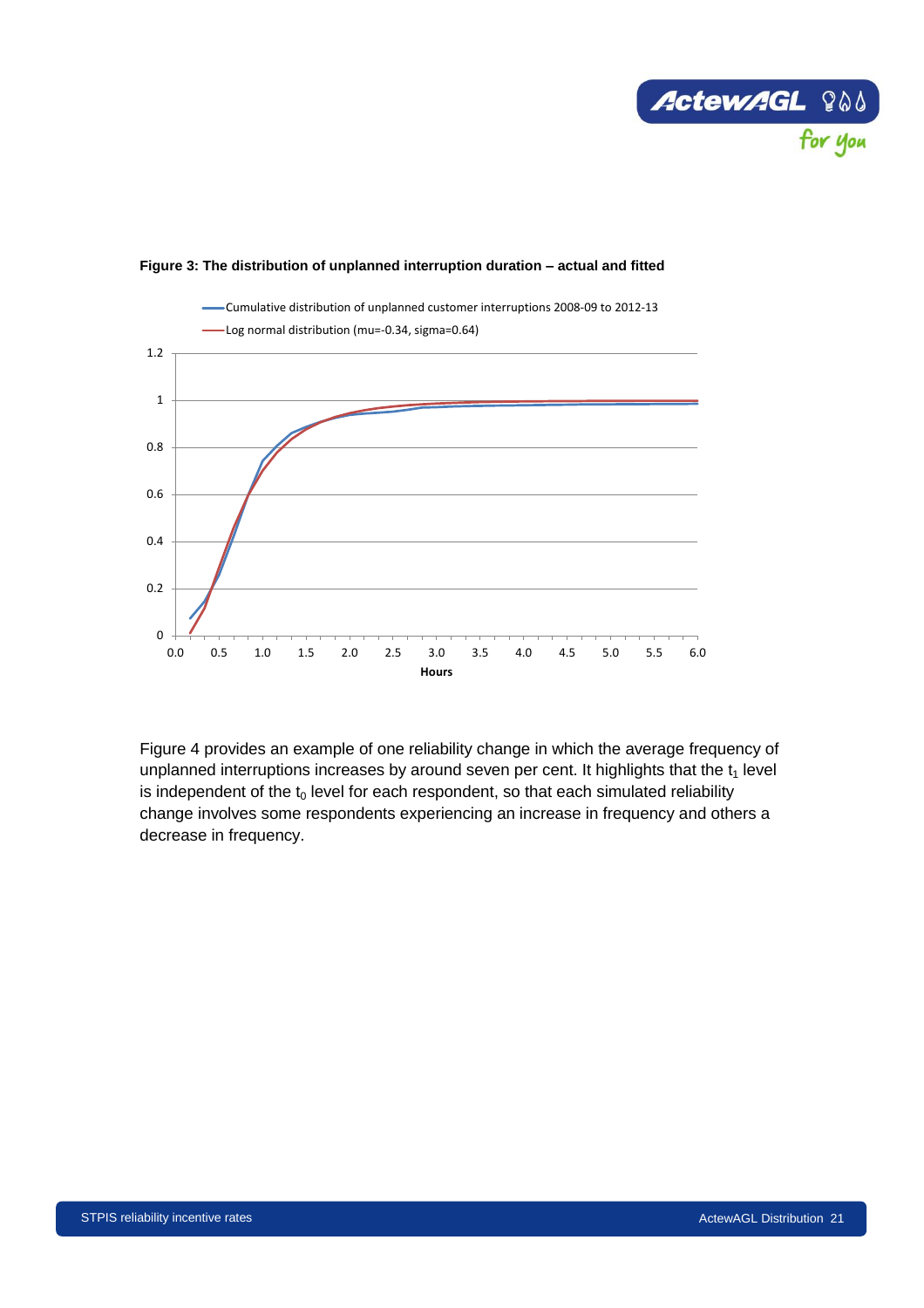

<span id="page-29-2"></span>



Some 1000 reliability changes were simulated for each sector (residential and nonresidential).

## <span id="page-29-0"></span>**2.4 Relating willingness to pay to lost load and changes in reliability indices**

#### <span id="page-29-1"></span>**2.4.1 Data and regression analysis**

For each reliability change, the following were recorded:

- average WTP;
- change in USAIDI;
- change in USAIFI; and
- lost load.

Average WTP was calculated as described in Section [2.2.](#page-15-0) USAIDI was calculated as the sum over all respondents of the expected time off supply per year in minutes divided by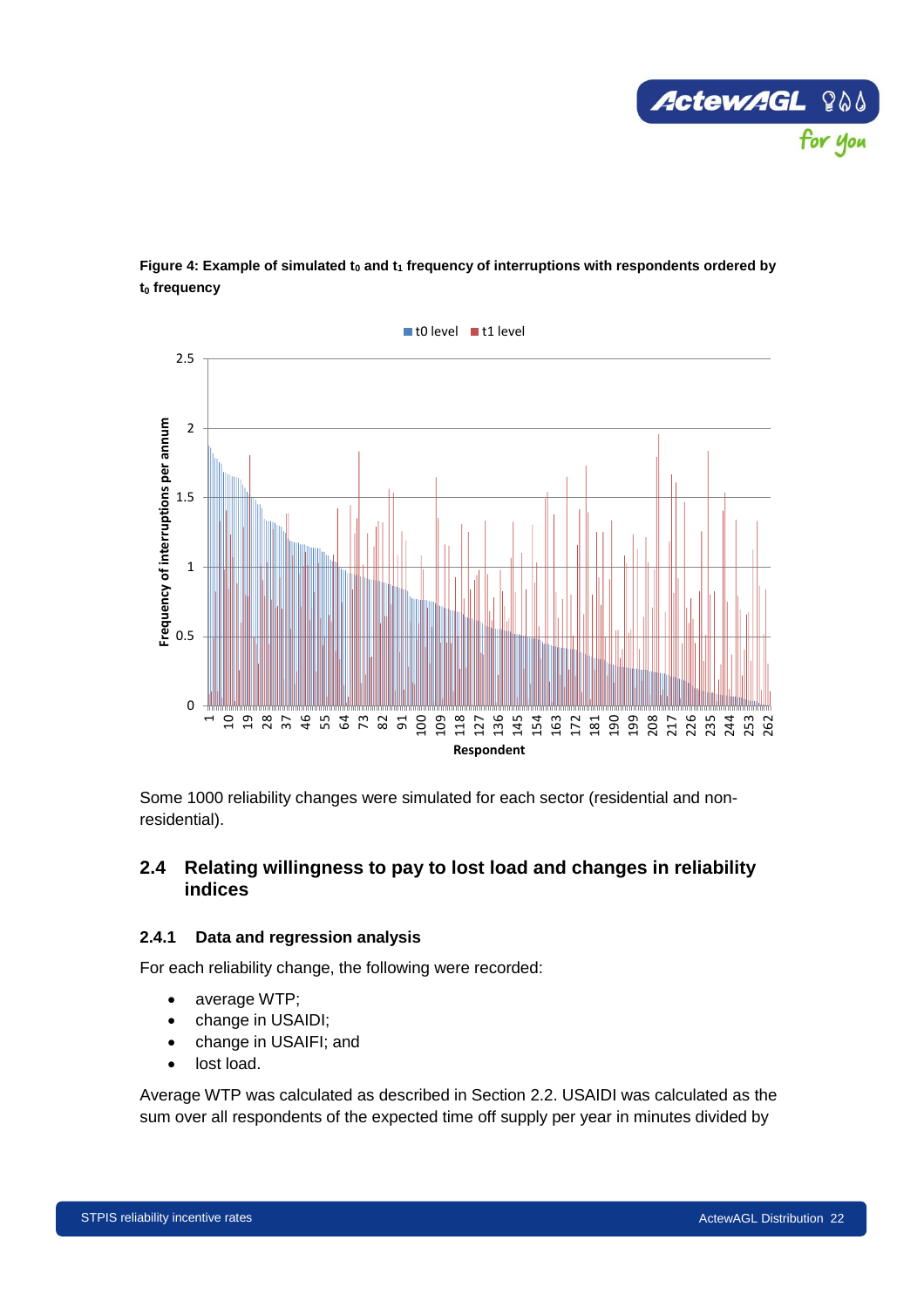

the number of respondents. USAIFI was calculated as the sum over all respondents of the expected number of interruptions per year divided by the number of respondents.

Lost load was calculated as follows. Annual consumption for residential respondents was assumed to be equal to each respondent's actual consumption in 2011 (the year in which the survey took place), where respondents chose to provide their street address and were successfully matched to billing records (98 respondents). Where this data was unavailable, average consumption across all residential network customers was assumed. This process resulted in average consumption across the 263 respondents of 23.55 kWh/day (or around 8,600 kWh per annum).

Annual consumption for non-residential respondents was estimated by backsolving consumption from annual bill amounts reported in the survey using regulated retail tariffs in force at the time of the survey (2002-03). This process resulted in average consumption across the 203 respondents of 45,026 kWh per annum.

Constant usage across time was assumed, so that lost load was simply measured as average hourly consumption multiplied by the change in time off supply (measured in hours). The assumption of uniform load over all hours of the year is consistent with the way in which VCR (\$/MWh) is converted to incentive rates (\$/USAIDI and \$/USAIFI) in Appendix B of the STPIS guideline. It is also consistent with the instruction to respondents in the ANU study that unplanned interruptions could occur at any time of day and with the wide range of times of day used to describe interruptions in the NERA study.

Descriptive statistics for these four variables generated by the simulations are provided in [Table 7.](#page-30-0) They show that the variation in the distribution of interruption duration included in the full simulations (as distinct from the frequency simulations) leads to greater variation in SAIDI, lost load and, particularly, WTP.

|                                   | <b>Minimum</b> | <b>Maximum</b> | <b>Standard</b><br>deviation |
|-----------------------------------|----------------|----------------|------------------------------|
| Residential, frequency simulation |                |                |                              |
| WTP/WTA (\$2011)                  | $-7.608$       | 7.498          | 2.598                        |
| <b>AUSAIDI</b>                    | $-8.729$       | 9.494          | 3.149                        |
| <b>AUSAIFI</b>                    | $-0.136$       | 0.167          | 0.053                        |
| Lost load (kWh)                   | $-0.149$       | 0.191          | 0.054                        |

#### <span id="page-30-0"></span>**Table 7: Descriptive statistics**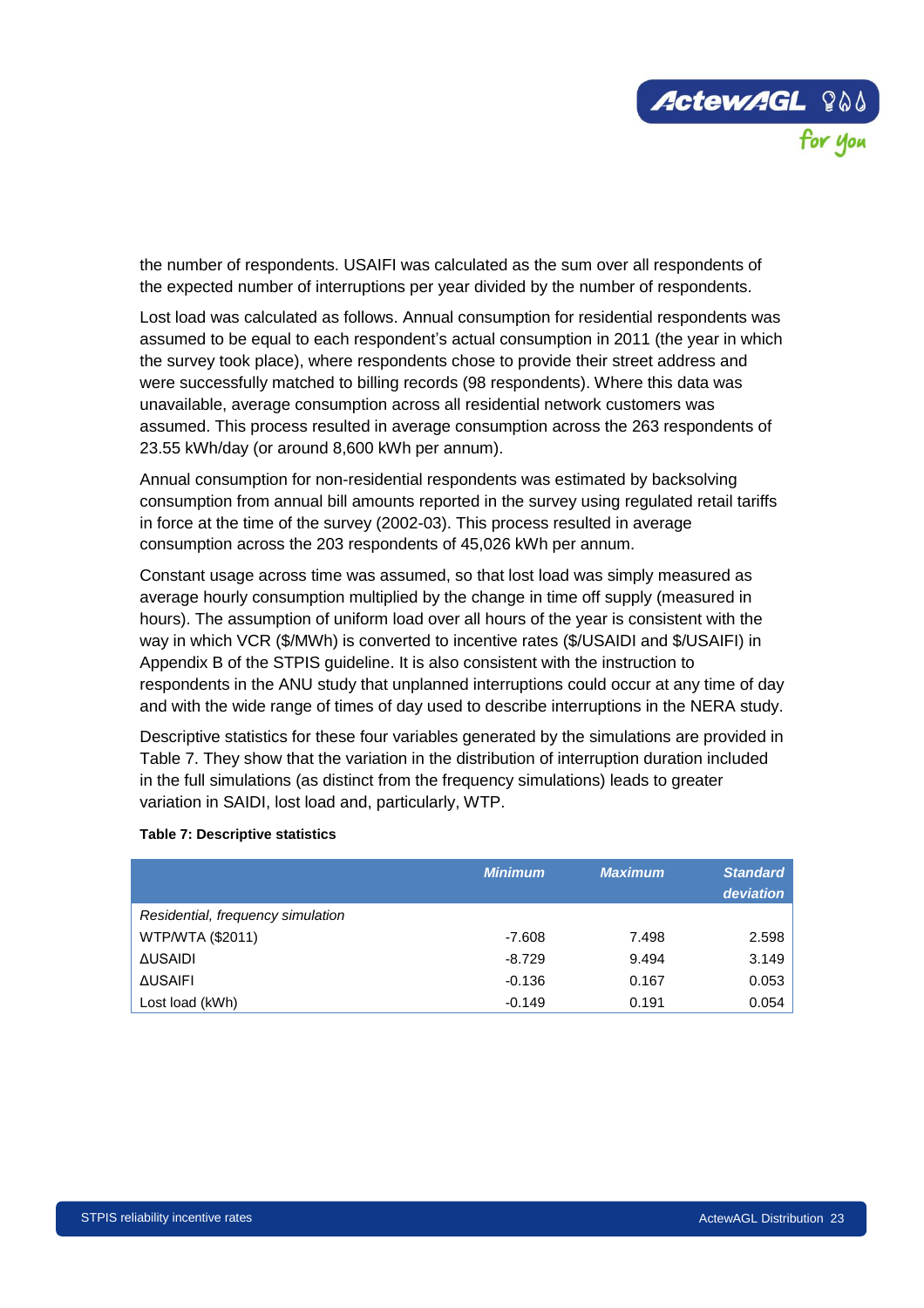

|                                       | <b>Minimum</b> | <b>Maximum</b> | <b>Standard</b> |
|---------------------------------------|----------------|----------------|-----------------|
|                                       |                |                | deviation       |
| Residential, full simulation          |                |                |                 |
| WTP/WTA (\$2011)                      | $-26.606$      | 21.459         | 7.856           |
| <b>AUSAIDI</b>                        | $-11.864$      | 13.312         | 4.393           |
| <b>AUSAIFI</b>                        | $-0.179$       | 0.170          | 0.056           |
| Lost load                             | $-0.217$       | 0.246          | 0.074           |
| Non-residential, frequency simulation |                |                |                 |
| WTP/WTA (\$2003)                      | $-69.802$      | 56.091         | 20.729          |
| <b>AUSAIDI</b>                        | $-9.662$       | 11.617         | 3.651           |
| <b>AUSAIFI</b>                        | $-0.166$       | 0.194          | 0.061           |
| Lost load (kWh)                       | $-0.827$       | 0.995          | 0.313           |
| Non-residential, full simulation      |                |                |                 |
| WTP/WTA (\$2003)                      | $-173.609$     | 191.796        | 65.083          |
| <b>AUSAIDI</b>                        | $-13.882$      | 16.241         | 4.796           |
| <b>AUSAIFI</b>                        | $-0.198$       | 0.172          | 0.058           |
| Lost load (kWh)                       | $-1.188$       | 1.390          | 0.411           |

By way of example, [Figure 5](#page-32-0) illustrates the WTP/WTA and lost load outputs from the frequency simulation approach for residential customers. As expected there is a strong negative relationship between the two measures. The measures are not perfectly (negatively) correlated primarily because preference and consumption heterogeneity are not closely related (that is, it matters which respondents receive the worst reliability outcomes).<sup>37</sup> An average value of lost load for the residential sector is calculated by fitting a line through these points, subject to the constraint that the line must pass through the origin (0, 0). The slope of that line represents the average value of lost load.

The same process is repeated for the non-residential sector. Similarly, average values of changes in USAIDI and USAIFI for each sector are calculated by regressing changes in the indices against average WTP/WTA across all simulated reliability changes (with the intercept set to zero). Both indices are included in the same regression, since both apply concurrently in STPIS. The incentive rate for USAIFI should represent the value placed on a change in USAIFI with USAIDI held constant. The coefficients from the regressions have this interpretation. The coefficient estimates resulting from all eight of these regressions are set out in [Table 8.](#page-32-1)

<sup>&</sup>lt;sup>37</sup> It also matters which interruption durations are more frequent, since preferences are non-linear over interruption duration, whereas lost load is linear.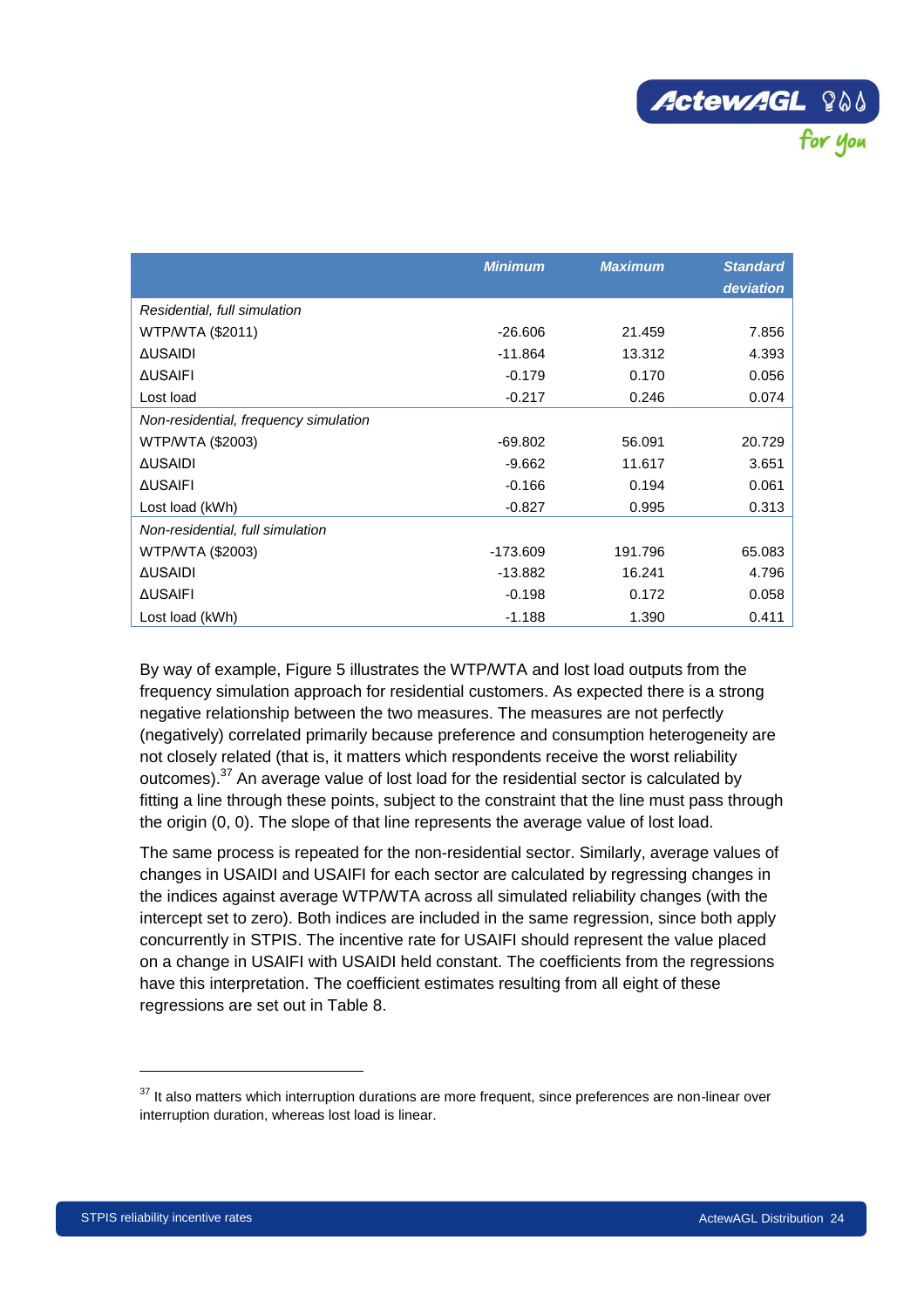



<span id="page-32-0"></span>**Figure 5: Average WTP and unplanned lost load from the frequency simulation for residential customers**

#### <span id="page-32-1"></span>**Table 8: Estimated coefficients from regression analysis**

|                                               |                | <b>Explanatory variable</b> |                           |
|-----------------------------------------------|----------------|-----------------------------|---------------------------|
| Data (dependent variable)                     | <b>AUSAIDI</b> | <b>AUSAIFI</b>              | <b>Lost load</b><br>(kWh) |
| Residential, frequency simulation (WTP/WTA    | $-0.1143$      | $-37.4401$                  |                           |
| \$2011)                                       |                |                             | $-37.1864$                |
| Residential, full simulation (WTP/WTA \$2011) | $-1.9347$      | 58.4714                     | $-84.2776$                |
| Non-residential, frequency simulation         | $-2.0014$      | $-228.4506$                 |                           |
| (WTP/WTA \$2003)                              |                |                             | $-62.7011$                |
| Non-residential, full simulation (WTP/WTA     | $-14.7940$     | 418.0415                    |                           |
| \$2003)                                       |                |                             | -138.2470                 |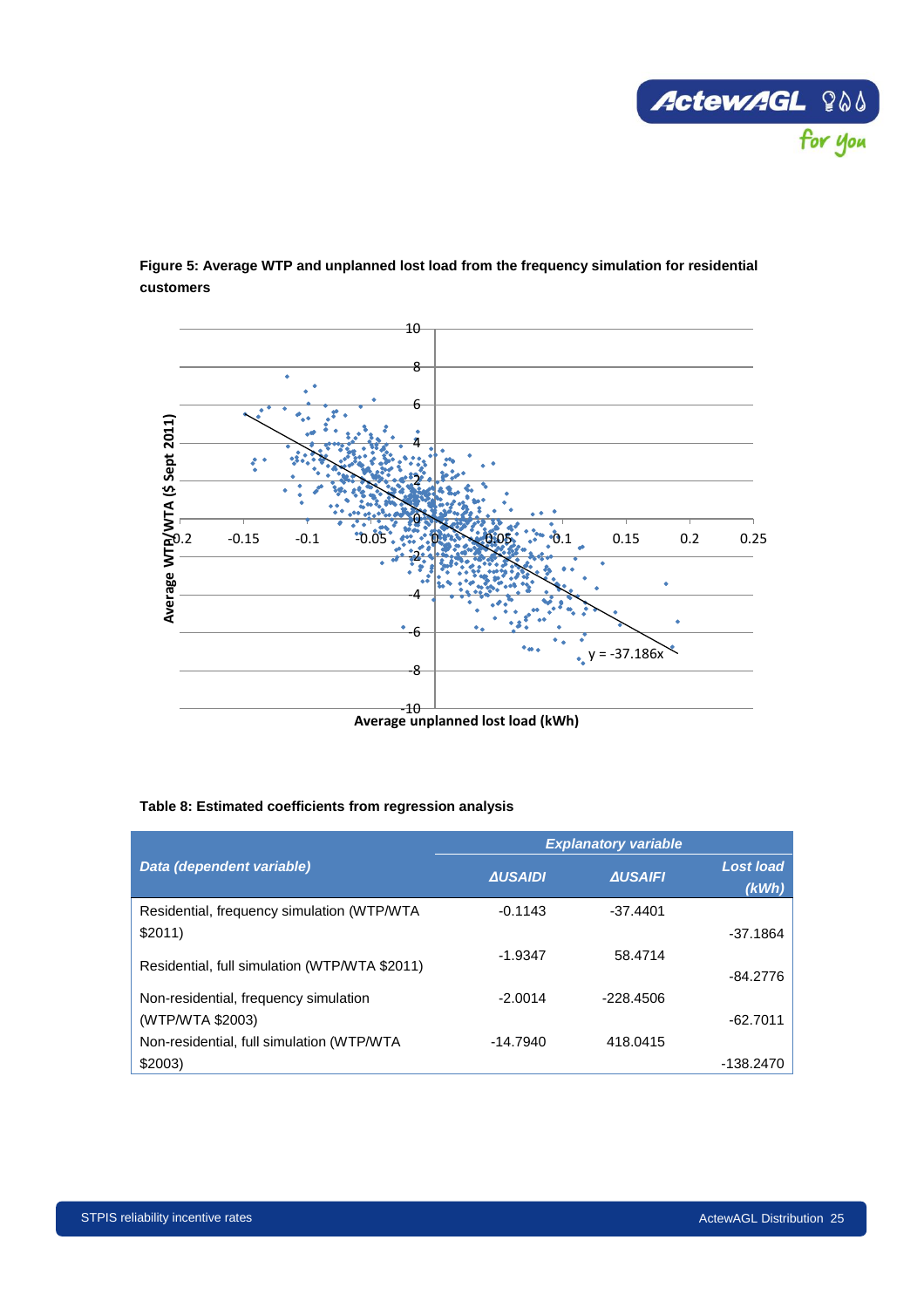

## <span id="page-33-0"></span>**2.4.2 Indexation**

Values are indexed to 2014-15 dollars using the consumer price index values set out in [Table 9.](#page-33-2) Non-residential results are indexed from the June 2003 quarter, while residential results are indexed from the September 2011 quarter to reflect the timing of the respective surveys. An alternative approach for non-residential consumers would be to increase WTP estimates in line with electricity retail bill increases since 2003, since WTP was modelled by NERA as a proportion of bills. This approach is not adopted, since it is expected that bill amounts are correlated with WTP in the cross-sectional data, not because of a causal relationship, but because both variables are positively influenced by consumption. Further, adjusting VCR in line with CPI is consistent with the approach taken in the STPIS guideline (see clause 3.2.2(b)).

#### <span id="page-33-2"></span>**Table 9: Consumer price index**

| <b>Time period</b>                               | Consumer price index, weighted average of eight<br>capital cities (ABS 640101) |
|--------------------------------------------------|--------------------------------------------------------------------------------|
| June quarter 2003                                | 78.6                                                                           |
| September quarter 2011                           | 99.8                                                                           |
| Average of four quarters of 2014-15 <sup>a</sup> | 107.8                                                                          |
|                                                  |                                                                                |

<sup>a</sup> CPI growth of 2.5 per cent per annum is forecast beyond the most recent actual (December 2013).

#### <span id="page-33-1"></span>**2.4.3 Sector weighting**

Values of changes in indices are weighted by customer numbers in each sector. Values of lost load are weighted by energy consumption in each sector. The weightings were based on data from 2012-13 (the most recent complete financial year) as shown in [Table](#page-33-3)  [10.](#page-33-3)

#### <span id="page-33-3"></span>**Table 10: Customer numbers and consumption by sector in 2012-13**

|                          | <b>Residential</b> | <b>Non-residential</b> |
|--------------------------|--------------------|------------------------|
| Number of customers      | 152,919 (91.3%)    | $14,604$ $(8.7\%)$     |
| Annual consumption (MWh) | 1,184,349 (40.8%)  | 1,716,871 (59.2%)      |

The network total values resulting from this aggregation are set out in [Table 11.](#page-34-0)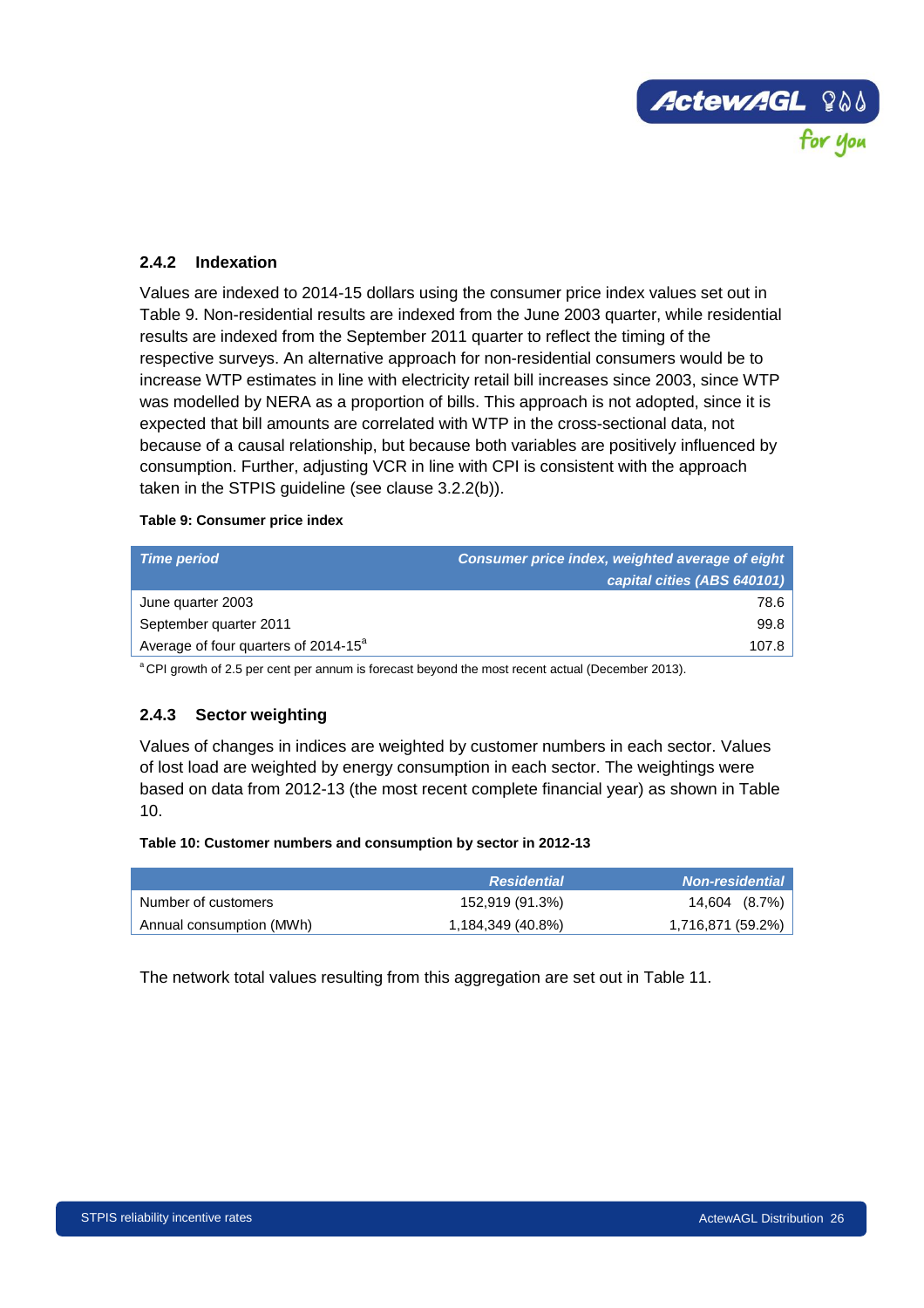

#### <span id="page-34-0"></span>**Table 11: Sector-weighted value estimates (\$2014-15)**

|                                                     | <b>AUSAIDI</b> | <b>AUSAIFI</b> | Lost load |
|-----------------------------------------------------|----------------|----------------|-----------|
| <b>Frequency simulation</b>                         |                |                |           |
| Value of changes in indices (\$ per unit change per | $-0.35$        | $-64.20$       |           |
| customer)                                           |                |                |           |
| Value of lost load (\$/kWh)                         |                |                | -67.26    |
| Full simulation                                     |                |                |           |
| Value of changes in indices (\$ per unit change per | $-3.67$        | 107.59         |           |
| customer)                                           |                |                |           |
| Value of lost load (\$/kWh)                         |                |                | -149.30   |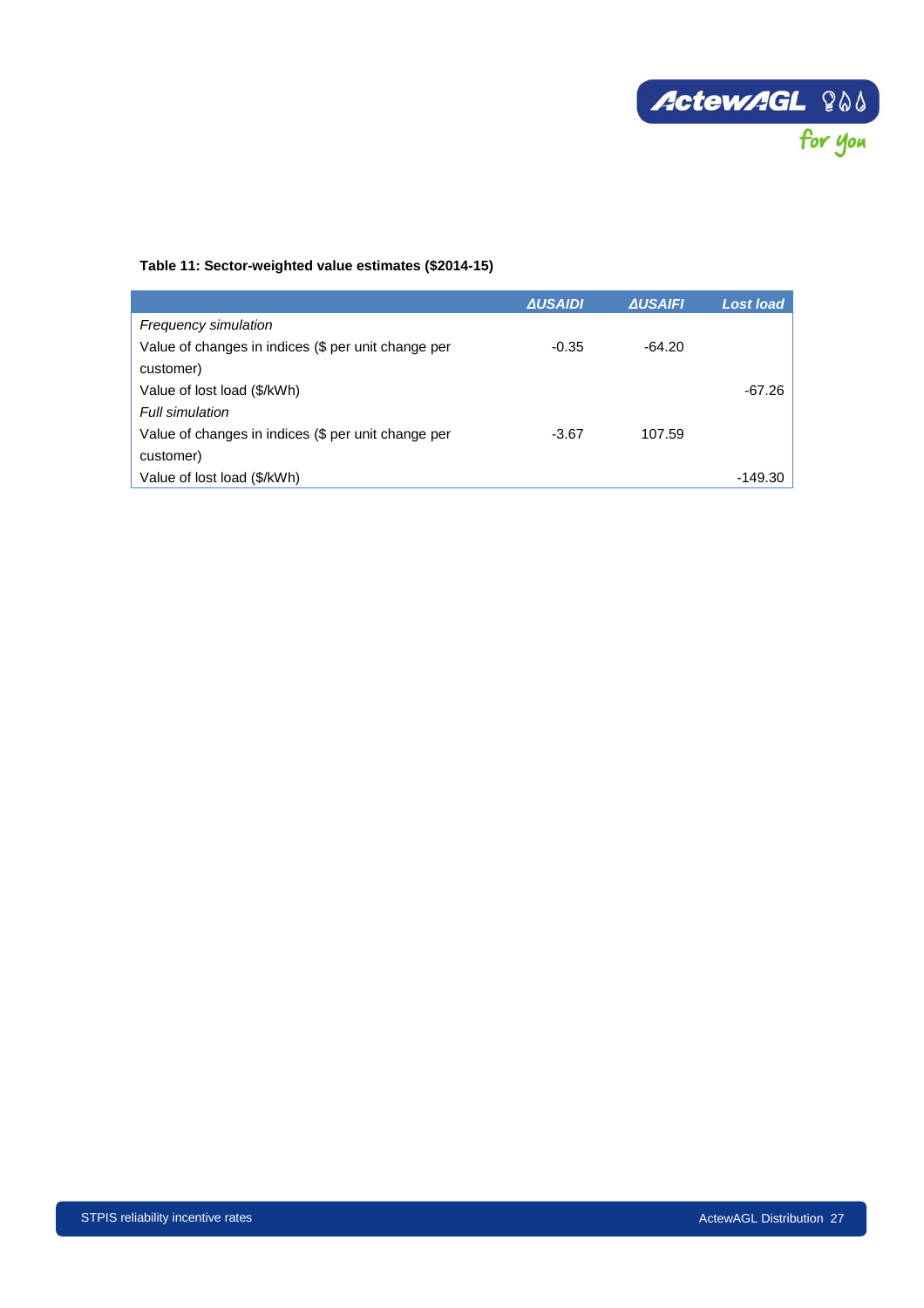

# <span id="page-35-0"></span>**3 Application to STPIS**

This section uses the results of the investigation in Section 2 to form a proposal in relation to incentive rates for the reliability component of STPIS.

# <span id="page-35-1"></span>**3.1 Discussion of value estimates**

## <span id="page-35-2"></span>**3.1.1 Values for changes in reliability indices**

It is important to understand the interpretation of the values of changes in indices set out in [Table 8](#page-32-1) and [Table 11.](#page-34-0) The value of changes in USAIDI represents the average WTP per customer for a unit change (one minute per annum) in USAIDI, with USAIFI held constant. An increase in USAIDI with USAIFI held constant implies an increase in UCAIDI, since UCAIDI = USAIDI / USAIFI. We would expect that an increase in both USAIDI and UCAIDI would make consumers worse off. Consistent with this expectation, the value of changes in USAIDI is negative in all four simulations.

The interpretation of the value of changes in USAIFI is more complex. It represents the average WTP for a unit change (one interruption per annum) in USAIFI, with USAIDI held constant. An increase in USAIFI with USAIDI held constant implies a *decrease* in UCAIDI. Consumers may or may not be worse off when USAIFI increases and UCAIDI decreases, depending on the relative values placed on changes in interruption frequency and duration. Estimated values for USAIFI are negative in the frequency simulations, but positive in the full simulations.

These positive values are supported by closer inspection of the choice models. The estimated utility functions suggest that customers prefer a given amount of time off supply to be divided into more interruptions of equal length, rather than less. For example, on average, customers appear to prefer two one-hour interruptions per year to one two-hour interruption per year. However, it is important to recognise that survey respondents may have made their choices on the assumption that all interruptions would be the same length. Therefore, it cannot be directly inferred from the choice data whether customers would prefer one two-hour interruption to two interruptions lasting 119 minutes and one minute. In reality, while there may exist some reliability scenarios in which customers are better off when USAIFI increases, with USAIDI held constant, there are clearly reliability scenarios in which this would not be the case.

Applying a positive USAIFI incentive rate would lead to perverse incentives, since the occurrence of additional very short interruptions could improve financial outcomes for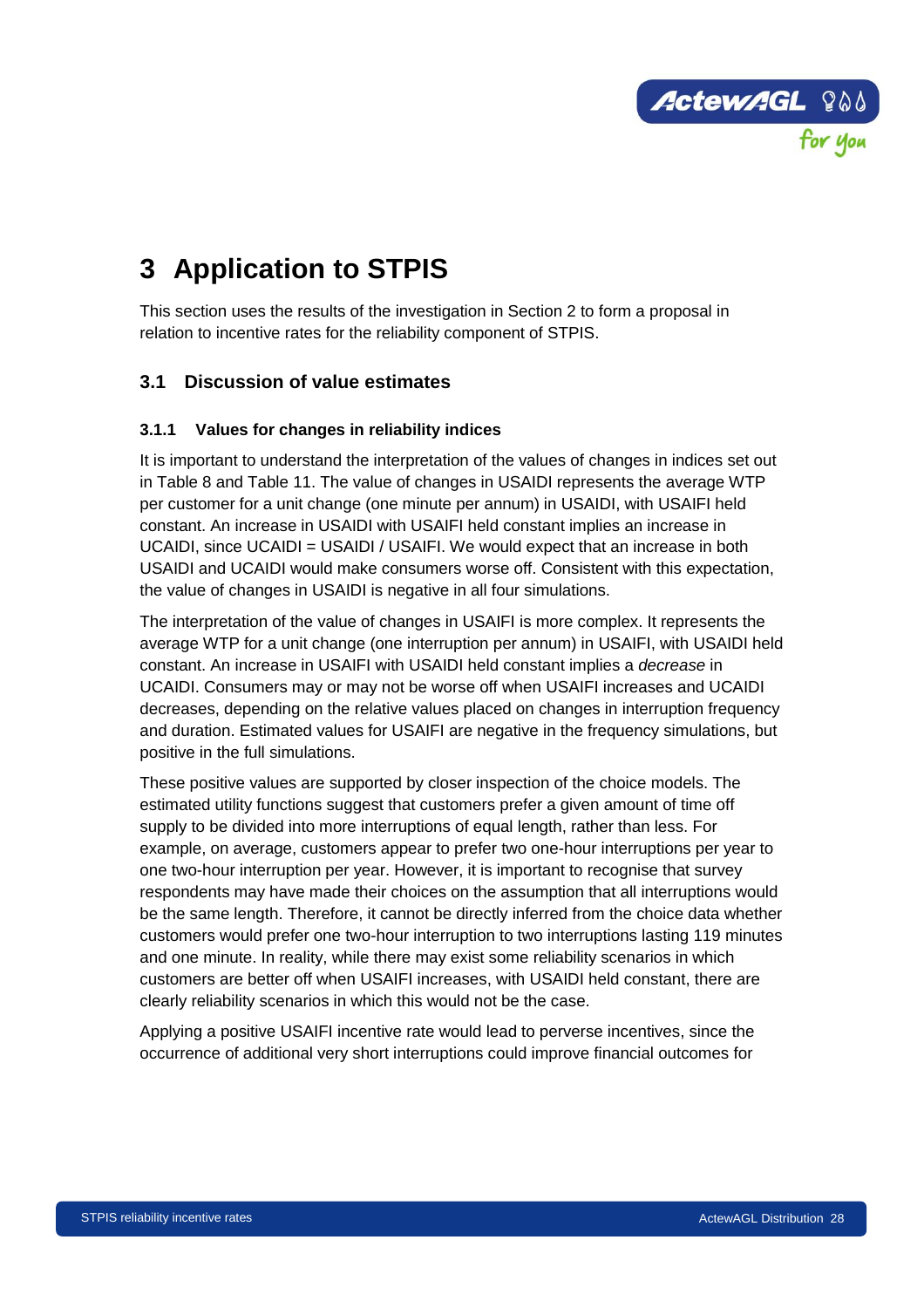

ActewAGL Distribution under STPIS.<sup>38</sup> It is therefore reasonable to rule out the use of values of changes in reliability indices from the full simulation approach to set STPIS incentive rates directly.

Using values of changes in reliability indices from the frequency simulation to set incentive rate weights is also considered problematic, since the simulation focuses solely on changes in time off supply that result from changes in interruption frequency, with no consideration of changes in time off supply that result from changes in interruption duration. As a result, this approach may not fully capture the relativity between values for USAIDI and USAIFI.

For these reasons, values of reliability indices estimated in this paper will not be used to propose incentive rates or an alternative to the AER's default weighting between STPIS incentives for USAIDI and USAIFI for the 2014-2019 regulatory control period. Further research would be warranted to understand how customer preferences in relation to the frequency of interruptions with total time off supply held constant can best be reflected in incentive rates.

## <span id="page-36-0"></span>**3.1.2 Value of lost load**

The question then becomes whether to propose an alternative VCR for STPIS based on the value of lost load from the full simulation, the frequency simulation, or a combination of both.

[Table 12](#page-37-0) shows the magnitude of the values of lost load (or VCR estimates) estimated in this paper, relative to the default VCR set out in clause 3.2.2(b)(2) of the STPIS guideline (which was based on Victorian studies) and the VCR estimated for NSW by Oakley Greenwood in 2012. The evidence in this paper indicates that the value of lost load in the ACT is higher than the current default VCR in the STPIS. The estimate derived from the frequency simulation lies between the Victorian and NSW estimates, which were estimated using the Monash approach (as discussed in section [2.2\)](#page-15-0). The estimate from the full simulation is considerably higher than previous Australian VCR estimates.

<sup>&</sup>lt;sup>38</sup> This perverse incentive may also arise under schemes based on SAIFI and CAIDI parameters (as distinct from SAIFI and SAIDI parameters), such as the s-factor scheme applied by the Essential Services Commission of Victoria (ESC) prior to 2006.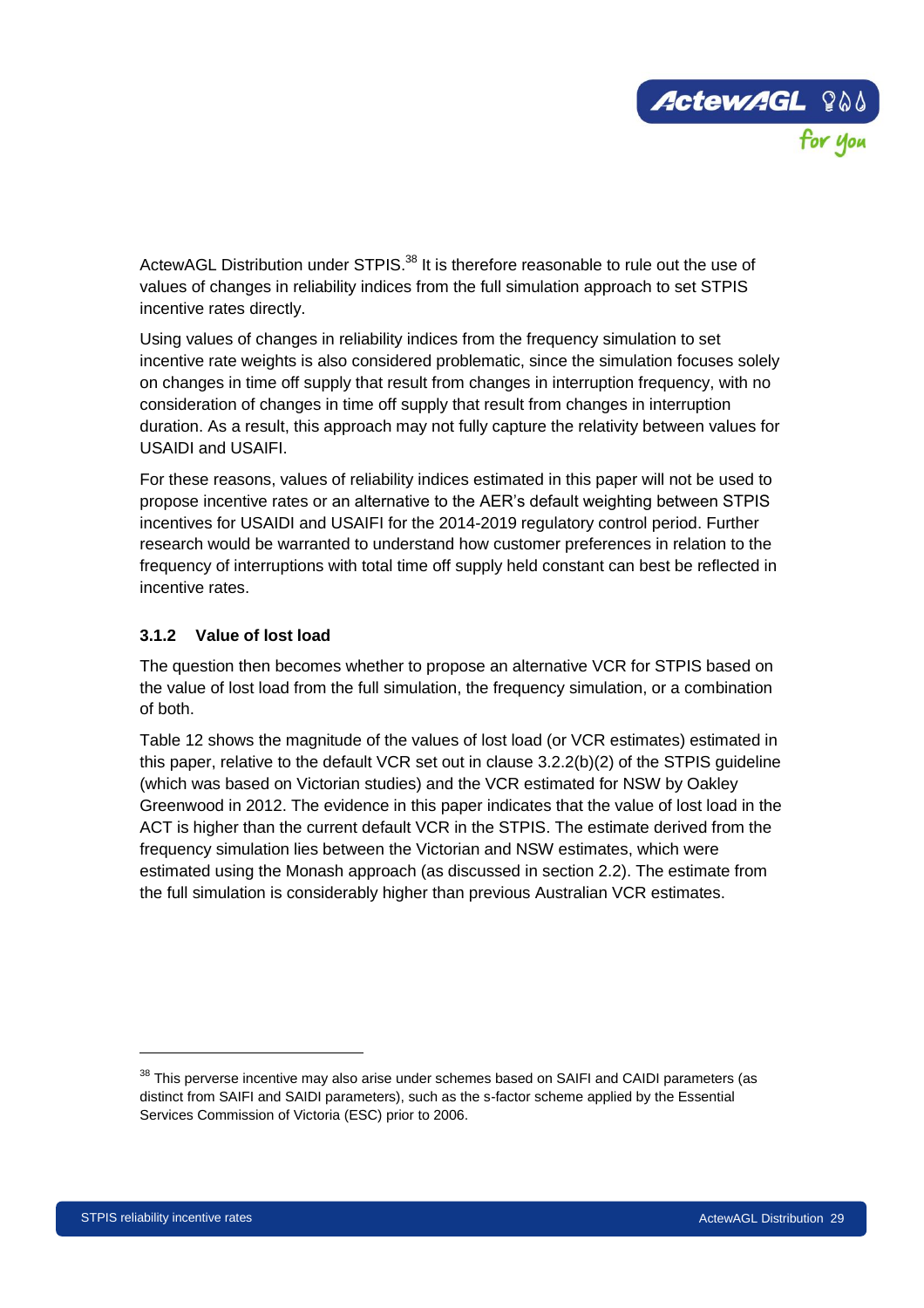



#### <span id="page-37-0"></span>**Table 12: Comparison of VCR estimates (\$2014-15)**

Although the estimate from the full simulation is based on a more complete coverage of potential reliability changes (than the estimate from the frequency simulation), there is a risk that the magnitude of the estimate may be driven in part by the combination of:

- a) respondents employing decision heuristics that utilise interruption duration independently of interruption frequency (so that average interruption duration enters the utility function); and
- b) reliability change scenarios that utilise interruption frequency levels at the low end of the range used in the surveys (so that the estimated welfare effect of changes in average duration are spread over less consumption).

The estimate from the frequency simulation may tend to underestimate the value of lost load, since the evidence suggests that customers are more averse to lost load resulting from changes in duration than resulting from changes in frequency. However, on balance, the risk of significant deviation from the true value is judged to be lower for this estimate. Its use in STPIS would be an appropriate precautionary step in the right direction at this time, since a higher VCR estimate would create a level of inconsistency with the default VCR under the current STPIS. A less conservative approach to the use of the ACT-specific data may prove to be warranted if further studies continue to confirm VCR estimates that are significantly higher than the default VCR in the current STPIS.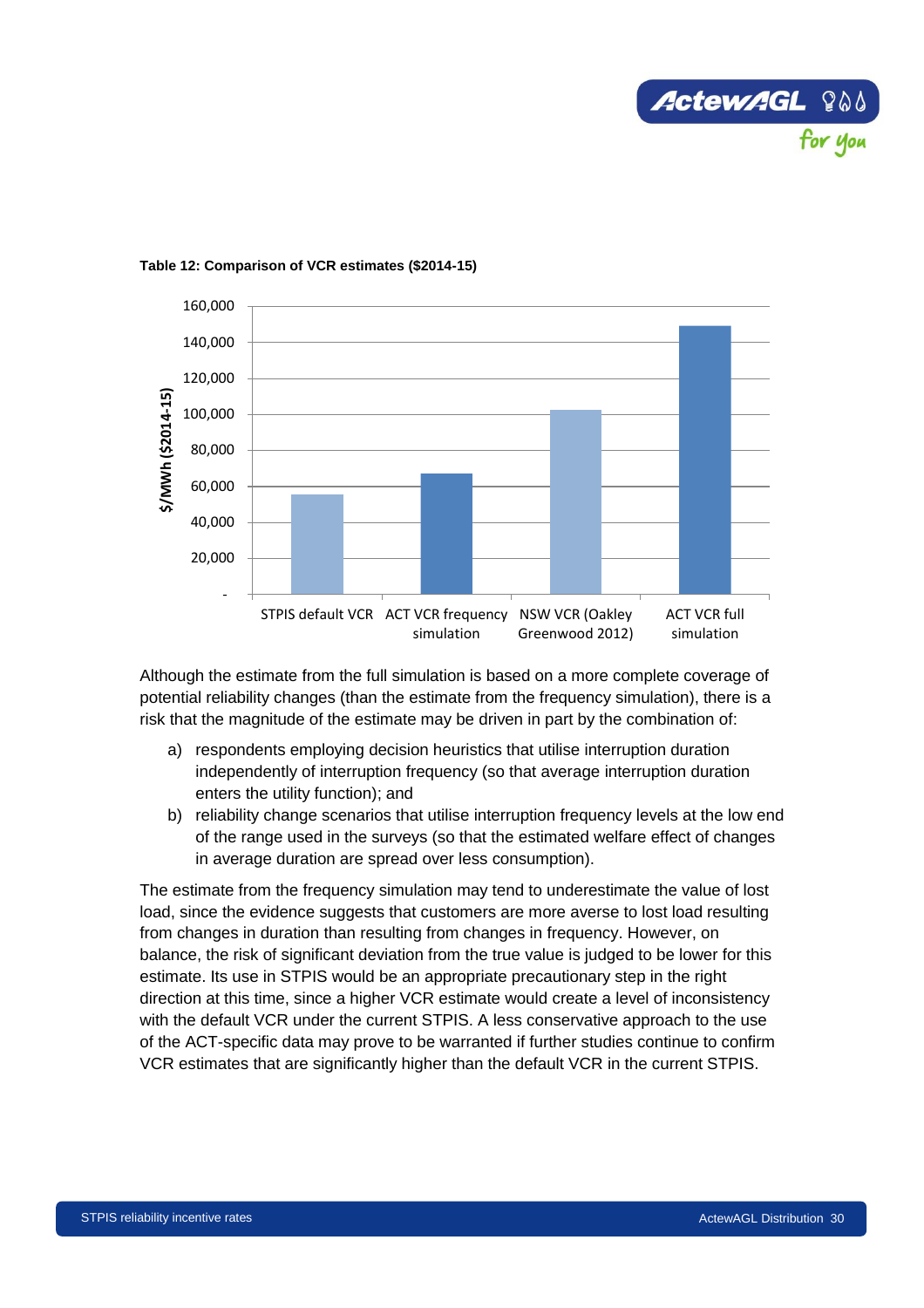

# <span id="page-38-0"></span>**3.2 Proposed STPIS incentive rates**

ActewAGL Distribution's proposed approach to setting STPIS reliability incentive rates is to use the VCR estimate from the frequency simulation approach of \$67,258 per MWh (in 2014-15 dollar terms).

Incentive rates based on this VCR estimate are calculated in accordance with clauses 3.2.2(h) and (i) of the STPIS guideline. The values for the various inputs required for those calculations are set out in [Table 13](#page-38-1) along with references to the source of the values.

The calculations set out in clauses 3.2.2(h) and (i) of the STPIS guideline require average annual energy consumption by feeder type. ActewAGL Distribution does not possess data on consumption by feeder type. In the absence of this data, ActewAGL Distribution has disaggregated the total forecast by feeder type on the assumption that average consumption per customer is constant across feeder types. ActewAGL Distribution's recently revised feeder classification (with 20 rural feeders) has been used in this calculation for consistency with future reporting.

| <b>Item</b>                   |              | <b>Amount</b>      | <b>Source</b>                  |
|-------------------------------|--------------|--------------------|--------------------------------|
| Average of smoothed revenue   |              | 166.990            | ActewAGL Distribution proposal |
| requirement (\$2014-15 '000s) |              |                    | Chapter 12                     |
| Feeder type                   | <b>Urban</b> | <b>Short rural</b> |                                |
| VCR (\$2014-15 / MWh)         | 67,258       | 67,258             | This paper                     |
| Weighting                     | 0.97         | 0.92               | STPIS quideline, p11           |
| Average annual energy         | 2.464.134    | 300.332            | ActewAGL Distribution proposal |
| consumption (MWh)             |              |                    | Chapter 5                      |
|                               | 33.46        | 43.45              | ActewAGL Distribution proposal |
| Average USAIDI target         |              |                    | Chapter 16                     |
|                               | 0.840        | 1.116              | ActewAGL Distribution proposal |
| Average USAIFI target         |              |                    | Chapter 16                     |

#### <span id="page-38-1"></span>**Table 13: Assumptions for incentive rate calculations**

ActewAGL Distribution's proposed incentive rates are set out in [Table 14,](#page-38-2) with calculations provided in Appendix D.

#### <span id="page-38-2"></span>**Table 14: Proposed incentive rates**

|               | <b>Urban</b> | <b>Rural</b> |
|---------------|--------------|--------------|
| <b>USAIFI</b> | 3.82%        | 0.47%        |
| <b>USAIDI</b> | 0.093%       | 0.011%       |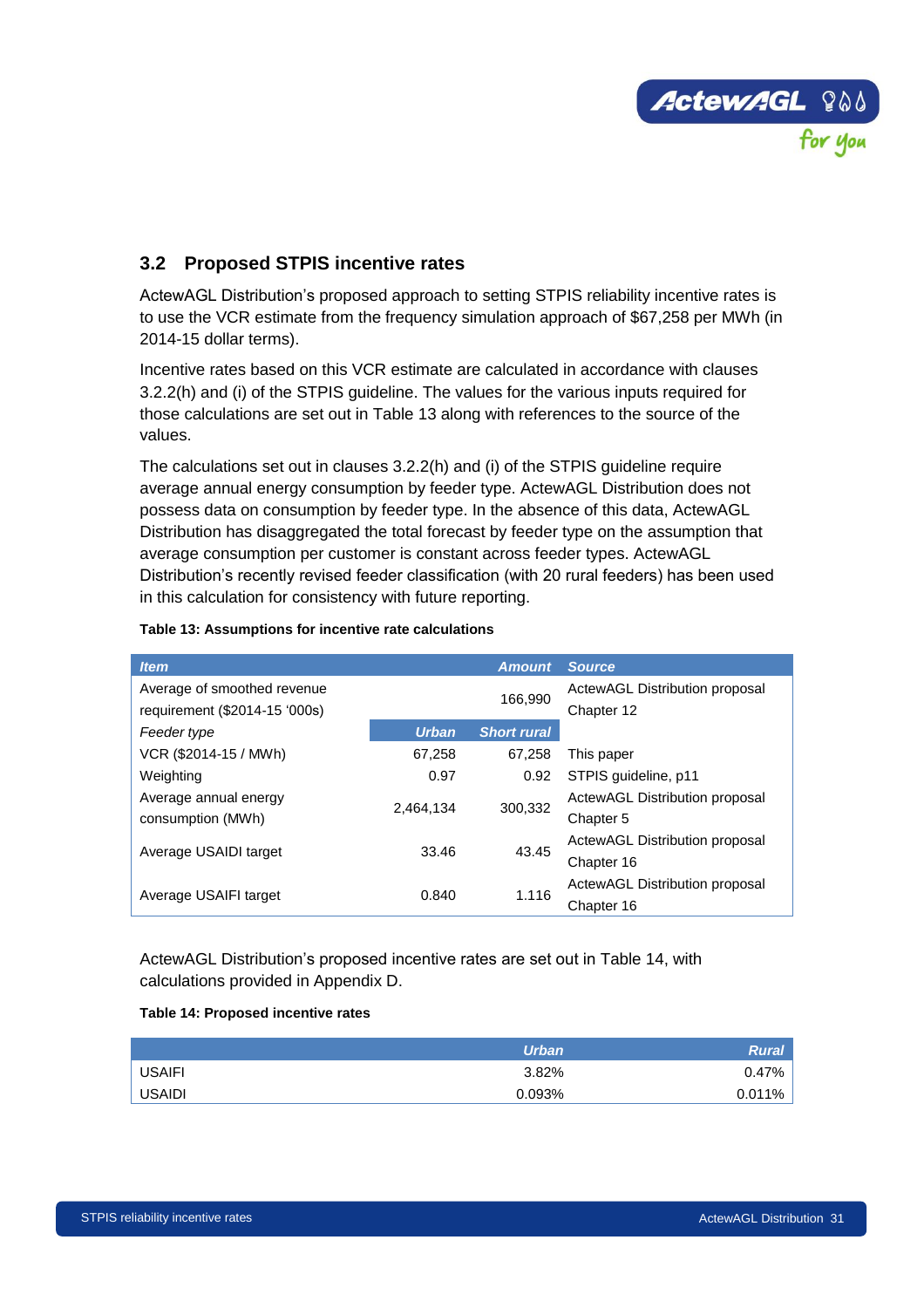

# <span id="page-39-0"></span>**Appendix A: VCR estimation with a small number of reliability scenarios**

As part of the investigation of values, ActewAGL Distribution also applied an approach similar to that used in past VCR studies to convert WTP amounts measured in dollars per event/scenario to a VCR measured in dollars per unit of lost load (for example, Oakley Greenwood 2012. *NSW Value of Customer Reliability*. Report to the Australian Energy Market Commission, May).

[Table 15](#page-39-1) shows the calculation of the residential VCR based on six specific reliability changes. These reliability changes represent increases in the frequency of interruptions and are therefore analogous to the frequency simulation in the body of this report. WTP and consumption are calculated in accordance with the approach described in the body of this report. The probability weighting placed on each of the six scenarios is drawn from the actual distribution of duration over customer interruptions over the period 2008-2013, using the midpoints between duration levels to define the range over which probability was calculated (for example, the probability for the 4-hour interruption scenario is based on the actual number of interruptions of duration between 3 and 6 hours). This set of calculations results in an estimated VCR for residential customers of around \$61/kWh (which is higher than the equivalent estimate in the body of the report using the frequency simulation).

| <b>Duration of</b><br>additional<br><i>interruption</i><br>(hours) | <b>Average WTP</b><br>to avoid $(\boldsymbol{\$})^{\boldsymbol{\alpha}}$<br>(\$2011) | <b>Average</b><br>annual energy<br>consumption<br>$(kWh$ pa) | <b>Interruption</b><br>duration VCR<br>(S/kWh) | <b>Probability of</b><br>an interruption | <b>Duration</b><br>weighted<br>contribution to<br>sectoral VCR<br>(\$/kWh) |
|--------------------------------------------------------------------|--------------------------------------------------------------------------------------|--------------------------------------------------------------|------------------------------------------------|------------------------------------------|----------------------------------------------------------------------------|
| 0.50                                                               |                                                                                      | 8601                                                         | 82.37                                          | 0.51                                     | 42.02                                                                      |
| 1.00                                                               |                                                                                      | 8601                                                         | 44.43                                          | 0.32                                     | 14.43                                                                      |
| 1.50                                                               |                                                                                      | 8601                                                         | 32.04                                          | 0.08                                     | 2.67                                                                       |
| 2.00                                                               |                                                                                      | 8601                                                         | 25.88                                          | 0.05                                     | 1.40                                                                       |
| 4.00                                                               | <b>Service State</b>                                                                 | 8601                                                         | 16.61                                          | 0.01                                     | 0.24                                                                       |
| 8.00                                                               |                                                                                      | 8601                                                         | 11.91                                          | 0.01                                     | 0.16                                                                       |
|                                                                    |                                                                                      |                                                              |                                                | 1.00                                     | 60.92                                                                      |

<span id="page-39-1"></span>**Table 15: Residential VCR based on six selected changes in interruption frequency** 

<sup>a</sup> Assumes the annual frequency and duration of planned interruptions are 0.225 and 4 hours, the annual frequency of unplanned interruptions increases from 0.656 to 1.656, and the duration of unplanned interruptions is given in the left-hand column.

[Table 16](#page-40-0) shows the same calculation based on a different set of six duration levels. It results in an estimated VCR of around \$82/kWh. This figure is considerably higher than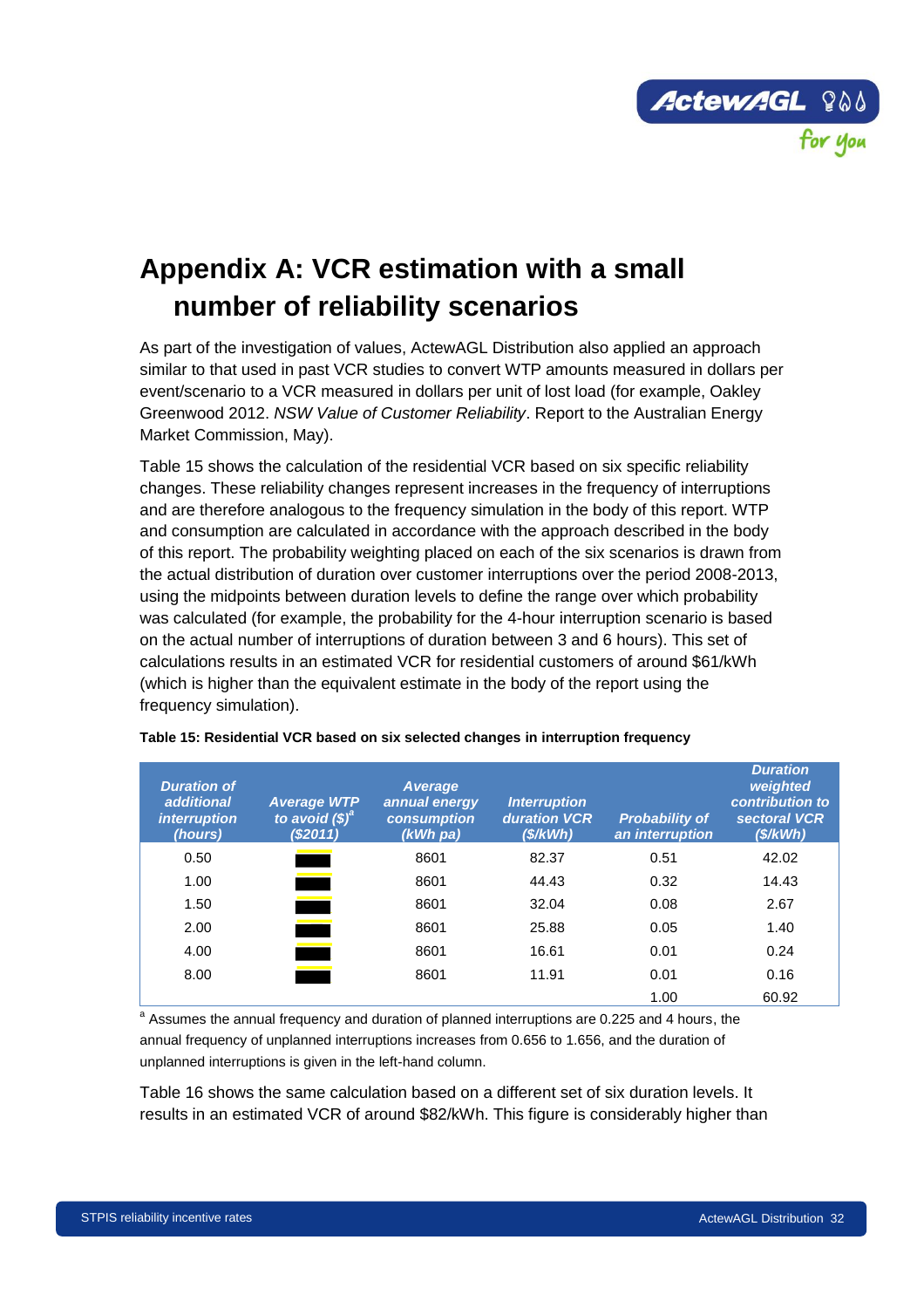

the \$61/kWh estimate obtained above and serves to highlight the dangers of using a small number of reliability changes to convert WTP to dollars per unit of lost load.

| <b>Duration of</b><br>additional<br><i>interruption</i><br>(hours) | <b>Average WTP</b><br>to avoid $(\$)$<br>(\$2011) | <b>Average</b><br>annual energy<br>consumption<br>$(kWh$ pa) | <b>Interruption</b><br>duration VCR<br>(S/KWh) | <b>Probability of</b><br>an interruption | <b>Duration</b><br>weighted<br>contribution to<br>sectoral VCR<br>(S/KWh) |
|--------------------------------------------------------------------|---------------------------------------------------|--------------------------------------------------------------|------------------------------------------------|------------------------------------------|---------------------------------------------------------------------------|
| 0.17                                                               |                                                   | 8601                                                         | 231.73                                         | 0.15                                     | 34.07                                                                     |
| 0.50                                                               |                                                   | 8601                                                         | 82.37                                          | 0.28                                     | 22.72                                                                     |
| 0.83                                                               |                                                   | 8601                                                         | 52.31                                          | 0.39                                     | 20.15                                                                     |
| 1.50                                                               |                                                   | 8601                                                         | 32.04                                          | 0.13                                     | 4.21                                                                      |
| 2.50                                                               | <u> 1999 - Johann Barnett, p</u>                  | 8601                                                         | 22.09                                          | 0.04                                     | 0.80                                                                      |
| 4.00                                                               | <u> 1999 - Johann Barnett, f</u>                  | 8601                                                         | 16.61                                          | 0.02                                     | 0.41                                                                      |
|                                                                    |                                                   |                                                              |                                                | 1.00                                     | 82.35                                                                     |

<span id="page-40-0"></span>**Table 16: Residential VCR based on an alternative set of six changes in interruption frequency** 

<sup>a</sup> Assumes the annual frequency and duration of planned interruptions are 0.225 and 4 hours, the annual frequency of unplanned interruptions increases from 0.656 to 1.656, and the duration of unplanned interruptions is given in the left-hand column.

[Table 17](#page-41-0) shows another calculation of residential VCR based on six changes in interruption *duration*. It results in a VCR estimate that is higher again. This result is consistent with the finding in the body of the paper that value estimates from the full simulation are greater than value estimates from the frequency simulation. As noted in the body of the paper, there is a risk that the magnitude of this estimate may be driven in part by the combination of:

- a) respondents employing decision heuristics that utilise interruption duration independently of interruption frequency (so that average interruption duration enters the utility function); and
- b) reliability change scenarios that utilise interruption frequency levels at the low end of the range used in the surveys (so that the estimated welfare effect of changes in average duration are spread over less consumption).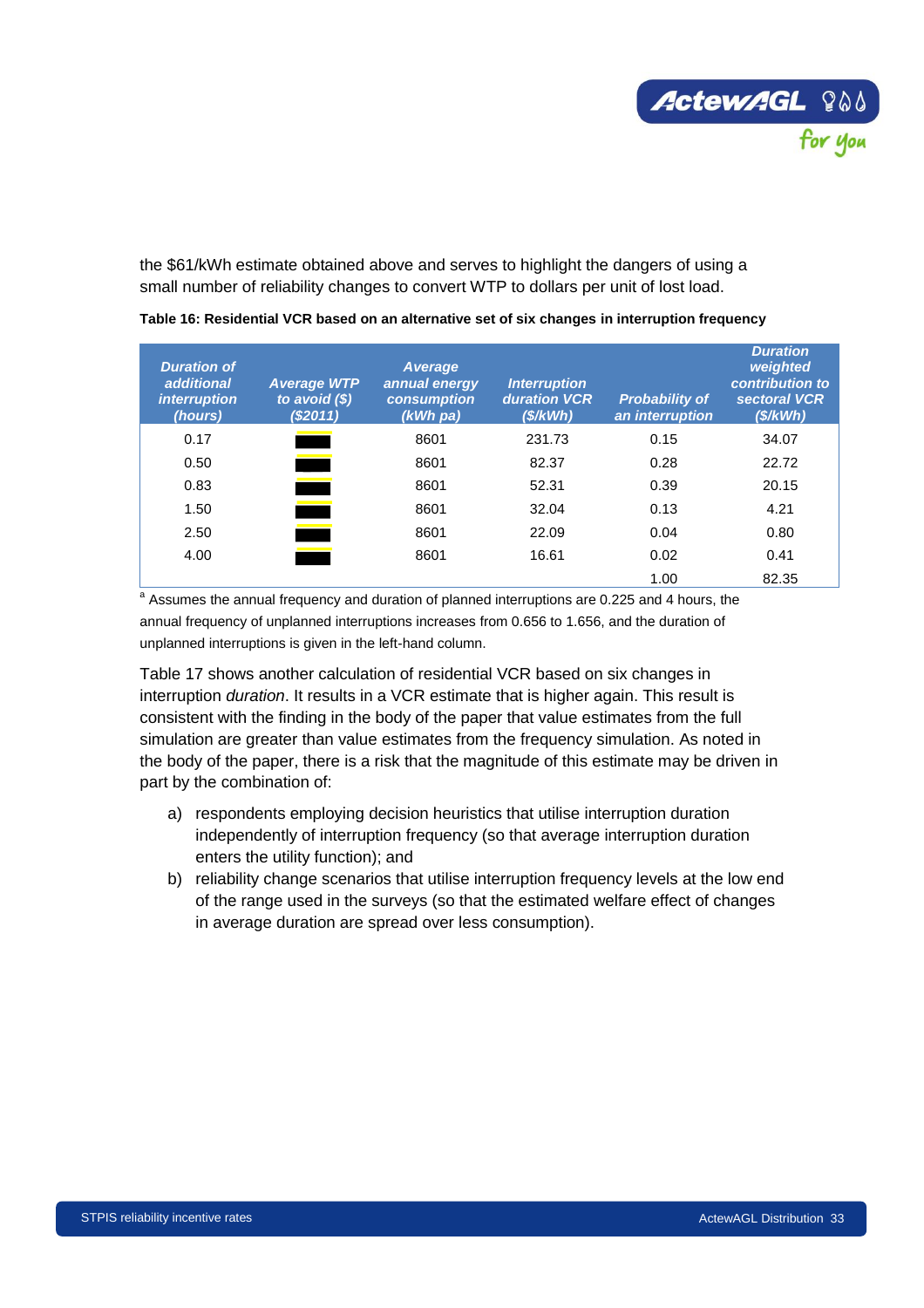

| <b>Initial</b><br>interruption<br>duration<br>(hours) | <b>Average WTP</b><br>to avoid 30<br>minute<br><i>increase in</i><br>duration $(\$)$<br>(S2011) | <b>Average</b><br>annual energy<br>consumption<br>$(kWh$ pa) | <b>Interruption</b><br>duration VCR<br>(S/KWh) | <b>Probability of</b><br>an interruption | <b>Duration</b><br>weighted<br>contribution to<br>sectoral VCR<br>(S/KWh) |
|-------------------------------------------------------|-------------------------------------------------------------------------------------------------|--------------------------------------------------------------|------------------------------------------------|------------------------------------------|---------------------------------------------------------------------------|
| 0.17                                                  |                                                                                                 | 8601                                                         | 141.00                                         | 0.15                                     | 20.73                                                                     |
| 0.50                                                  |                                                                                                 | 8601                                                         | 114.66                                         | 0.28                                     | 31.62                                                                     |
| 0.83                                                  | $\overline{\phantom{a}}$                                                                        | 8601                                                         | 96.88                                          | 0.39                                     | 37.32                                                                     |
| 1.50                                                  |                                                                                                 | 8601                                                         | 74.43                                          | 0.13                                     | 9.78                                                                      |
| 2.50                                                  | <u> 1989 - Johann Barnett, f</u>                                                                | 8601                                                         | 55.76                                          | 0.04                                     | 2.01                                                                      |
| 4.00                                                  | <u> Tanzania (</u>                                                                              | 8601                                                         | 41.15                                          | 0.02                                     | 1.01                                                                      |
|                                                       |                                                                                                 |                                                              |                                                | 1.00                                     | 102.47                                                                    |

#### <span id="page-41-0"></span>**Table 17: Residential VCR based on six selected changes in interruption duration**

 $a$  Assumes the annual frequency and duration of planned interruptions are 0.225 and 4 hours, the annual frequency of unplanned interruptions is 0.656, and the duration of unplanned interruptions increases by 30 minutes from the level given in the left-hand column.

For completeness, the equivalent three tables for non-residential customers are provided in [Table 18,](#page-41-1) [Table 19,](#page-42-0) and [Table 20.](#page-42-1) The results (and comparisons with the results in the body of the paper) follow the same pattern observed in the residential calculations.

| <b>Duration of</b><br>additional<br><i>interruption</i><br>(hours) | <b>Average WTP</b><br>to avoid $(\$)$<br>(S2003) | <b>Average</b><br>annual energy<br>consumption<br>$(kWh$ pa) | <b>Interruption</b><br><b>duration VCR</b><br>(S/KWh) | <b>Probability of</b><br>an interruption | <b>Duration</b><br>weighted<br>contribution to<br>sectoral VCR<br>(S/KWh) |
|--------------------------------------------------------------------|--------------------------------------------------|--------------------------------------------------------------|-------------------------------------------------------|------------------------------------------|---------------------------------------------------------------------------|
| 0.50                                                               |                                                  | 45026                                                        | 104.60                                                | 0.51                                     | 53.37                                                                     |
| 1.00                                                               |                                                  | 45026                                                        | 64.71                                                 | 0.32                                     | 21.02                                                                     |
| 1.50                                                               |                                                  | 45026                                                        | 49.56                                                 | 0.08                                     | 4.13                                                                      |
| 2.00                                                               |                                                  | 45026                                                        | 41.10                                                 | 0.05                                     | 2.22                                                                      |
| 4.00                                                               |                                                  | 45026                                                        | 26.06                                                 | 0.01                                     | 0.37                                                                      |
| 8.00                                                               |                                                  | 45026                                                        | 16.20                                                 | 0.01                                     | 0.22                                                                      |
|                                                                    |                                                  |                                                              |                                                       | 1.00                                     | 81.32                                                                     |

#### <span id="page-41-1"></span>**Table 18: Non-residential VCR based on six selected changes in interruption frequency**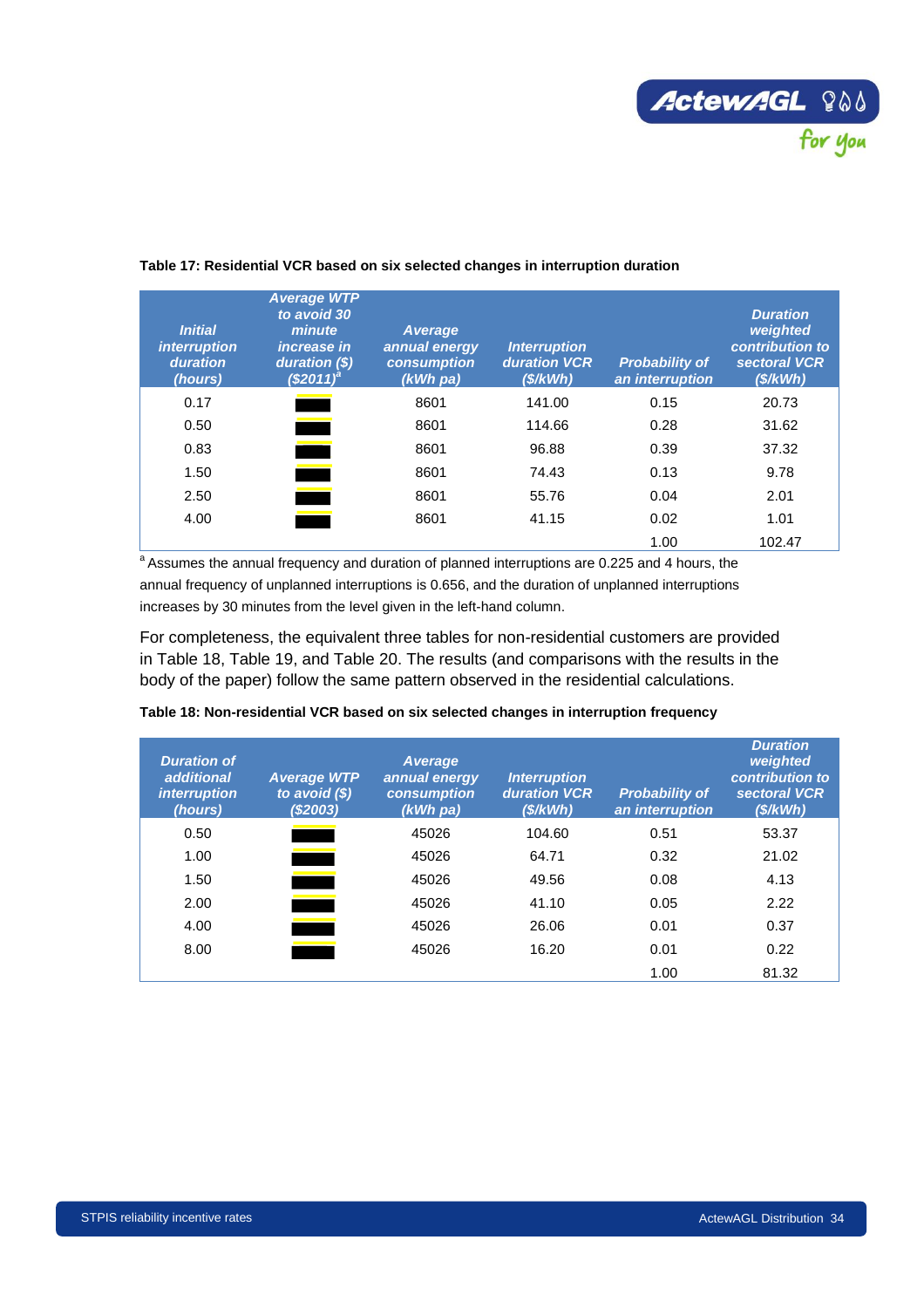

## <span id="page-42-0"></span>**Table 19: Non-residential VCR based on an alternative set of six changes in interruption frequency**

| <b>Duration of</b><br>additional<br><i>interruption</i><br>(hours) | <b>Average WTP</b><br>to avoid $(\$)$<br>(\$2003) | <b>Average</b><br>annual energy<br>consumption<br>$(kWh$ pa) | <b>Interruption</b><br><b>duration VCR</b><br>(S/KWh) | <b>Probability of</b><br>an interruption | <b>Duration</b><br>weighted<br>contribution to<br>sectoral VCR<br>(S/KWh) |
|--------------------------------------------------------------------|---------------------------------------------------|--------------------------------------------------------------|-------------------------------------------------------|------------------------------------------|---------------------------------------------------------------------------|
| 0.17                                                               |                                                   | 45026                                                        | 248.77                                                | 0.15                                     | 36.58                                                                     |
| 0.50                                                               |                                                   | 45026                                                        | 104.60                                                | 0.28                                     | 28.85                                                                     |
| 0.83                                                               |                                                   | 45026                                                        | 73.15                                                 | 0.39                                     | 28.17                                                                     |
| 1.50                                                               |                                                   | 45026                                                        | 49.56                                                 | 0.13                                     | 6.51                                                                      |
| 2.50                                                               |                                                   | 45026                                                        | 35.54                                                 | 0.04                                     | 1.28                                                                      |
| 4.00                                                               |                                                   | 45026                                                        | 26.06                                                 | 0.02                                     | 0.64                                                                      |
|                                                                    |                                                   |                                                              |                                                       | 1.00                                     | 102.04                                                                    |

#### <span id="page-42-1"></span>**Table 20: Non-residential VCR based on six selected changes in interruption duration**

| <b>Initial</b><br><i>interruption</i><br>duration<br>(hours) | <b>Average WTP</b><br>to avoid 30<br>minute<br><i>increase in</i><br>duration (\$)<br>(\$2003) | Average<br>annual energy<br>consumption<br>$(kWh$ pa) | <b>Interruption</b><br>duration VCR<br>(S/KWh) | <b>Probability of</b><br>an interruption | <b>Duration</b><br>weighted<br>contribution to<br>sectoral VCR<br>(S/KWh) |
|--------------------------------------------------------------|------------------------------------------------------------------------------------------------|-------------------------------------------------------|------------------------------------------------|------------------------------------------|---------------------------------------------------------------------------|
| 0.17                                                         |                                                                                                | 45026                                                 | 216.01                                         | 0.15                                     | 31.76                                                                     |
| 0.50                                                         |                                                                                                | 45026                                                 | 174.23                                         | 0.28                                     | 48.05                                                                     |
| 0.83                                                         |                                                                                                | 45026                                                 | 146.05                                         | 0.39                                     | 56.25                                                                     |
| 1.50                                                         |                                                                                                | 45026                                                 | 110.42                                         | 0.13                                     | 14.51                                                                     |
| 2.50                                                         |                                                                                                | 45026                                                 | 80.87                                          | 0.04                                     | 2.92                                                                      |
| 4.00                                                         |                                                                                                | 45026                                                 | 57.72                                          | 0.02                                     | 1.41                                                                      |
|                                                              |                                                                                                |                                                       |                                                | 1.00                                     | 154.91                                                                    |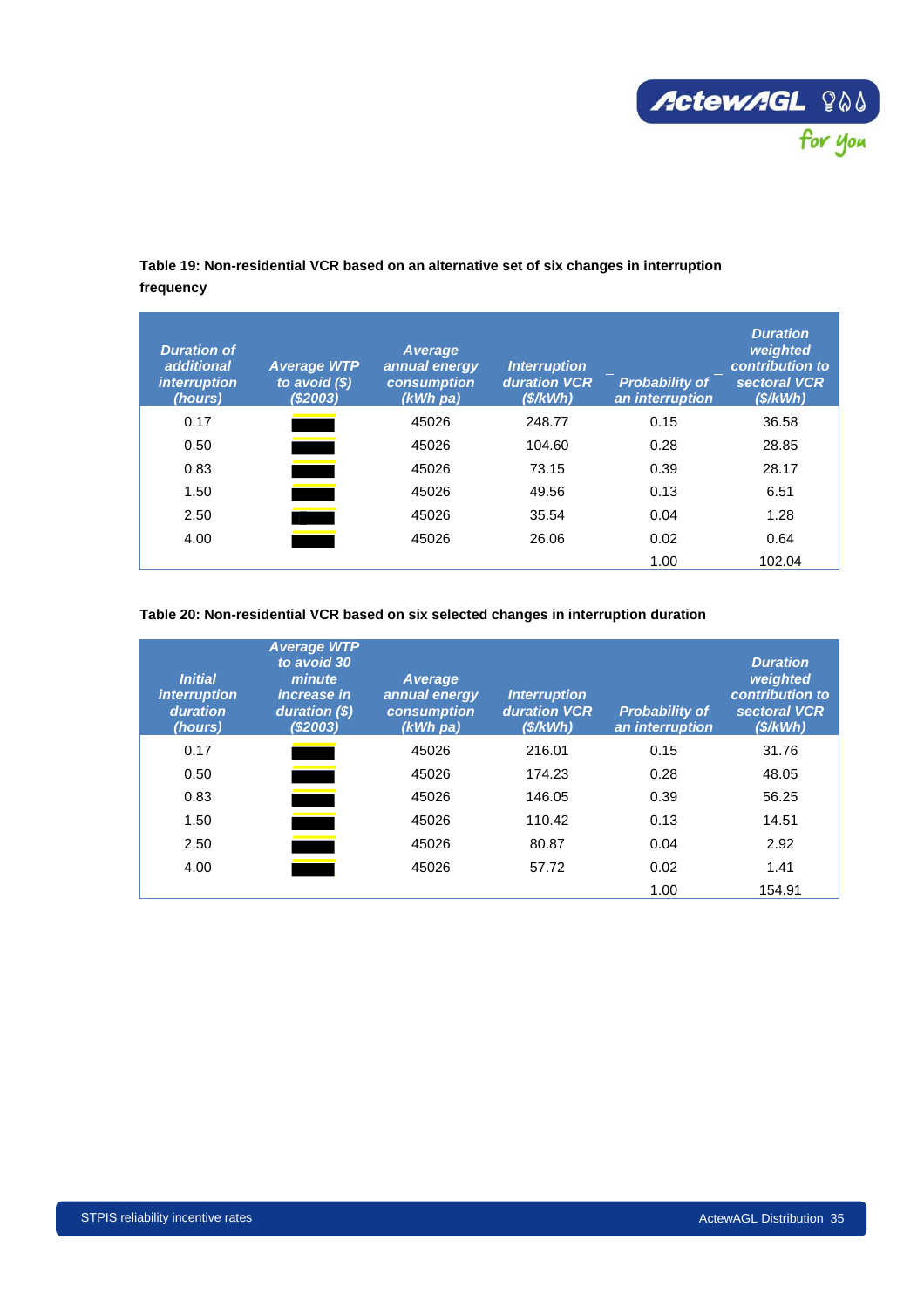

# <span id="page-43-0"></span>**Appendix B: Residential VCR model**

Attachment F1 Appendix B VCR residential (confidential).xlsm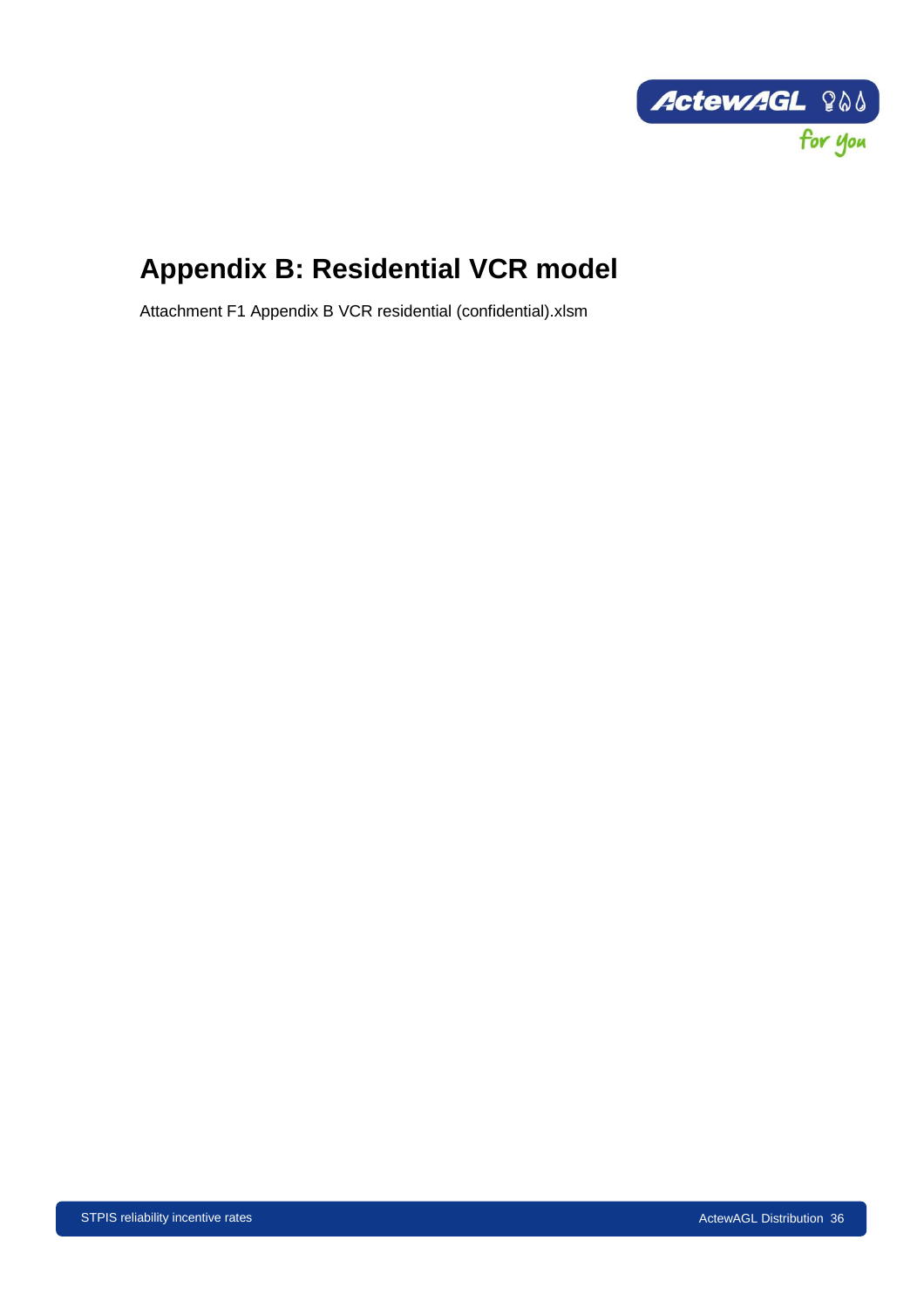

# <span id="page-44-0"></span>**Appendix C: Non-residential VCR model**

Attachment F1 Appendix C VCR nonresidential (confidential).xlsm